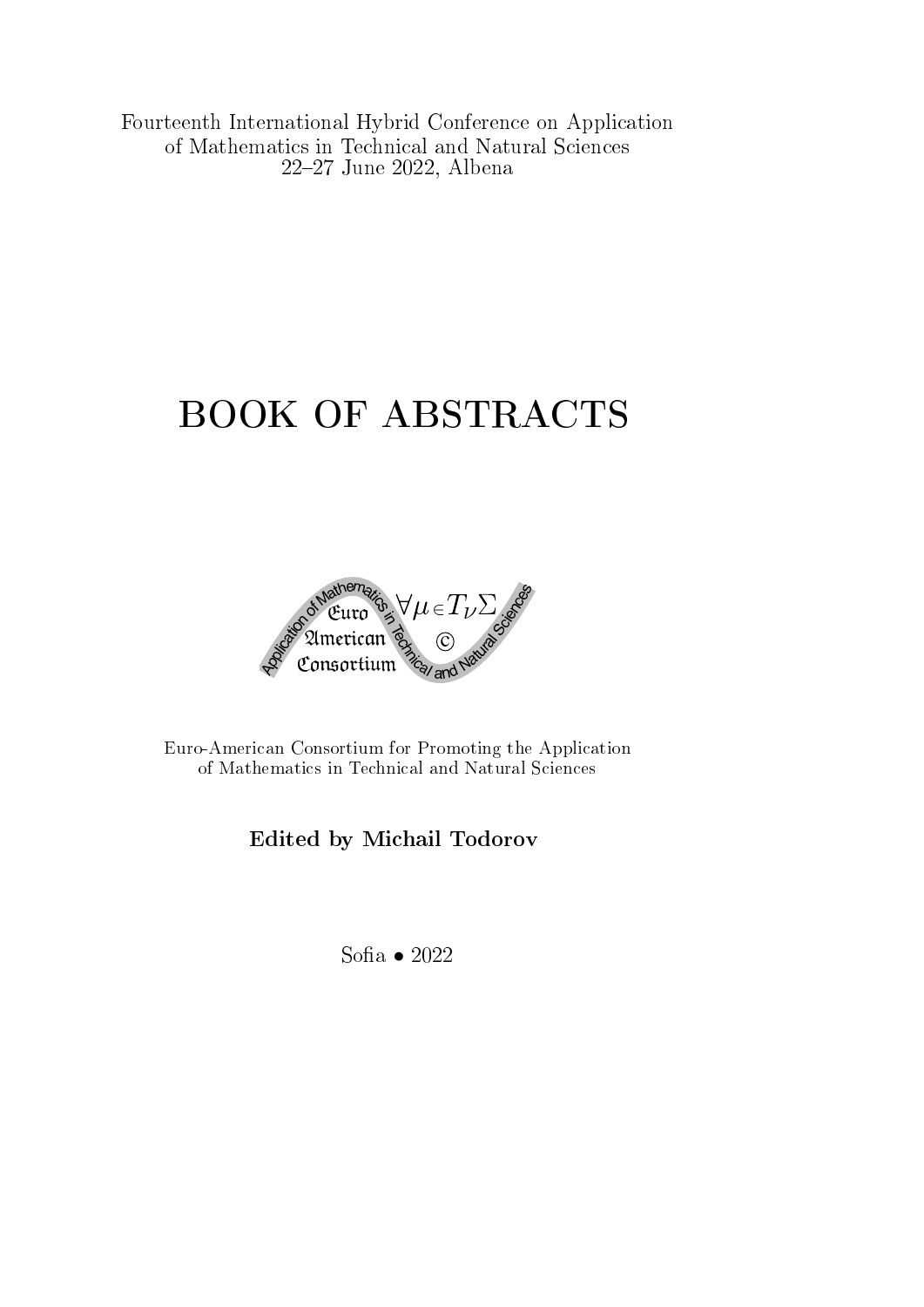# Program Committee

Azmy Ackley, (University of Louisiana at Lafayette, LA, USA) Christo I. Christov (University of Louisiana at Lafayette, LA, USA) Boyan Dimitrov (Kettering University, Flint, MI, USA) Ardeshir Guran (Institute of Structronics, Montreal, Quebec, Canada) Pedro M. Jordan (Naval Research Laboratory, Stennis, MS, USA) Hristo Kojouharov (University of Texas at Arlington, TX, USA) Alexander Kurganov, Southern Univ. of Sci. and Technology, Shenzhen, P.R. China Raytcho Lazarov (Texas A&M University, College Station, TX, USA) Andrei Ludu (Embrie-Riddle Aeronautical Univ., Daytona Beach, FL, USA) Peter Minev (University of Alberta, Edmonton, Canada) Nectarios Papanicolaou (University of Nicosia, Cyprus) Andrei Polyanin (Inst. for Problems in Mechanics, Moscow, Russia) Barbara Prinari, University of Buffalo, New York, USA Zhijun (George) Qiao, Univ. of Texas Rio Grande Valley, Edinburg, USA Miguel A. F. Sanjuan (Universidad Rey Juan Carlos, Spain) Vladimir Shaydurov (Inst. of Math. Modelling RAS, Krasnoyarsk, Russia) Brian Straughan (University of Duhram, UK) Michail D. Todorov (Technical University of Sofia, Bulgaria) Manuel G. Velarde (Universidad Complutense, Madrid, Spain) Runzhang Xu, Harbin Engineering University, Harbin, P.R. China Sanichiro Yoshida (Southeastern Louisiana Univ., Hammond, LA, USA)

# Organizer

Euro-American Consortium for Promoting the Application of Mathematics in Technical and Natural Sciences http://2022.eac4amitans.eu

# Sponsorship

Ultra Quantum Inc., Huntsville, Alabama, USA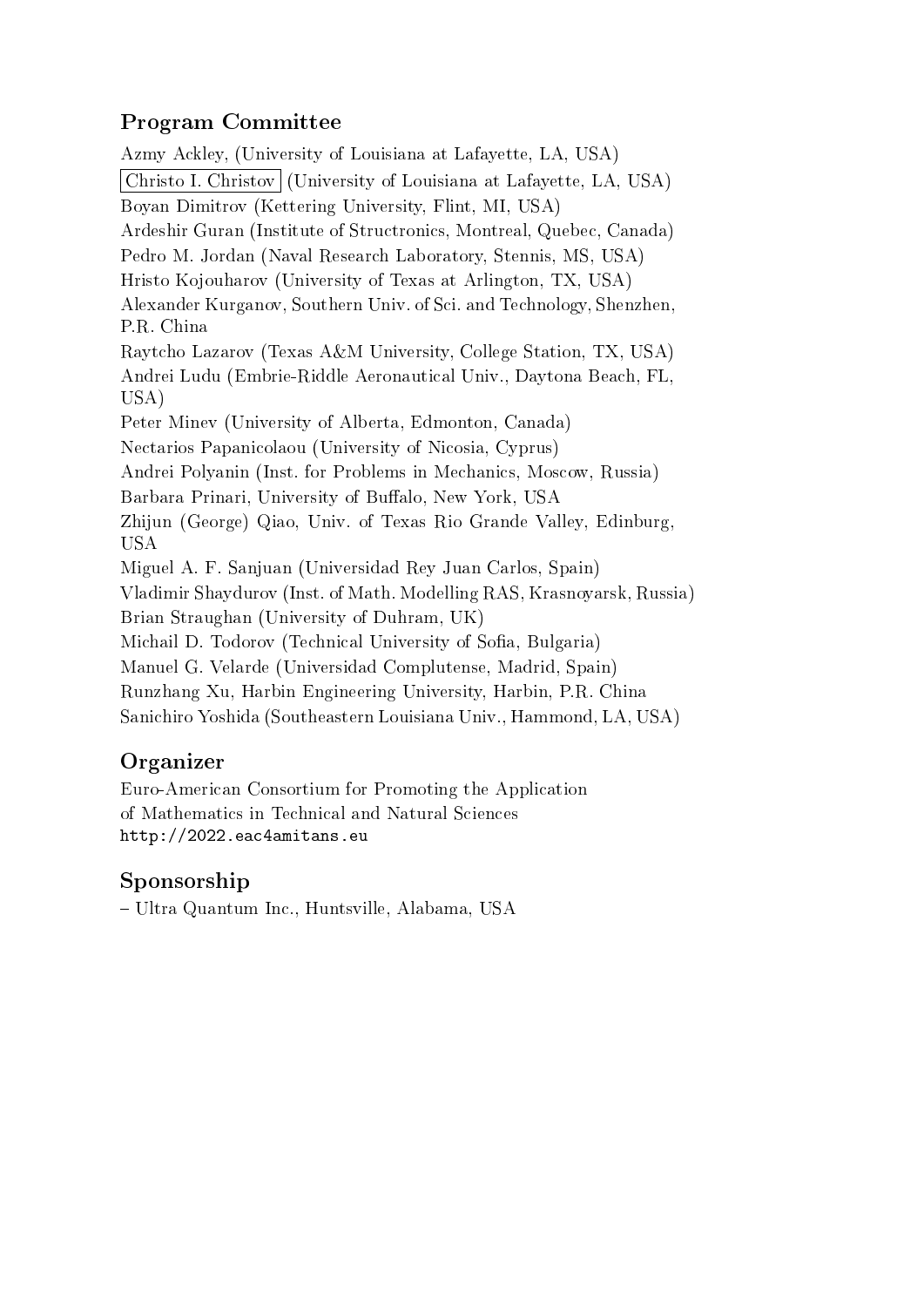# A Tree-Level Hierarchical Agent-Oriented Model for Forecasting the State and Optimizing the Management of the Production Potential of the Region

V. V. Akberdina, A. F. Shorikov

Institute of Economics of the UrB of the RAS, 29 Moskovskaya str., 620014 Yekaterinburg, Russia

This article discusses the processes of predicting the state and optimizing the management of the production potential of the region in the presence of the possibility of using a hierarchical agent-oriented control system. It is proposed to use a deterministic economic-mathematical model for the processes under consideration, in which the dynamics of the main factors (phase vectors) characterizing the state (potential) of industrial objects of the region as a whole, the municipalities that form it and specific industrial enterprises with a three-level spatial structure, is described by the corresponding vector linear discrete-time recurrent equations in the presence of control actions (controls). In the proposed management system, three levels of management decision-making are distinguished  $-$  the dominant (regional or first level of management), which is at the disposal of a generalized regional agent, the first subordinate (municipal or second level of management), which is at the disposal of municipal agents, and the second subordinate (the level of manufacturing enterprises or the third level of management), which is at the disposal of production agents. The control system is hierarchical, in which the choice of control of a generalized regional agent determines the resource capabilities of management of municipal and production agents, and the choice of control of a specific municipal agent determines the resource capabilities of control of the corresponding production agents. All agents of the proposed control system are a priori united by certain information and management links. The industrial potential of the region as a whole, its constituent municipalities and industrial enterprises is estimated by the corresponding indicators (linear objective functions) and all agents of the control system are interested in their maximum values. The paper presents formalizations and general schemes for solving the problems of predicting the state and optimizing the management of the region's production potential. The results obtained in the article can be used in the development and creation of intelligent computer systems for information support and management decision support for regional administrations.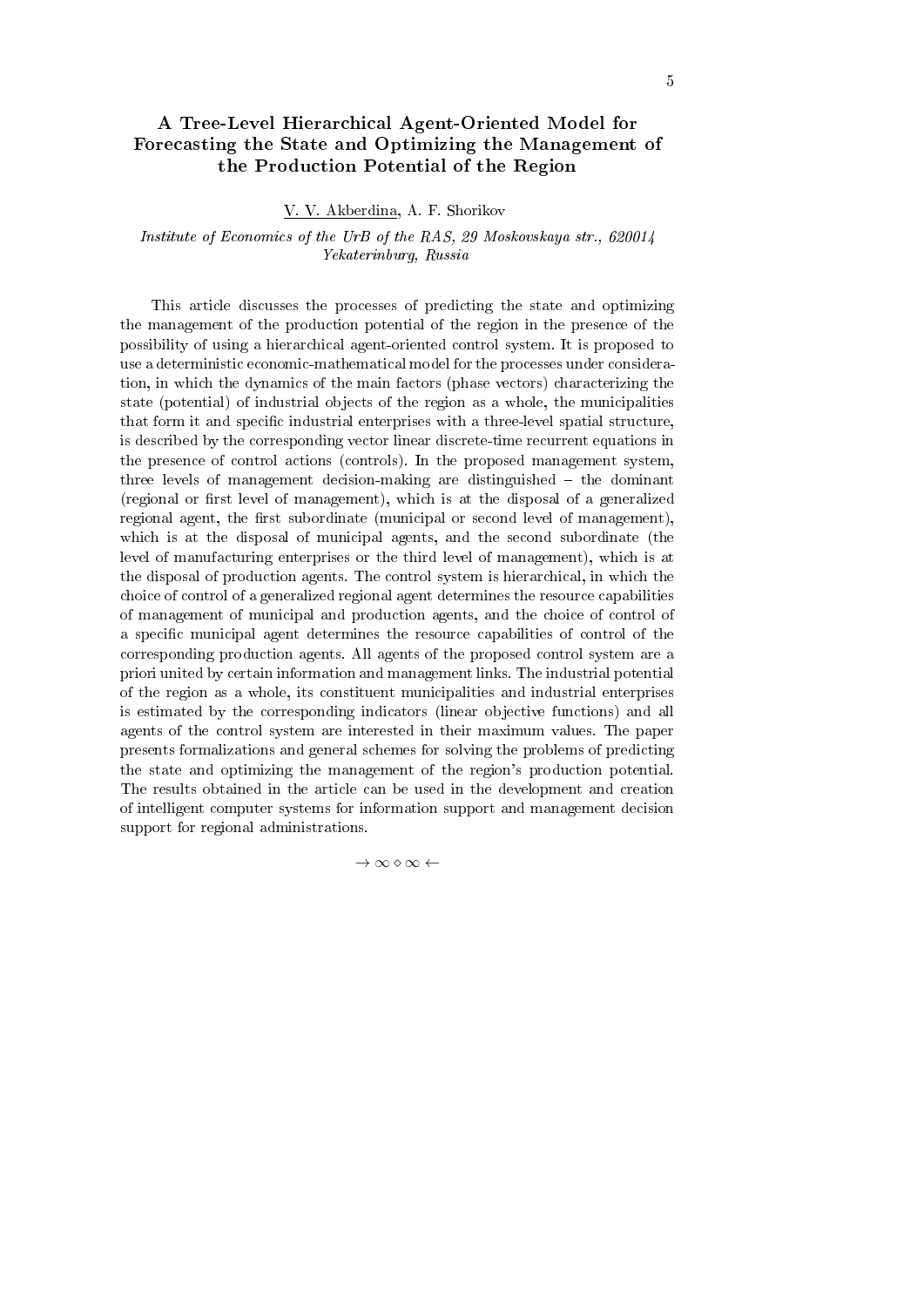# Innovative Monte Carlo Algorithm for Linear Equations Based on "Walk on Equations" Algorithm

#### V. Todorov, I. Dimov

#### Institute of Mathematics and Informatics and Institute of Information and Communication Technologies, BAS, 1113 Sofia, Bulgaria

#### S. Apostolov

Faculty of Mathematics and Informatics, St. Kliment Ohridski University of Sofia, 5 J. Bourchier Blvd., 1164 Sofia, Bulgaria

Many scientific and engineering applications are based on the problems of solving systems of linear algebraic equations. For some applications it is also important to compute directly the inner product of a given vector and the solution vector of a linear algebraic system. It is also very important to have relatively cheap algorithms for matrix inversion. The computation time for very large problems, or for finding solutions in real-time, can be prohibitive and this prevents the use of many established algorithms. Monte Carlo methods are methods of approximation of the solution to problems of computational mathematics, by using random processes for each such problem, with the parameters of the process equal to the solution of the problem. The method can guarantee that the error of Monte Carlo approximation is smaller than a given value with a certain probability.

An updated version of Monte Carlo algorithm for solving systems of Linear Algebraic equations is presented and studied. The algorithm is based on the Walk on Equations" Monte Carlo method recently developed by Ivan Dimov, Sylvain Maire and Jean Michel Sellier. The algorithm is improved by choosing the appropriate values for the relaxation parameters which leads to dramatic reduction in time and lower relative errors for a given number of iterations. A theorem for the convergence of the algorithm has been proved. It is shown that the original algorithm can be optimized if we manage to balance the iteration matrix. Also a sequential Monte Carlo method of John Halton based on on an iterative use of the control variate method has been applied. Numerical tests are performed for examples with matrices of different size and on a system coming from a finite element approximation of a problem describing a beam structure in constructive mechanics.

Acknowledgement. This study is supported by the Bulgarian National Science Fund under Project KP-06-M32/2-17.12.2019 "Advanced Stochastic and Deterministic Approaches for Large-Scale Problems of Computational Mathematics" and Project  $KP-06-N52/5$  "Efficient methods for modeling, optimization and decision making."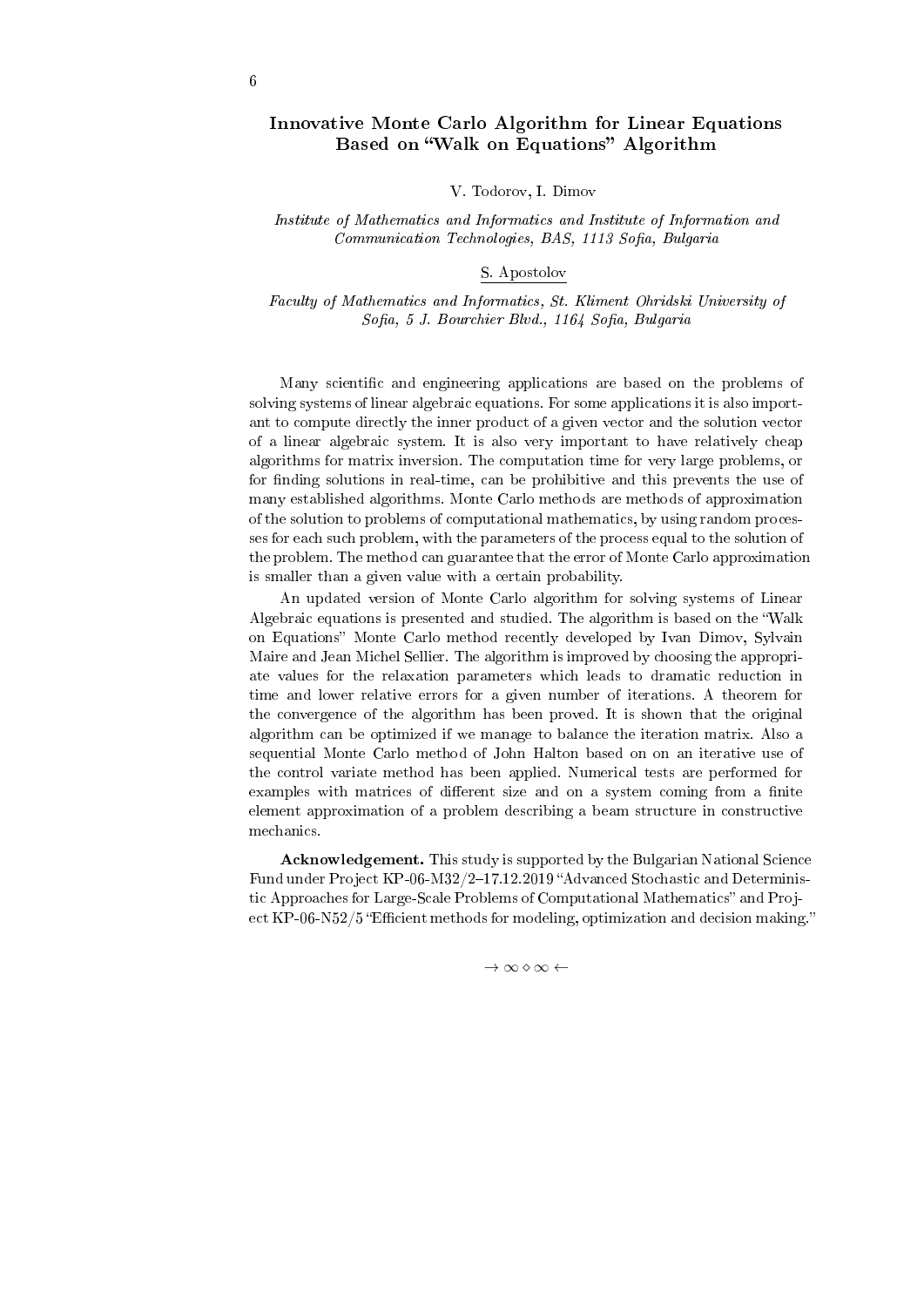# Energy Stable Interior Penalty Discontinuous Galerkin Finite Element Scheme for the Growth Cahn-Hilliard Equation

#### A. C. Aristotelous

#### Department of Mathematics, The University of Akron, Buchtel College of Arts and Sciences, Akron 44325-4002, OH, USA

We devise and analyze a symmetric interior penalty discontinuous Galerkin finite element method for a growth Cahn-Hilliard type equation with general nonlinear mass term, equipped with essential boundary conditions, viewed as a gradient flow of an energy functional. The proposed scheme is shown to be first order convergent in time. We prove that our scheme is energy stable with respect to a discrete analogue of the continuous free energy of the system, unconditionally in time, and mildly conditioned only with respect to the spatial discretization parameter. We present numerical tests demonstrating the established theoretical results and the robustness of our scheme.

*→ ∞ ⋄ ∞ ←*

# A Novel Algorithm for Optimization of the Parameters of the Halton Sequence

E. Atanassov, M. Durchova, S. Ivanovska, A. Karaivanova

Institute for Information and Communication Technologies, BAS, Acad. G. Bonchev str., Bl. 25A, 1113 Sofia, Bulgaria

The Halton sequences are one of the oldest family of low-discrepancy sequences, widely used in various quasi-Monte Carlo methods. Since long time ago it has been observed that in their original form they suffer from visible artefacts and undesirable correlations between consecutive dimensions. That is why many modications to their construction were proposed and studied. Since there is sufficient level of freedom within these constructions, for example starting from the Faure's generalized construction, it is possible to design modified Halton sequences which are usable in a wide area of applications, even when the dimensionality of the problem becomes relatively high.

In this work we concentrate on development of a numerical algorithm, which can produce parameters that fully determine instances of the modied Halton sequences which are usable in a setting where the number of dimensions is in the order of hundreds or thousands, while the number of terms of the sequence is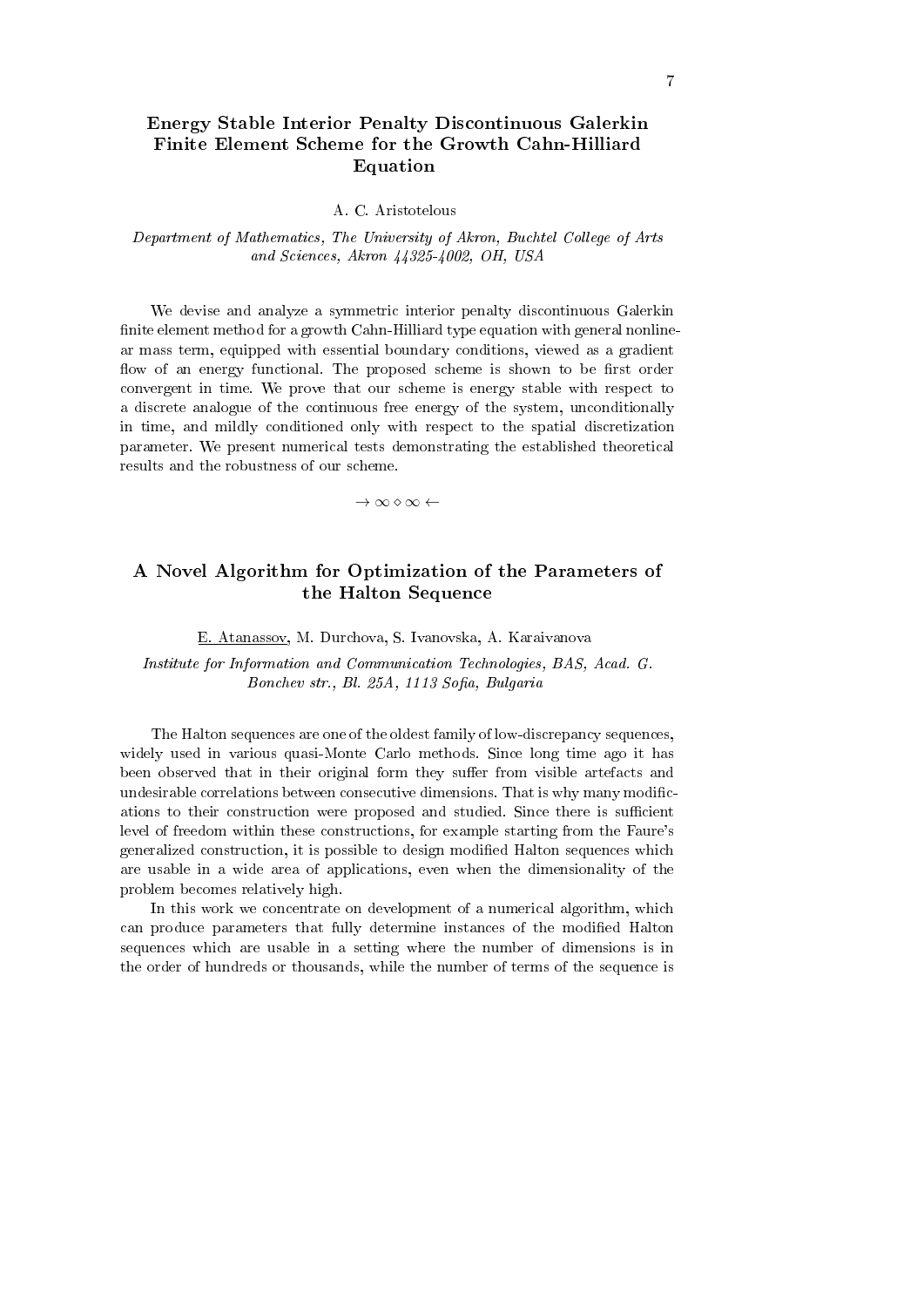in the same order as the number of dimensions. The optimization algorithm has been implemented to make substantial use of the capabilities of the modern GPUs. We present and discuss numerical results, demonstrating the effectiveness of our approach, when compared with some alternative implementations, as well as the fields of their application.

The proposed modified Halton sequence shows superior behavior for complicated high dimensional problems.

Acknowledgments. This work has been supported by the Project No 30/29.06. 2021, funded by the CAF America Foundation.

*→ ∞ ⋄ ∞ ←*

# Fuzzy Order Statistics in Reliability Analysis

I. Bayramoglu

#### Izmir University of Economics, Sakarya Caddesi No 156 Balcova-Izmir, 35330 Izmir, Turkey

We consider an application of fuzzy order statistics introduced in [1]. The lifetimes of components of the system are expressed in terms of the fuzzy order statistics. The reliability and mean residual life functions of sensitive systems are investigated.

#### References

[1] I. Bayramoglu, Fuzzy improved distribution function and order statistic, Journal of Computational and Applied Mathematics 411, 114266 (2022).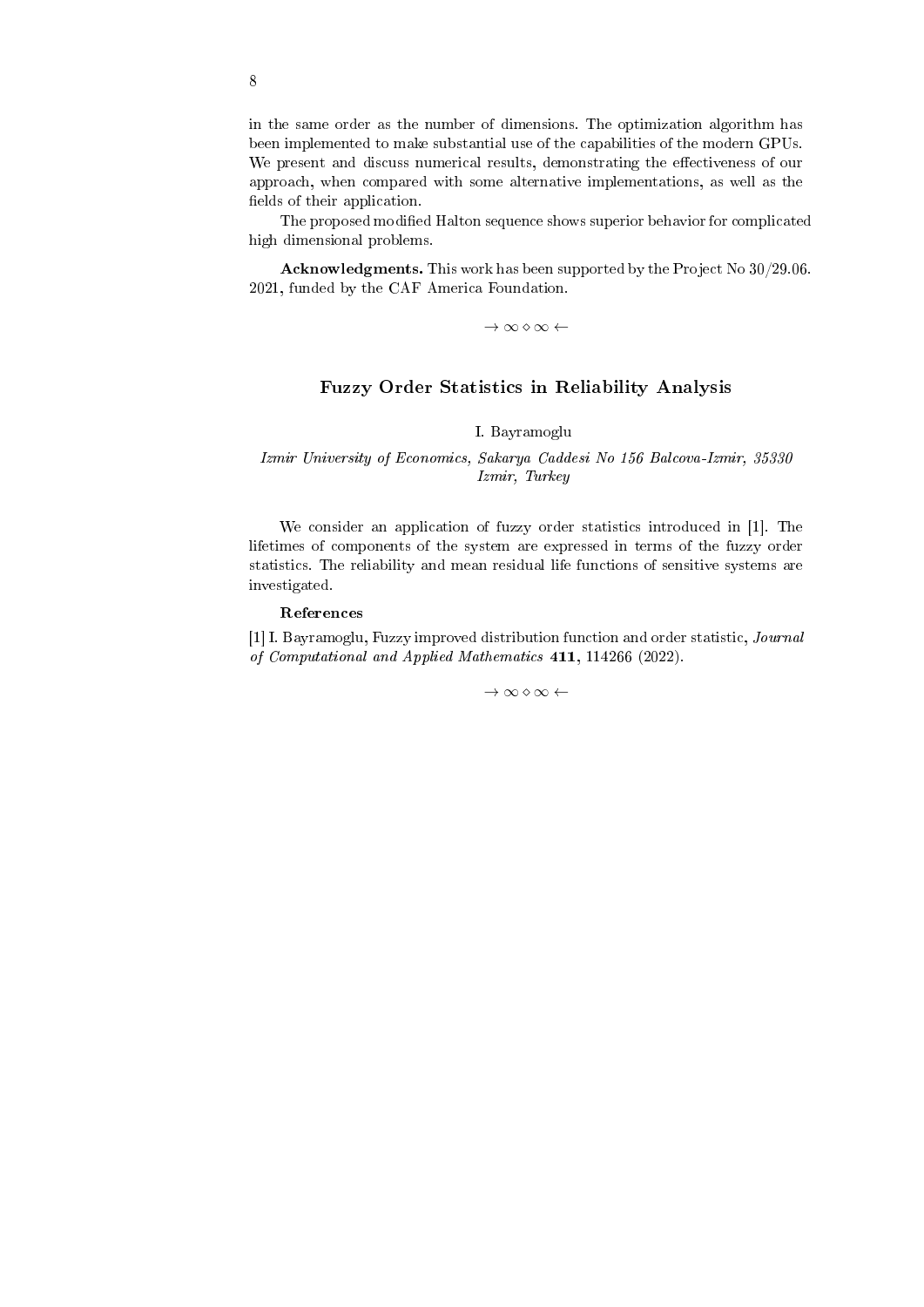# Strong Maximum Principle for Quasi-Monotone Systems of Fully Non-linear Parabolic Equations

G. Boyadzhiev, N. Kutev

Institute of Mathematics and Informatics, BAS, Acad. G. Bonchev str. Bl.8, 1113 Sofia, Bulgaria

This talk concerns the validity of strong interior and boundary maximum principles for quasi-monotone systems of parabolic equations with fully non-linear principal part.

*→ ∞ ⋄ ∞ ←*

# The Liouville-Bratu-Gelfand Problem

Yu. Bozhkov, S. Dimas

Institute of Mathematics, Statistics and Scientific Computing, University of Campinas, 651 Sergio Buarque de Holanda str., CEP 13083-859, Campinas-SP, Brazil

We review the classical Liouville-Bratu-Gelfand problem and discuss its generalizations. We also present some recent results.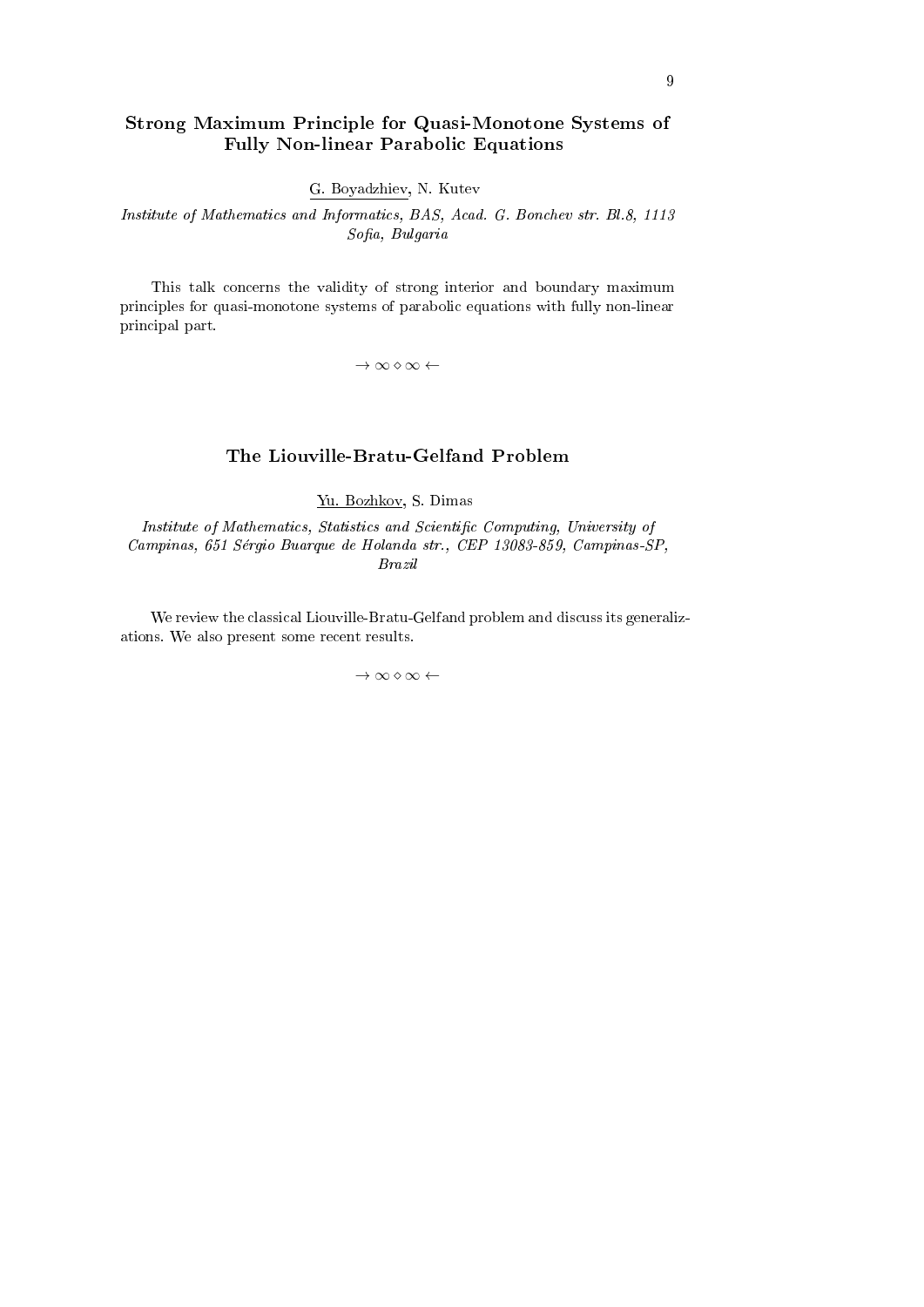# Quantification of Uncertainty in Nonlinear Vibrations of Mechanical Systems

Chao Fu, Kuan Lu, Yongfeng Yang

Institute of Vibration Engineering, Northwestern Polytechnical University, 710072 Xi'an, China

Zhaoli Zheng

Science and Technology on Thermal Energy and Power Laboratory, Hubei, 430205 Wuhan, China

A consensus on the requirement to include key uncertainties in nonlinear dynamical analyses is gradually reached in the research community. Indeed, the uncertainties are inescapable in engineering nonlinear mechanical systems due to a variety of reasons, such as manufacturing and assembling errors, service environment evolutions and external unexpected disturbances. The propagation of uncertainties in nonlinear systems is extremely challenging and computationally expensive due to the deep interactions between nonlinearities and uncertainties. To alleviate the dilemma, the non-intrusive surrogate modeling techniques and efficient nonlinear solution schemes are developed to solve the uncertain nonlinear systems. Results are validated by the traditional crude sampling-based method. Discussions and summarizations are provided for future research.

*→ ∞ ⋄ ∞ ←*

# Runge-Kutta Based IMEX Scheme for the Kuramoto-Sivashinsky Equation

A. Chowdhury

Savannah State University, Savannah, GA, USA

#### H. Bhatt

Utah Valley University, Orem, UT, USA

This work is centered on the numerical implementation of fourth-order Runge-Kutta based implicit-explicit scheme in time along with compact fourth-order finite difference scheme in space for the solution of one-dimensional Kuramoto-Sivashinsky equation (KSE). The proposed scheme requires solving backward Eulertype linear systems, but only two per time step to get the solution. It is made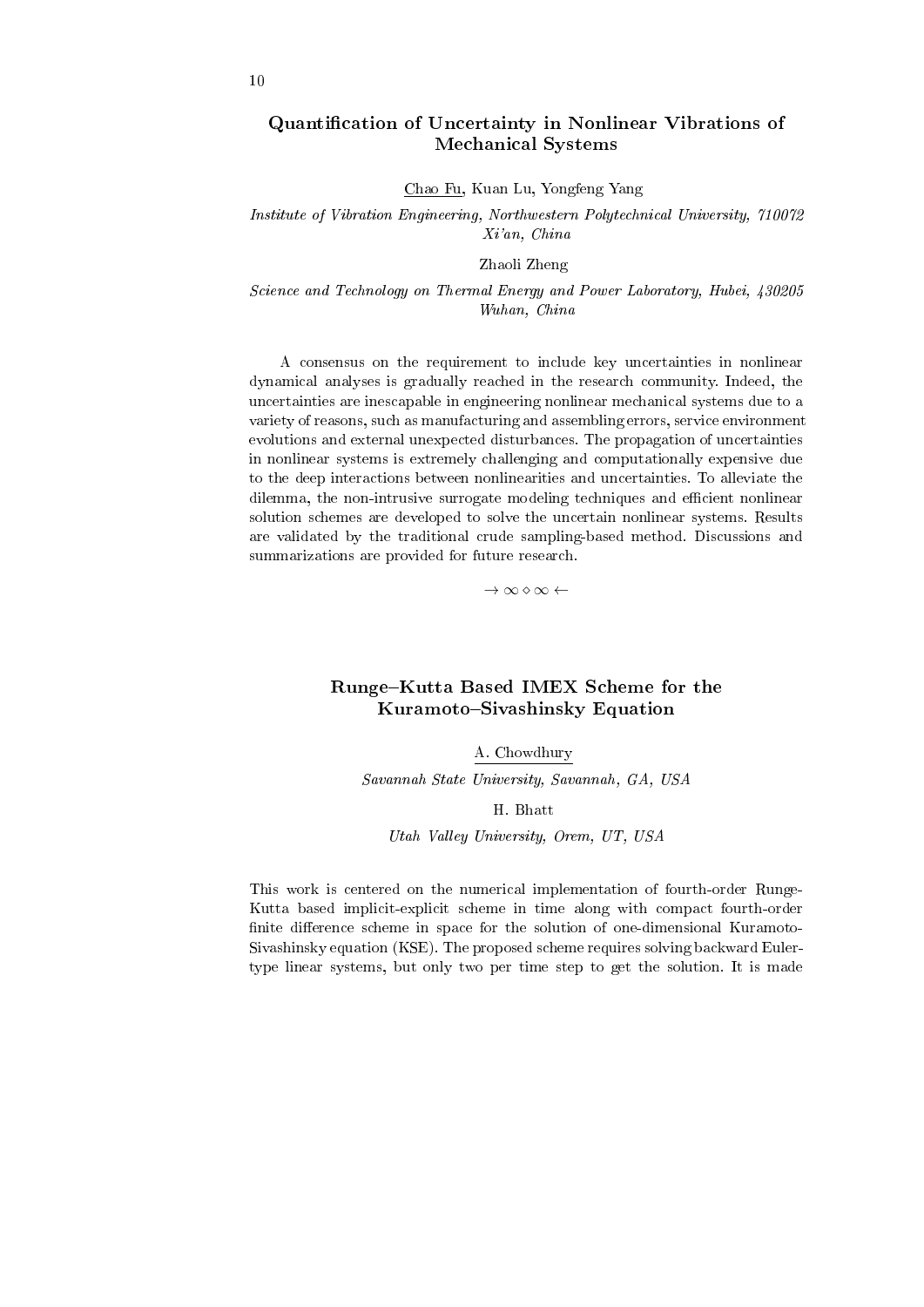possible by employing a novel combination of methods of line (MOL) and partial fraction decomposition techniques. Performance and applicability of the scheme are investigated by testing it on some test examples and by comparing numerical results with relevant known schemes. The numerical results showed that the proposed scheme is more accurate and reliable than existing schemes to solve the KSE.

*→ ∞ ⋄ ∞ ←*

# Stochastic Default Intensity XVA Pricing Using a PDE Model

Yuwei Chen and C. Christara

Department of Computer Science, University of Toronto, Ontario, Canada

Adjusting derivative prices to take into account default risk has attracted the attention of several researchers and practitioners, especially after the 2007-2008 financial crisis. We derive a novel partial differential equation (PDE) model for derivative pricing including the adjustment for default risk, assuming that the default risk of one of the counterparties (the buyer) follows a Cox-Ingersoll-Ross (CIR) process, while the other party has constant default risk. The time-dependent PDE derived is of Black-Scholes type and involves two "space" variables, namely the asset price and the buyer default intensity, as well as a nonlinear source term. The numerical solution of the PDE is based on finite differences, and a penaltylike iteration for handling the nonlinearity in the case of European derivatives, while a double-penalty iteration is used for American derivatives. We also develop a novel asymptotic approximation formula for the adjusted price of derivatives, resulting in a very efficient, accurate, and convenient for practioners formula. We present numerical results that indicate stable second order convergence for the 2D PDE solution in terms of the discretization stepsize, and at least order 1.5 for the asymptotic solution in terms of the inverse of the mean reversion rate. We compare the effectiveness of the 2D PDE and asymptotic approximations. We study the effect of various numerical and market parameters to the values of the adjusted prices and to the accuracy of the computed solutions.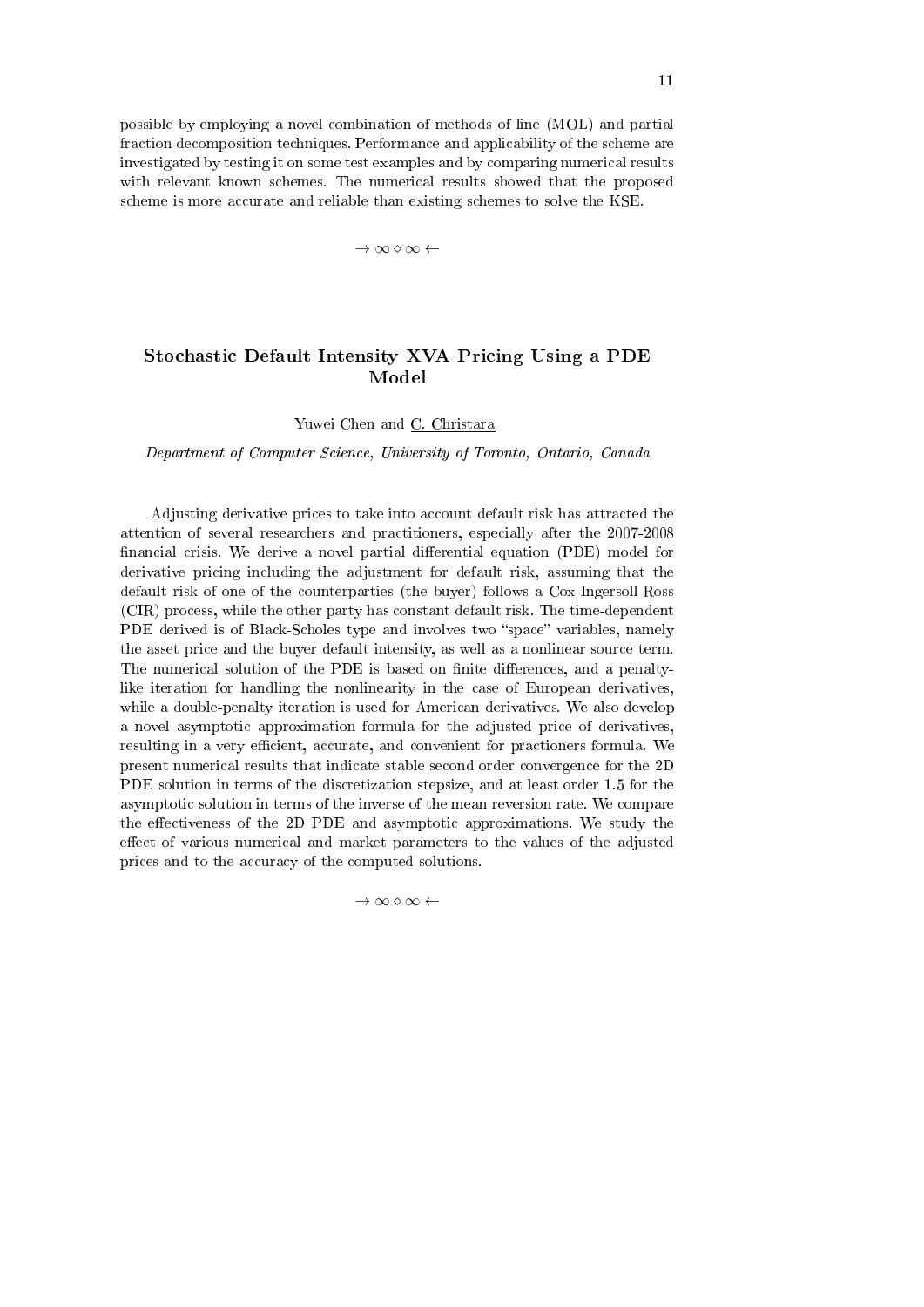# Nonstationary Waves in Functionally Graded Viscoelastic Materials

S.Pshenichnov, M. Ryazantseva

Institute of Mechanics, Lomonosov Moscow State University, Michurinsky Prospect 1, 119192 Moscow, Russia

#### M. Datcheva

Institute of Mechanics, BAS, Acad. G. Bonchev str., bl.4, 1113 Sofia, Bulgaria

Continuous spatial material inhomogeneity of materials can occur by purpose during the product manufacturing process, as well as a result of exposure to temperature, corrosion, radiation, and other factors. In this regard, there is a growing interest in studying the behavior under various external conditions of materials with continuously graded properties. This work is devoted to the study of non-stationary wave processes in bodies consisting of functionally graded materials obeying viscoelastic linear integral Boltzmann-Volterra constitutive equations. The aim of the work is to extend the method previously used by the first author in solving non-stationary dynamic problems to solve similar problems for functionally graded materials. The method consists in replacing the original body with continuous material inhomogeneity with a corresponding piecewise homogeneous body build up of a large number of homogeneous components with material parameters set to approximate the continuously graded material parameters of the original body. This method is that it allows using already available analytical solutions of dynamic problems for piecewise homogeneous bodies to investigate the dynamic behavior of functionally graded materials. Note that in the study of non-stationary wave processes in functionally graded materials, even within the framework of linear elasticity, analytical and semi-analytical methods are rarely used and only for a very limited class of problems. Propagation of non-stationary longitudinal waves in viscoelastic continuously inhomogeneous layer and hollow cylinder whose viscoelastic properties gradually vary along the radius are considered. According to the proposed method, the continuously inhomogeneous layer and the cylinder are replaced by the corresponding piecewise homogeneous bodies, for which the solution is constructed. Wave processes in the layer and the cylinder are studied for specific types of continuous inhomogeneities.

Acknowledgements. This study was performed within the bilateral project funded by the Russian Foundation for Basic Research (RFBR), project number 20-58-18002 and by the Bulgarian National Science Fund, project number KP-06- Russia/5 from 11.12.2020.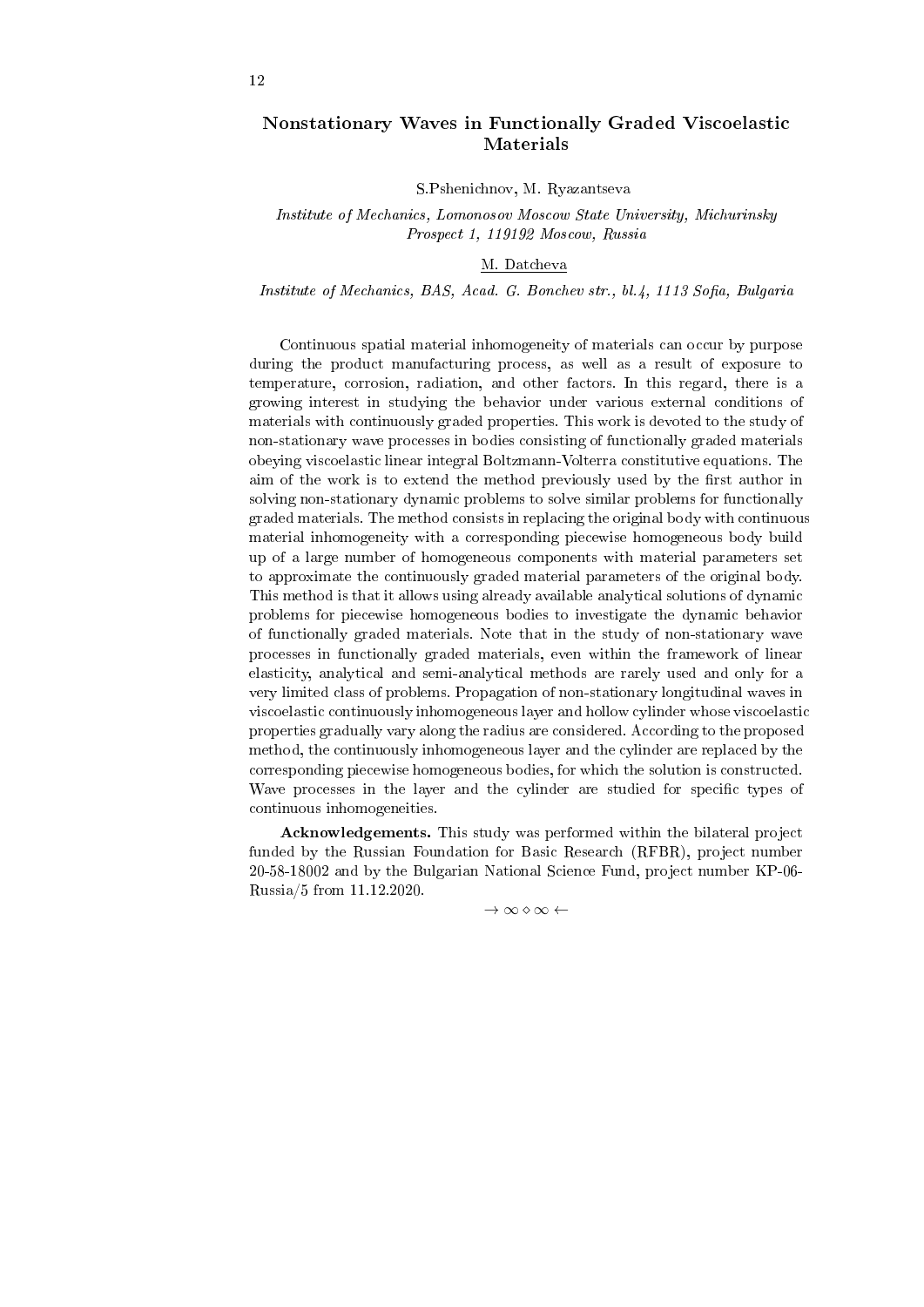# Continuous and Statistical Modeling of the Taylor-Couette Flow of Rarefied Viscous Gas with Inhomogeneous Boundary Conditions

D. Dankov

Institute of Mechanics, BAS, Acad. G. Bonchev str., Bl. 4, 1113 Sofia, Bulgaria

The cylindrical Pirani gauge sensitivity under different conditions is studied in our previous paper. We are modeled the Pirani gauge as cylindrical Couette flow  $-$  one dimensional axis symmetrical problem by using a statistical method  $-$ Direct Simulation Monte Carlo (DSMC) and the Navier-Stokes-Fourier equations numerical solving. The purpose of this article is to study the cylindrical twodimensional Taylor-Couette flow with finite length of rarefied gas. The inhomogeneous temperature and velocity profile of the inner cylinder wall (the fiber) is used to modeling the boundary conditions. The finite volume method and statistical modeling is used to study this problem. The realization of such conditions is difficult technically feasible in some cases, but their set in mathematical model gives more opportunities to study the stability in the gaseous medium between the cylinders.

*→ ∞ ⋄ ∞ ←*

#### Kaczmarz Anomaly in Tomography Problems

A. Dax

Hydrological Service of Israel, P.O.B. 36118, 91360 Jerusalem, Israel

Kaczmarz method is an important tool for solving large sparse linear systems that arise in Computational Tomography. The Kaczmarz anomaly phenomenon has been observed recently when solving certain types of random systems. This raises the question of whether a similar anomaly occurs in tomography problems. One aim of this paper is to answer this question. To examine the extent of the phenomenon and to explain its reasons. Another tested issue is the ability of random rows shuffles to sharpen the anomaly and to accelerate the rate of convergence. The results add important insight into the nature of Kaczmarz method.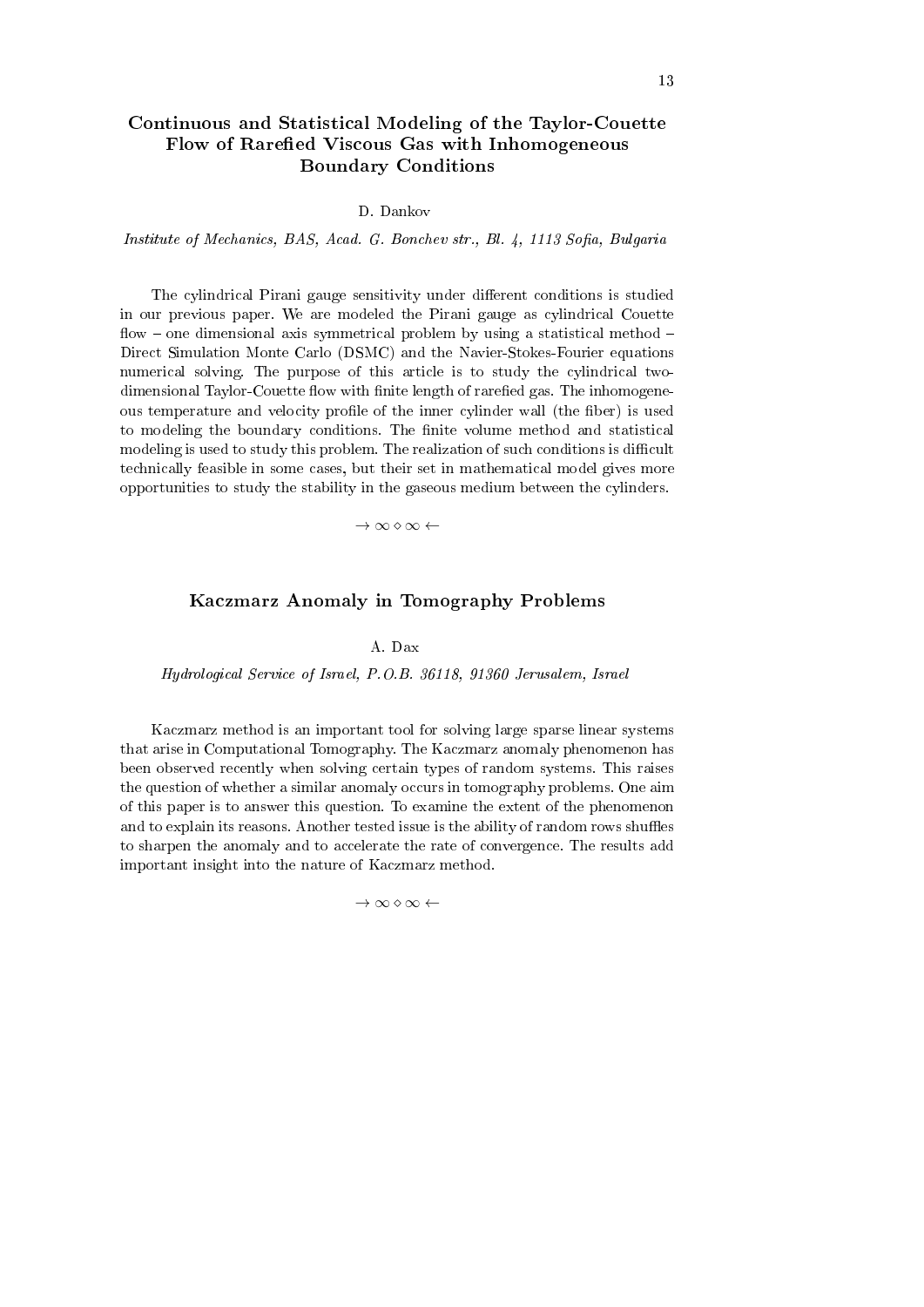# Parametric Inference for Geometric Lifetimes of Elements of  $k$ -out-of-n Systems

#### A. Dembinska

Faculty of Mathematics and Information Science, Warsaw University of Technology, ul. Koszykowa 75, 00-662 Warsaw, Poland

#### K. Jasinski

#### Nicolaus Copernicus University, Torun, Poland

So called  $k$ -out-of-n systems form an important class of systems studied in reliability theory. These systems consist of  $n$  elements and work as long as at least  $k$  of the elements function. Since such technical structures have some redundancy they find various applications in engineering when highly reliable products are needed.

In my talk I will consider maximum likelihood (ML) estimation of unknown parameters of distributions of component lifetimes of a k-out-of-n system. I will focus on the case when the component lifetimes are discrete and independent random variables. First I will present regularity conditions under which the ML estimators of interest exist almost surely for all sufficiently large n and are strongly consistent. Next I will concentrate on the case when component lifetimes are geometrically distributed and will give a closed-form formula for the ML estimator in this case. Moreover, restricting the attention to n-out-of-n systems I will be able to derive some finite-sample properties of the ML estimator of the geometric parameter. In particular I will obtain its bias and mean squared error.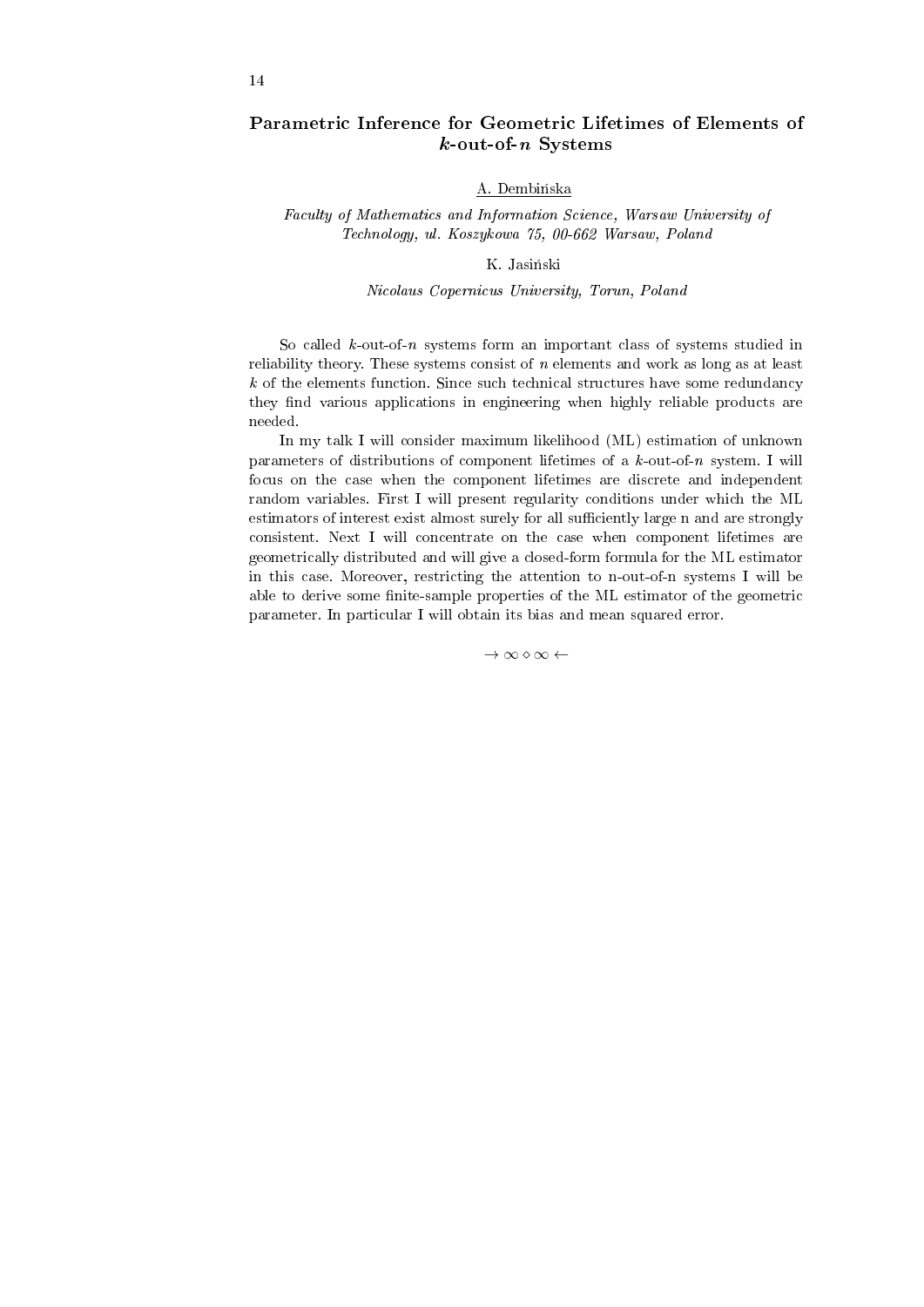# New Methods for Analytical Calculation of Elliptic Integrals Applied in Various Physical Problems

B. Dimitrov

#### Institute of Nuclear Research and Nuclear Eenergy, BAS, 72 Tzarigradsko Chaussee Blvd., 1784 Sofia, Bulgaria

A short review will be made of elliptic integrals, widely applied in GPS communications (accounting for GRT-effects), cosmology, Black holes physics, General Relativity physics and celestial mechanics.Then an analytical method for calculation of zero-order elliptic integrals in the Legendre form will be presented, based on the combination of several methods in the theory of elliptic functions: 1. The recurrent system of equations for higher-order elliptic integrals in two different representations; 2. Uniformization of four-dimensional algebraic equations by means of the Weierstrass elliptic function; 3. A variable transformation, inversely (quadratically) proportional to a new variable.

The developed method rejects the widely accepted belief that elliptic integrals can be calculated only numerically and not analytically.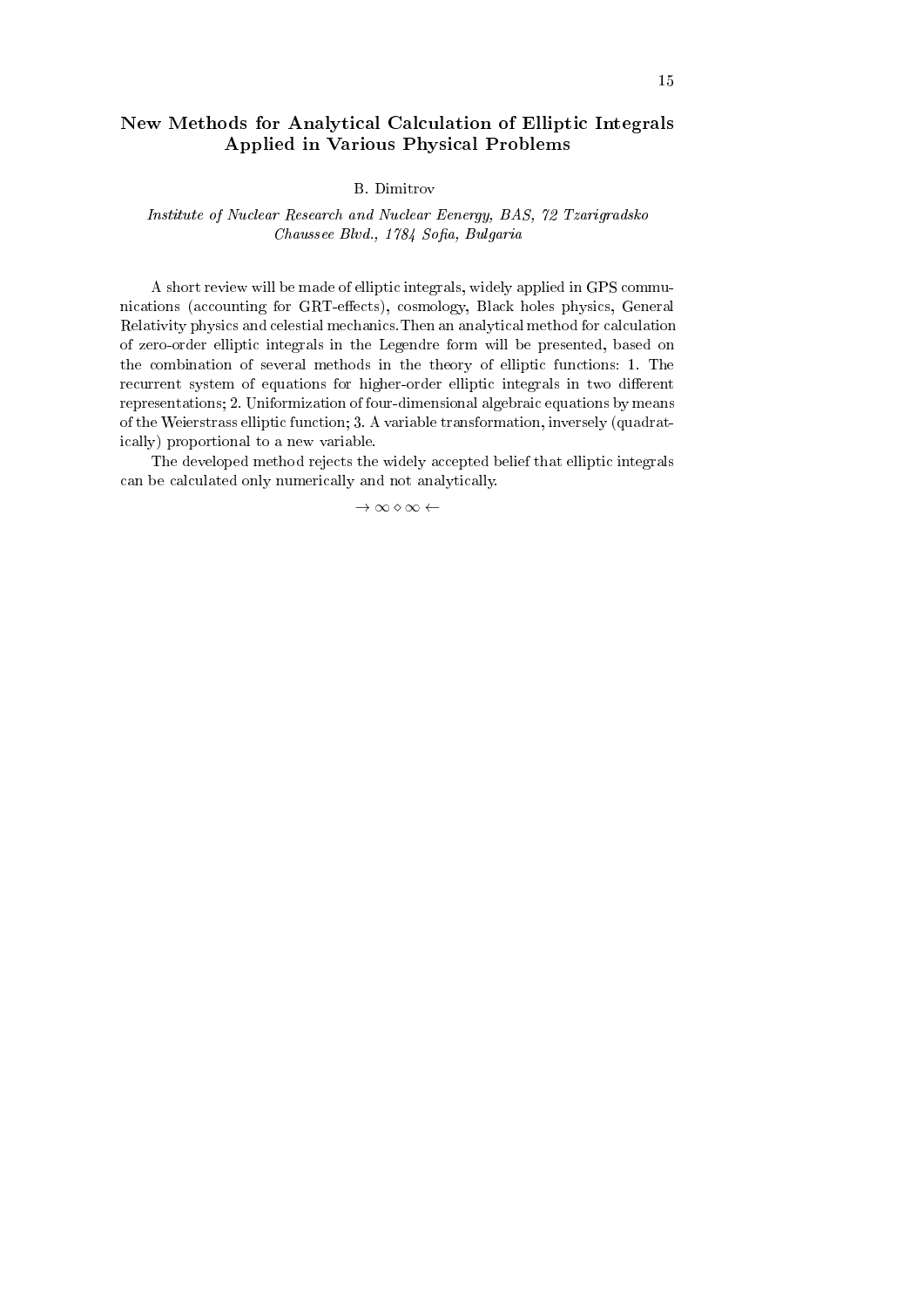# Existence and Multiplicity of Positive Solutions for a Third Order Differential Equation

#### N. Dimitrov

Angel Kanchev University of Ruse, 8 Universitetska str., 7017 Ruse, Bulgaria

The aim of this paper is to study the existence and multiplicity of positive solutions of a third order two-point boundary value problem with parameter dependence. The exact expression of the corresponding Green's function is obtained. The results are based on Krasnosel'skii's fixed point theorem in suitable cones. Some examples are given to illustrate the main results.

*→ ∞ ⋄ ∞ ←*

# Simulation of Rarefied Gas Flows, Comparison with Experimental Data II

A. Fedoseyev, V. Griaznov

Ultra Quantum Inc., Huntsville, AL, USA

High fidelity modeling and simulations methods need to be anchored to data collected from selected flight tests or experiments to develop robust, accurate and validated supersonic flow-simulation methods to predict the behavior of flowfield throughout the wide range flight regimes including highly rarefied gas flows.

We have developed a unified flow model for compressible flows, based on the Generalized Hydrodynamic Equations (GHE) by Alexeev in 2004, derived from generalized Boltzmann kinetic equation [1]. The model is supposed to account for kinetic effects (intermediate Knudsen number, fluctuations) in the continuum approximation. This model has been explored for simulations of incompressible viscous flows for a wide range of problems and flow parameters, including high Reynolds numbers flows with thin boundary layers, demonstrating good agreement with experimental data [2].

Simulations of compressible supersonic flows is a very challenging problem as such flows can exhibit both continuum and non-continuum flow regimes. Typically, the flow can be continuous to transitional in the near field flow structure, and free molecular flow in the far field. The shock wave (bow shock) is detached from the vehicle at high altitude, and near boundary slip-flow is typical for such regimes. First results for this model has been reported in [3,4].

In this paper we provide a comparison of simulation results of the model (called RNS, the Regularized Navier-Stokes) with the experimental data for rarefied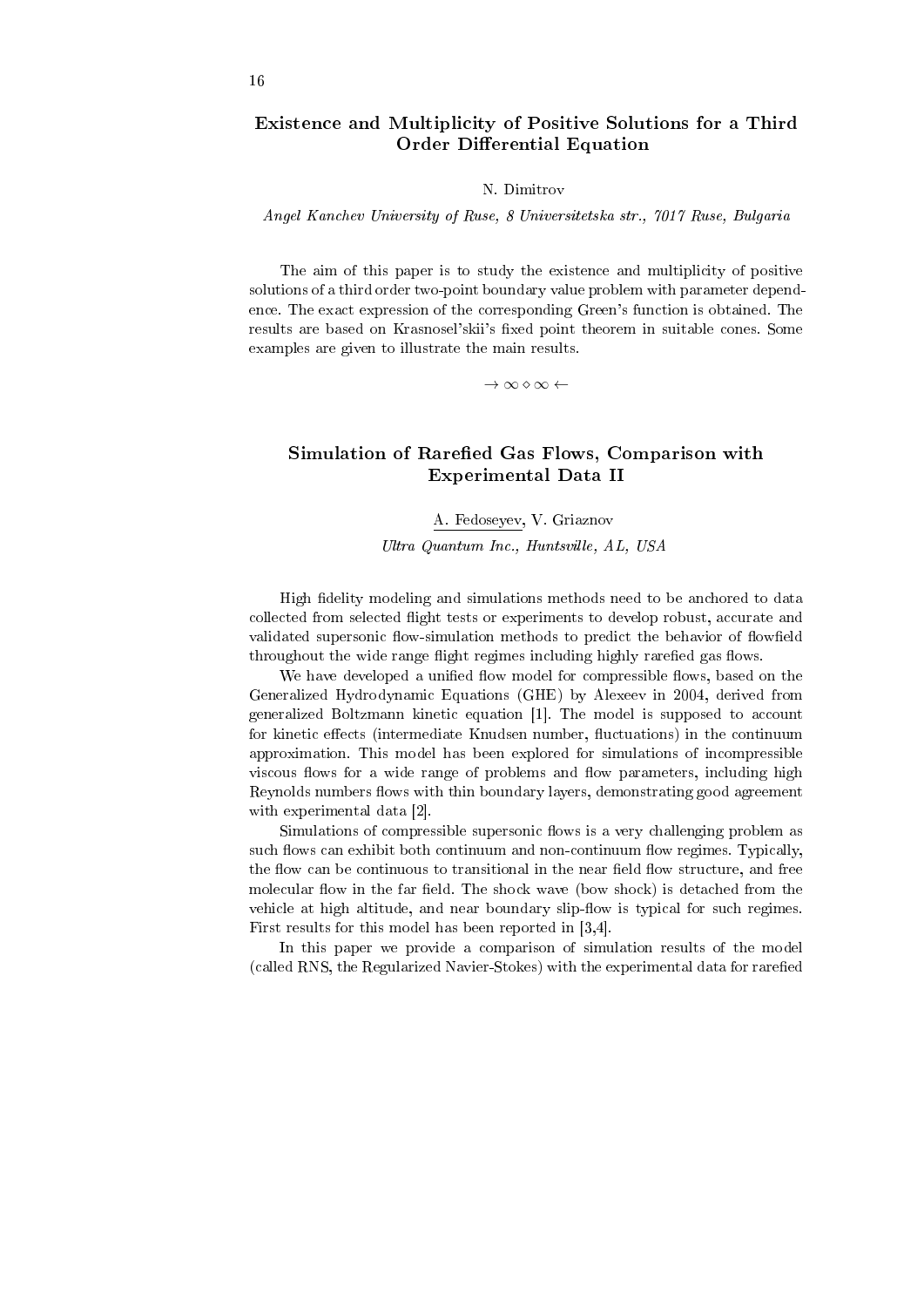hypersonic flows II, and biconic flow  $[6,7, 8]$ . Simulations by DSMC method are also provided, the results by the open source SPARTA DSMC code [6]. The Navier-Stokes model results are provided for the comparison too.

#### References

[1] B.V. Alexeev, Generalized Boltzmann Physical Kinetics (Elsevier, 2004).

[2] A. Fedoseyev, B.V. Alexeev, "Generalized hydrodynamic equations for viscous flows-simulation versus experimental data," in  $AMiTaNS'12$ , edited by M. Todorov, AIP CP1487 (American Institute of Physics, Melville, NY, 2012), pp.241-247.

[3] A. Fedoseyev, "Finite element method stabilization for supersonic flows with flux correction transport method," in  $AMiTaNS'20$  edited by M. Todorov, AIP CP2302 (American Institute of Physics, Melville, NY, 2020) paper 120003; https: //doi.org/10.1063/5.003351.

[4] A. Fedoseyev, V.Griaznov, "Simulation of rarefied hypersonic gas flow and comparison with experimental data," in  $AMiTaNS'21$  edited by M. Todorov, AIP CP2522 (American Institute of Physics, Melville, NY) (to appear).

[5] J. Allegre, D. Bisch, and J.C. Lengrand, J. of Spacecraft and Rockets 34(6), 724728 (1997).

[6] SPARTA DSMC open source code, https://sparta.sandia.gov/.

[7] V.V. Riabov, A.I. Fedoseyev, "The analysis of underexpanded jet flows for hypersonic aerodynamic experiments in vacuum chambers," in Proc. of 29th Int. Symp. on Shock Waves, Madison, WI, USA, July 14-19, 2013, Paper No. 0008.

[8] J. N. Moss, G. A. Bird, DSMC Simulations of Hypersonic Flows With Shock Interactions and Validation With Experiments,  $AIAA$  2004-2585 paper, (2004).

# Optimal Wavelets for Single and Multi-Frequency Signals in Wavelet Based Communications

#### A. Fedoseyev,

Ultra Quantum Inc., Huntsville, AL, USA

J.-J. Malossee, S. Tsynkov

#### North Carolina State University, Raleigh, NC, USA

Progress in digital wireless communications resulted in extended use of mobile internet access, digital radios, automated highways and factories. However, with the increasing use of wireless services, the requirements on resources like battery power and radio spectrum are put under severe pressure.

Therefore, the development of radio platforms that optimize the utilization of energy in addition to guaranteeing spectral efficiency becomes of great importance. Temporally and spectrally localized transmission strategies that minimize the energy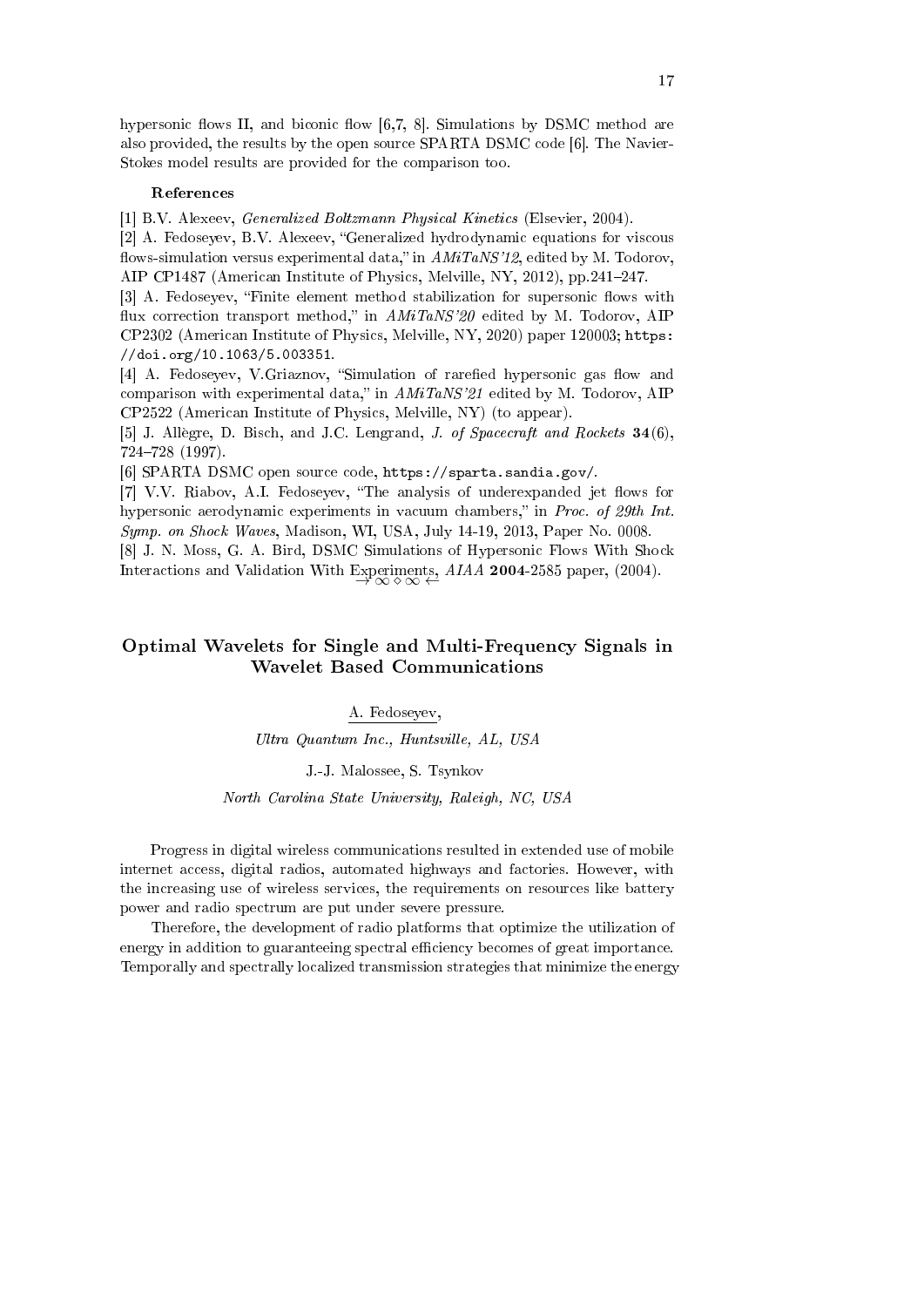spent to transmit the information-bearing symbols will be crucial towards achieving high energy efficiency  $[1]$ .

Existing wireless systems are based on the mathematical precept of Fourier transform. The theory of wavelets offers many advantages for the design of wireless communications. The main property of wavelets for these applications is their ability to characterize signals with adaptive time-frequency resolution [2].

In his work, we present the development of wavelets that offer an exact representation of single-frequency and multi-frequency communications. Then, we provide an approach to wavelet optimization that minimizes the power to transmit the signal. Directions to the design of finite band wavelets are discussed.

#### References

[1] N. Homayoun, Wavelet Radio Adaptive and Reconfigurable Wireless Systems Based on Wavelets (Cambridge University Press, 2013) 1st edn.

[2] M.K. Lakshmanan and H. Nikookar, A Review of Wavelets for Digital Wireless Communication, Springer Journal on Wireless Personal Communication 37(3-4), 387420 (2006).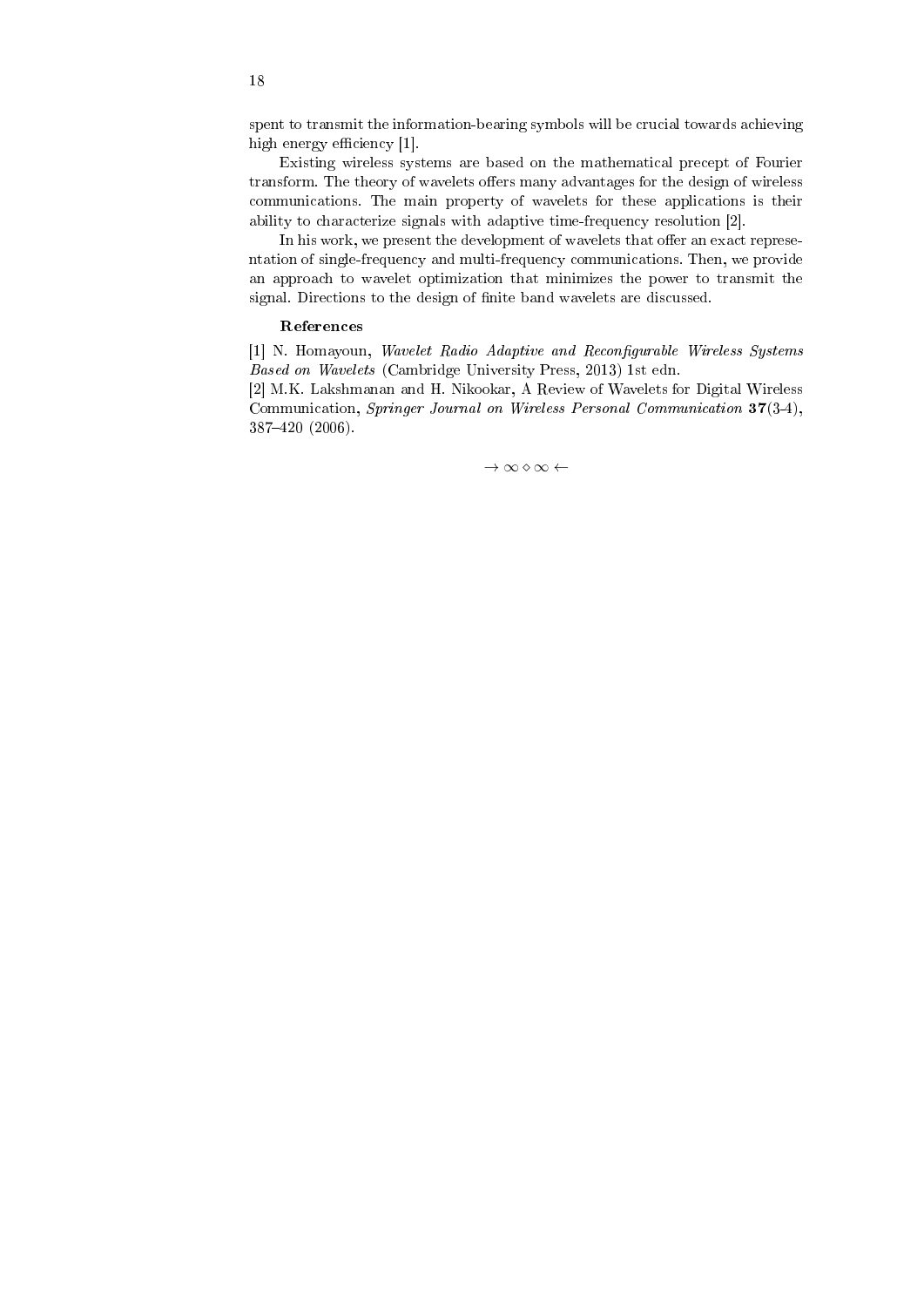# Parameter Identification Analysis of the Transfer of Heavy Metals in Honey Bees

A. Z. Atanasov

Department of Agricultural Machinery, Angel Kanchev University of Ruse, 8 Studentska str., 7004 Ruse, Bulgaria

S. G. Georgiev*<sup>∗</sup>*

Department of Informational Modeling, Institute of Mathematics and Informatics, BAS, 8 Acad. Georgi Bonchev str., 1113 Sofia, Bulgaria

L. G. Vulkov

*<sup>∗</sup>*Department of Applied Mathematics and Statistics, Angel Kanchev University of Ruse, 8 Studentska str., 7004 Ruse, Bulgaria

While heavy metals naturally occur in the environment, the various anthropogenic activities have led to their high concentrations in many areas. Such excess concentration has negative effects on the species and human health and may eventually cause total disruption of the natural ecosystems. The level of toxicity of the heavy metals is determined by various factors such as the concentration of heavy metal ions, the population in the area, the environment itself and other. Although the plant growth could be suspended from the heavy metals accumulated in the soil, some plant species could absorb a large amount of heavy metals thus transferring it to the animals and humans. In particular, via pollination, the honey bees receive the heavy metal mass from the nectar and pollen, and it is transferred to honey as well. The real-world experiments are extremely time-consuming, expensive and difficult to manage. This article presents a numerical modeling and study of a kinetic model for the transfer of heavy metal in honey bees by means of plant and soil samples. The paper solves an inverse coefficient identification problem of finding the values of the parameters which are not directly observable but vital for the further investigation, control and prevention of the heavy metal pollution.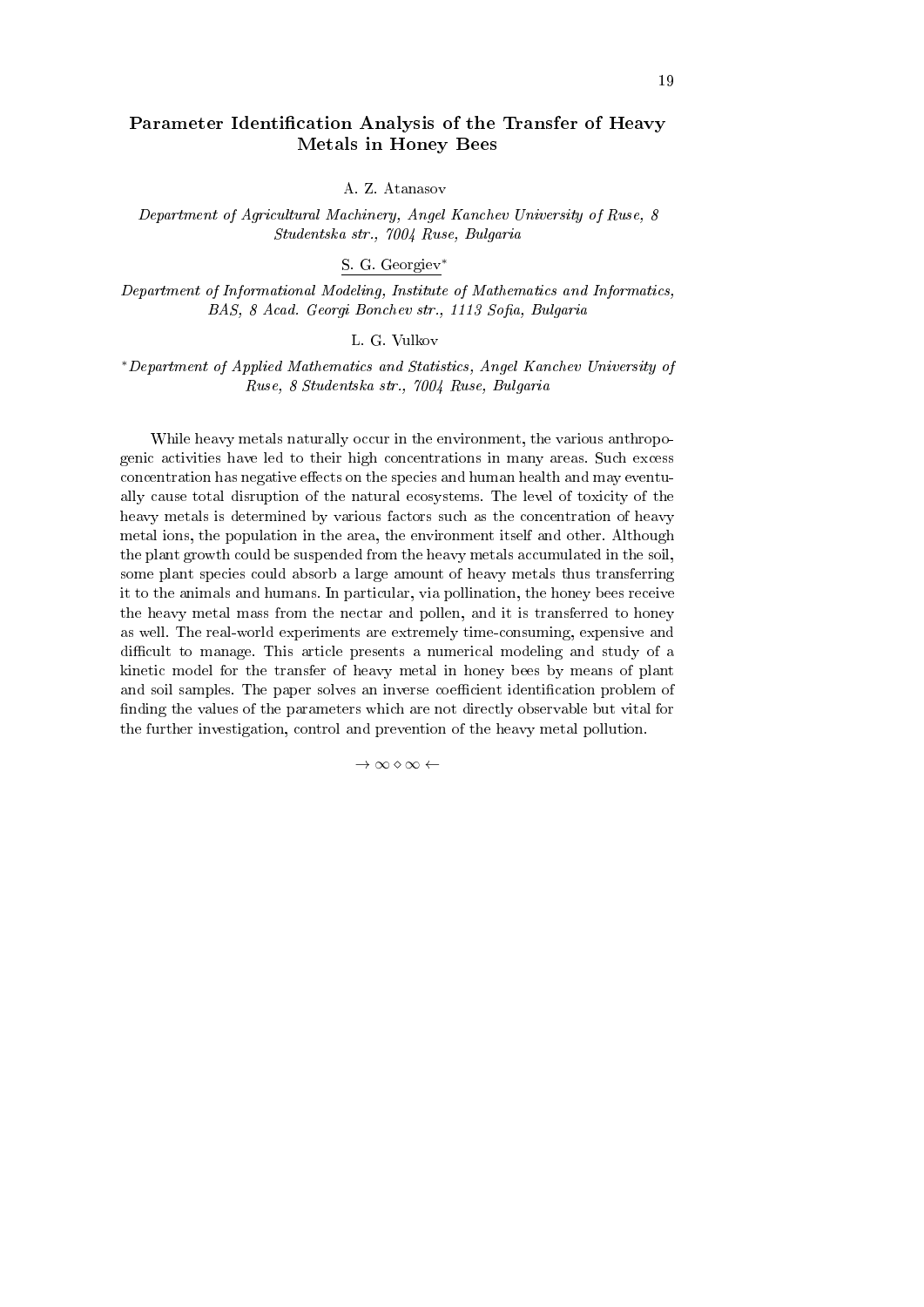# On Modeling the Soliton Interactions of NLS with Vanishing and Non-Vanishing Boundary Conditions

#### V.S. Gerdjikov

Institute of Mathematics and Informatics & Institute for Nuclear Research and Nuclear Energy, BAS, Sofia, Bulgaria

#### M. D. Todorov

#### Faculty of Applied Mathematics and Computer Science, Technical University of Sofia, Bulgaria

The dynamical behavior of the *N*-soliton Manakov trains of NLS model perturbed by external potential terms  $V(x)$ :

$$
i\frac{\partial \vec{u}}{\partial t} + \frac{1}{2} \frac{\partial^2 \vec{u}}{\partial x^2} + (\vec{u}^\dagger, \vec{u}) \vec{u}(x, t) + V(x) \vec{u}(x, t) = 0,\tag{1}
$$

has been successfully modeled by the complex Toda chain (CTC), see [1,2]. Here we will briefly review our results on adiabatic soliton interactions as well as the advantages the CTC provide in studying the effects of perturbations of different types on the soliton interactions.

Our next aim now is to extend our approach also to the soliton interactions of dark NLS solitons:

$$
i\frac{\partial v}{\partial t} + \frac{1}{2}\frac{\partial^2 v}{\partial x^2} - (|v(x,t)|^2 - \rho^2)v(x,t) + V(x)v(x,t) = 0,
$$
  
\n
$$
\lim_{x \to \pm \infty} v(x,t) = \rho e^{i\theta_{\pm}}
$$
\n(2)

where  $V(x)$  is an external potential. We will outline the difficulties that the nonvanishing boundary conditions (NVBC) put in the way of such studies.

The first one is that the phase space of equation  $(2)$  is a nonlinear one [3]. More precisely  $\Phi = \bigoplus_{\theta} \Phi_{\theta}$  where  $\theta$  is a topological integral of motion. In the case of a soliton solution  $v_j(x,t)$  its  $\theta_j$  determines the soliton amplitude. So the first difficulty is to properly introduce the notion of a soliton train  $v_{\text{Ns}} = \sum_j v_j(x, t)$ which satisfies the boundary condition in  $(2)$ . The next difficulty is to regularize the action functional so that the integrals become convergent. Finally we have to insert the soliton train into the regularized action functional and to perform the integration over  $x$  with adiabatic precision. This will give us an effective action  $\Phi_{\text{Ns}}(\theta_j, x_{0j})$  where  $x_{0j}$  is the center of mass of *j*-th soliton, which will provide us the dynamical system for our *N*-soliton train with  $\theta = \sum_{j} \theta_{j}$ .

At the same time the dark solitons have only one degree of freedom, so one may expect that their interaction would be modeled by the standard (real) Toda chain. The effect of the external potential would lead to perturbations of the Toda chain.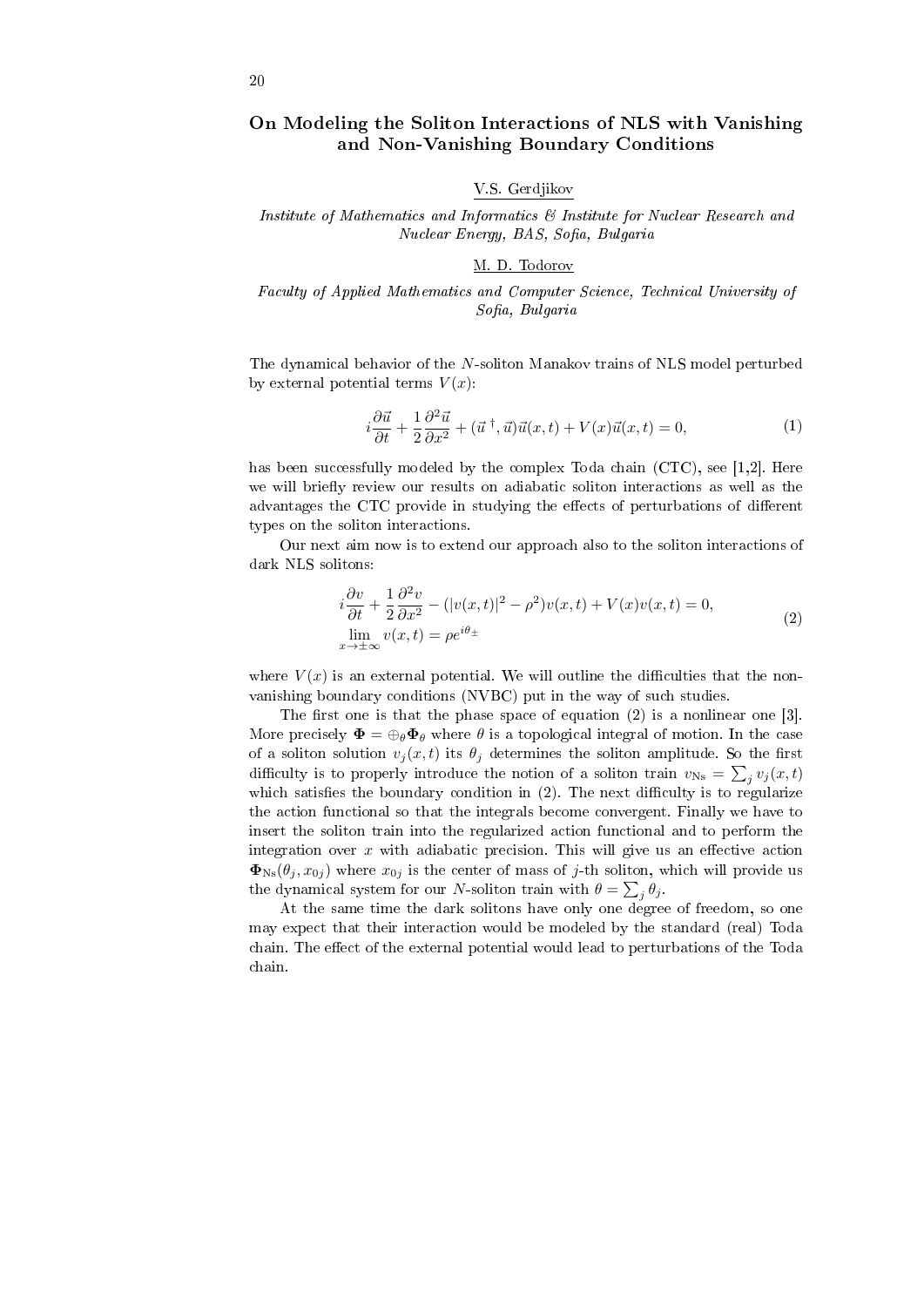#### References

[1] M. D. Todorov, V. S. Gerdjikov, A. V. Kyuldjiev, Multi-soliton interactions for the Manakov system under composite external potentials, Proceedings of the Estonian Academy of Sciences, Phys.-Math. Series  $64(3)$ , 368-378 (2015). [2] V. S. Gerdjikov, M. D. Todorov, *N*-soliton interactions for the Manakov system: Effects of external potentials, P. Kevrekidis et al  $(Eds.)$ , Localized Excitations in Nonlinear Complex Systems, Nonlinear Systems and Complexity 7, 147-169 (2014). [3] L.D. Faddeev and L.A. Takhtadjan, Hamiltonian Methods in the Theory of Solitons (Springer, Berlin, 1987).

*→ ∞ ⋄ ∞ ←*

# Bounds on Expected Lifetimes of *k*-out-of-*n* Systems with the Decreasing Reversed Failure Rate Components

A. Goroncy

Faculty of Mathematics and Computer Science, Nicolaus Copernicus University, Chopina 12/18, 87-100 Torun, Poland

T. Rychlik

Institute of Mathematics, PAS, Warszawa, Poland

We present the optimal upper bounds on expected values of order statistics based on the decreasing reversed failure rate distributions (DRFR). Our results can be applied for precise evaluations of the lifetimes of the classic *k*-out-of-*n* reliability systems composed of *n* elements with i.i.d. IRFR lifetimes  $X_1, ..., X_n$ , since such systems lifetime can be represented by an appropriate order statistic.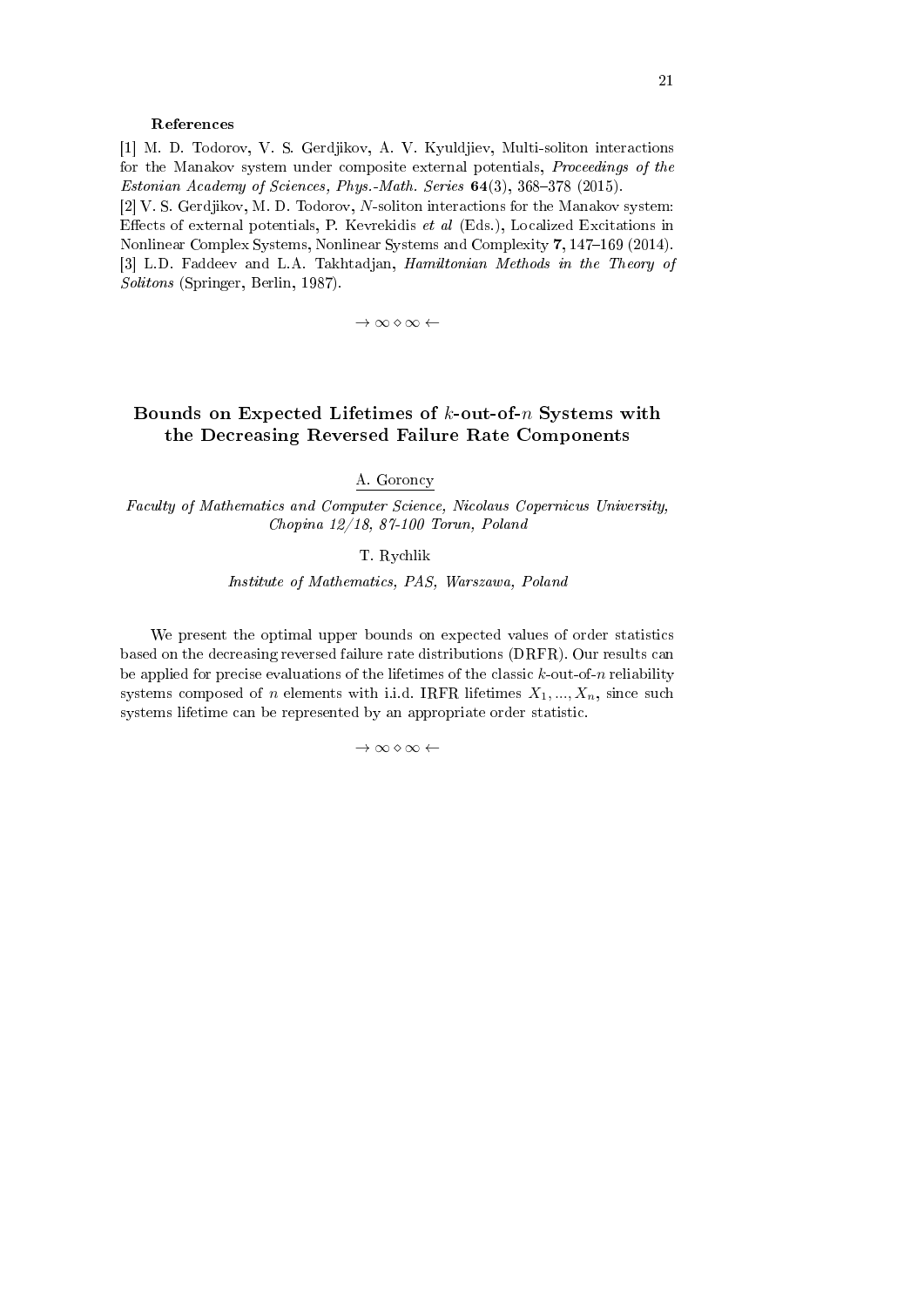#### On Real Hamiltonian Forms of Affine Toda Field Theories

#### G.G. Grahovski

#### Department of Mathematical Sciences, University of Essex, Wivenhoe Park, Colchester CO4 3SQ, The United Kingdom

We will present real Hamiltonian forms of 2-dimensional Toda field theories related to exceptional simple Lie algebras [1], and the spectral theory of the associated Lax operators. Real Hamiltonian forms  $[2]$  are a special type of "reductions" of Hamiltonian systems, similar to real forms of semi-simple Lie algebras. Examples of real Hamiltonian forms of affine Toda field theories related to exceptional complex untwisted affine Kac-Moody algebras will be presented.

Along with the associated Lax representations, we will also discuss the relevant Riemann-Hilbert problems and derive the minimal sets of scattering data that determine uniquely the scattering matrices and the potentials of the Lax operators.

This is a joint work [3] with Vladimir Gerdjikov and Alexander Stefanov.

#### References

[1] V. S. Gerdjikov and G. G. Grahovski, On reductions and real Hamiltonian forms of affine Toda field theories, J Nonlin. Math. Phys.  $12$ , Suppl. 3, 153-168 (2005), https://doi.org/10.2991/jnmp.2005.12.s2.11; Real Hamiltonian forms of affine Toda models related to exceptional Lie algebras, SIGMA 2 paper 022, 11p (2006), https://doi.org/10.3842/SIGMA.2006.022.

[2] V. S. Gerdjikov, A. V. Kyuldjiev, G. Marmo, and G. Vilasi, Complexifications and Real Forms of Hamiltonian Structures, European J. Phys. B  $29, 177-182$  (2002), https://doi.org/10.1140/epjb/e2002-00281-y; Real Hamiltonian forms of Hamiltonian systems, European J. Phys. B38, 635-649 (2004), https://doi.org/10. 1140/epjb/e2004-00158-1.

[3] V. S. Gerdjikov, G. G. Grahovski and A. A. Stefanov, Real Hamiltonian forms of affine Toda field theories: Spectral aspects, Theor. Math. Phys. (to appear), E-print: arXiv:2205.03844, https://arxiv.org/pdf/2205.03844.pdf.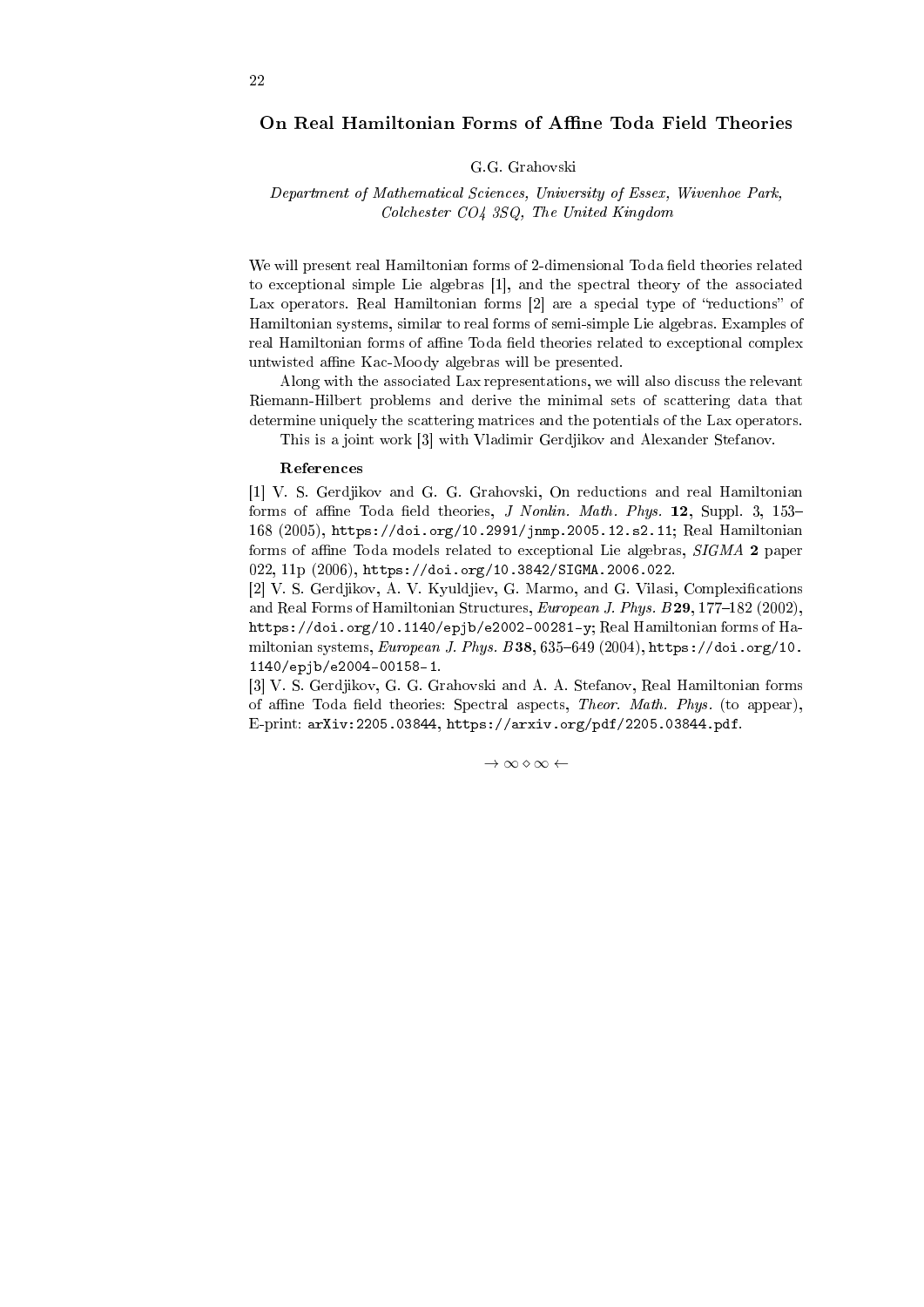# Main Results and Current Progress within the Scale Invariant Vacuum Paradigm

#### V.G. Gueorguiev

Institute for Advanced Physical Studies, Sofia, Bulgaria Ronin Institute for Independent Scholarship, Montclair, NJ, USA

#### A. Maeder

#### Geneva Observatory, Geneva, Switzerland

A review of the Scale Invariant Vacuum (SIV) idea will be presented as related to Weyl Integrable Geometry  $[1]$ . The main results related to SIV and inflation  $[2]$ , the growth of the density fluctuations  $[3]$ , and the application of the SIV to scaleinvariant dynamics of Galaxies, MOND, Dark Matter, and the Dwarf Spheroidals [4] will be highlighted.

#### References

[1] V.G. Gueorguiev, A. Maeder, The scale invariant vacuum paradigm: Main results and current progress,  $Universe 8(4) 213 (2022)$ , doi:10.3390/universe804 0213,arXiv:gr-qc/2202.08412.

[2] A. Maeder, V.G. Gueorguiev, Scale invariance, horizons, and inflation,  $MNRAS$ 504, 4005 (2021), arXiv:gr-qc/2104.09314.

[3] A. Maeder, V.G. Gueorguiev, The growth of the density fluctuations in the scaleinvariant vacuum theory, Phys. Dark Univ. 25, 100315 (2019),  $arXiv:astro-ph$ . CO/1811.03495.

[4] A. Maeder, V.G. Gueorguiev, Scale-invariant dynamics of galaxies, MOND, dark matter, and the dwarf spheroidals,  $MNRAS$  492, 2698 (2019), arXiv:gr-qc/2001. 04978.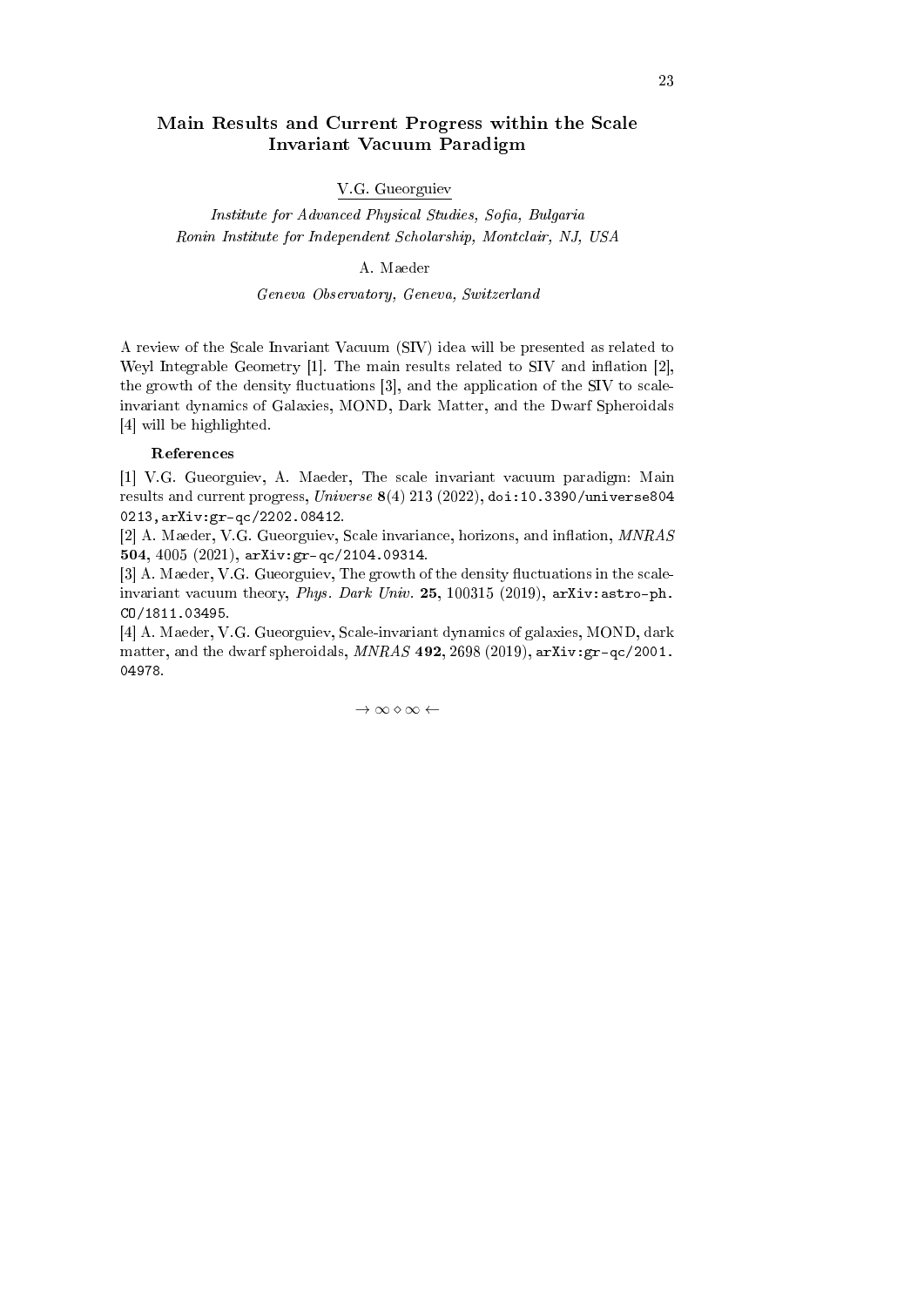# New Features in the Service for Estimating the Brown Bear (Ursus arctos L.) Population in Bulgaria

T. Gurov, E. Atanassov, S. Yordanov, R. Serbezov, S.-M. Gurova

Institute of Information and Communication Technologies, BAS, Acad. G. Bonchev str., bl. 25A, 1113 Sofia, Bulgaria

#### N. Spassov

National Museum of National History, BAS, 1 Tsar Osvoboditel Blvd., 1000 Sofia, Bulgaria

The brown bear (*Ursus arctos L.*) in Bulgaria is a strictly protected species ?ccording to the Biodiversity Act. That is why monitoring of the populations of this protected species is necessary for effective management and conservation of their habitats. The monitoring is carried out every year in Bulgaria.

In this work, we present the new features incorporated in the service named ArctosPop for automatic estimation of the brown bear (Ursus arctos L.) population in Bulgaria. The program software integrates statistical algorithms, which use as input data the observed data of traces of brown bears during National monitoring. The main and new features of the software service are presented and the results of the brown bear population in Bulgaria computing for the data from the last few National monitorings.

Acknowledgements. This work was supported by the Bulgarian Ministry of Education and Science under the National Research Programme Environmental Protection and Reduction of Risks of Adverse Events and Natural Disasters, approved by the RCM *♯*577/17.08.2018 and signed Agreements DO-*♯*363/17.12.2020 and DO-*♯*279/03.12.2021.

Keywords: Statistical estimation, Data analysis, Brown bear population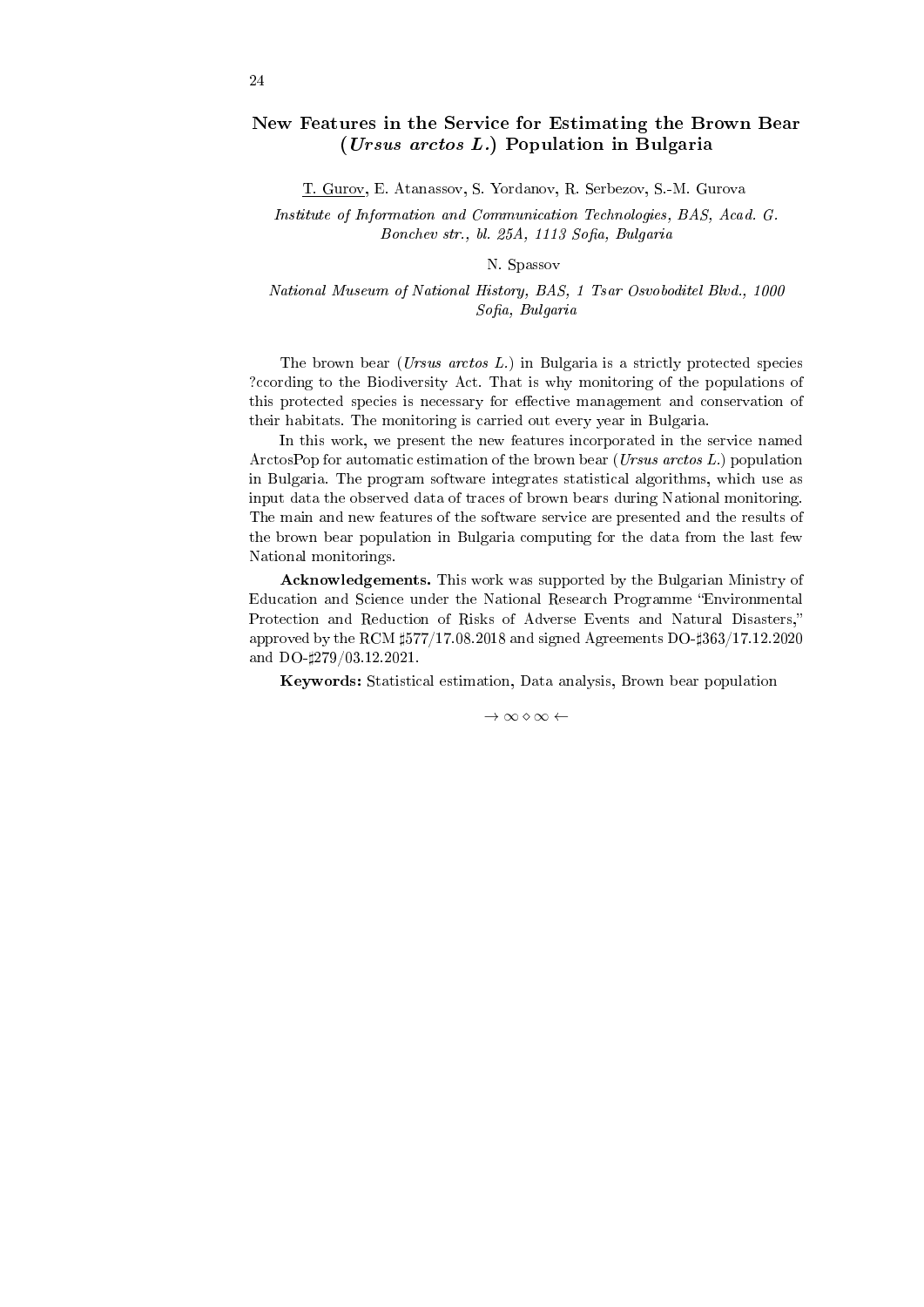# Reaction Network of a Predator-Prey Model with SEIR and SEIRS Epidemic in the Prey population

#### S.-M. Gurova

Institute of Information and Communication Technologies, BAS, Acad. G. Bonchev str., Bl. 25A, 1113 Sofia, Bulgaria

#### M. D. Lazarova

Faculty of Applied Mathematics and Computer Science, Technical University of  $Sofia, Bulgaria$ 

A predator-prey model with an epidemic model of SEIR (Susceptible-Exposed-Infected-Recovered) and SIERS (Susceptible-Exposed-Infected-Recovered-Susceptible) in the prey population is introduced (for details see [1-7]). The epidemic disease has been described by SEIR and SEIRS has been described by a logistical growth function only in the susceptible prey population. The reaction function is given by the Lotka-Voltaire model which consists of five nonlinear ordinary differential equations describing the population of the species. The main focus of this article is that the proposed eco-epidemiological model can be implemented by a reaction network. The studied reaction net-work is a mathematical-chemical apparatus through which a parallel between the change of reactants concentrations and the dynamics of the populations can be made.

The authors present a reaction network, which describes the considered model indicating the obtained differential equations and using the Law of Mass Action Kinetics. Some numerical experiments that show this concept will be given.

#### References

[1] M. Borisov, S. Markov, The two-step exponential decay reaction network: Analysis of the solutions and relation to epidemiological SIR models with logistic and Gompertz type infection contact patterns, J. Math. Chem. (2021), https://doi.org/10. 1007/s10910-021-01240-8.

[2] M. Lazarova, S. Markov, A. Vassilev, "On some classes of growth functions and their links to reaction network theory," in  $AMiTaNS'20$ , AIP CP 2302 (American Institute of Physics, Melville, NY, 2020), paper 080004.

[3] M. Lazarova, S. Markov, A. Vassilev, "Dynamical systems induced by reaction networks with application to epidemiological outbreaks," in  $AMiT aNS'21$ , AIP CP 2522, to appear.

[4] S. Markov, The Gompertz model revisited and modied using reaction networks: Mathematical analysis, Biomath 10 (2021), paper 2110023, http://dx.doi.org/ 10.11145/j.biomath.2021.10.023.

[5] K. Tsocheva, Mathematical Analysis of some reaction networks inducing biological growth/decay functions, Biomath Communications 7, 14-58 (2020), https://doi. org/10.11145/bmc.2020.07.067.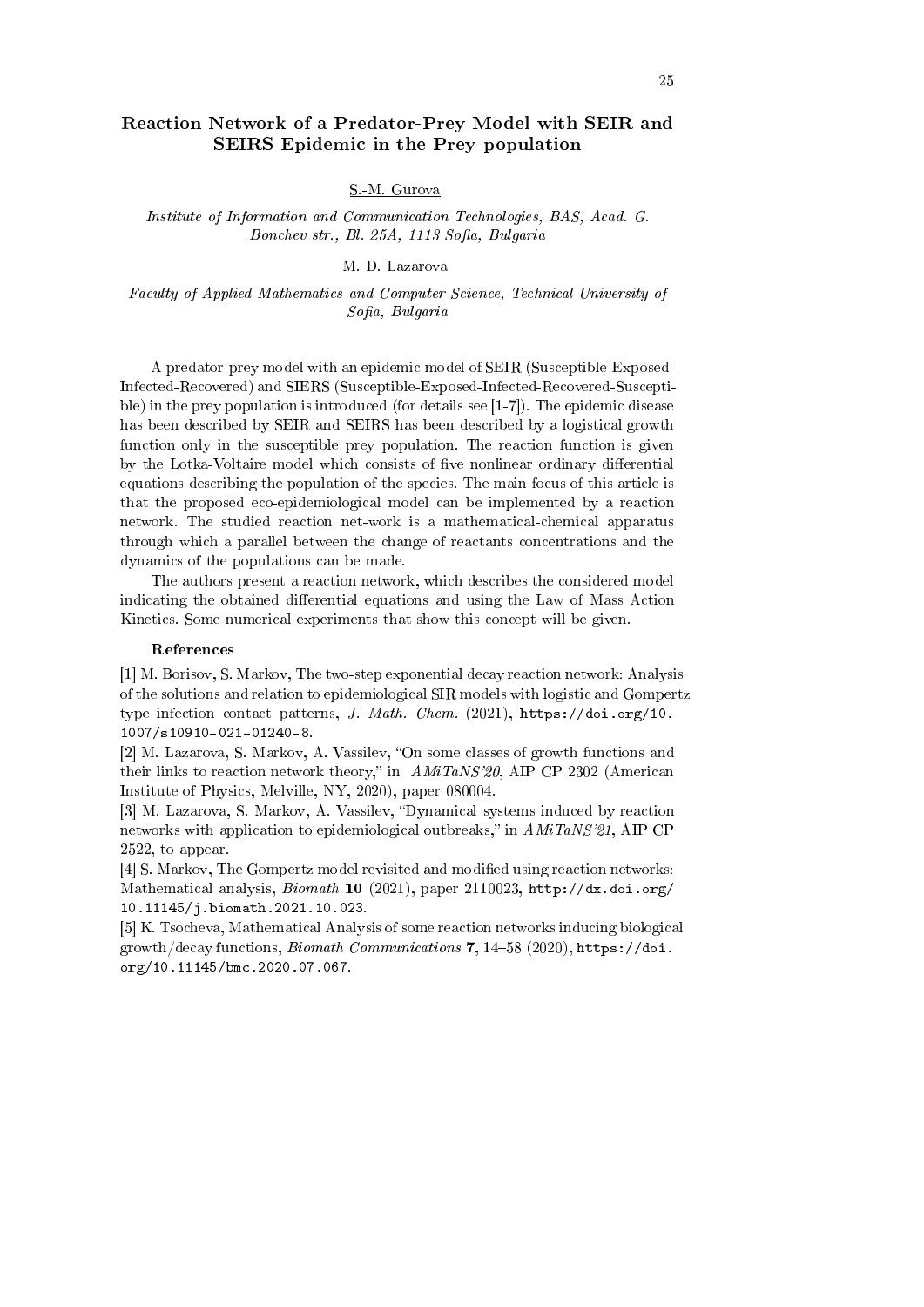[6] S.-M. Gurova, "A predator-prey model with SEIR and SEIRS epidemic in the prey, in AMiTaNS'19 AIP CP 2164 (American Institute of Physics, Melville, NY, 2019), paper 080003, https://doi.org/10.1063/1.5130826.

[7] S.-M. Gurova, T. Gurov, A. Karaivanova, "Scalability study of MPI algorithm for a predator-prey model with SEIRS epidemic disease," in  $AMiTaNS'20$  AIP CP 2302 (American Institute of Physics, Melville, NY, 2020), paper 030001, https: //doi.org/10.1063/5.0033697.

*→ ∞ ⋄ ∞ ←*

# Formation Conditions of the Stratified Fluid Streak from the Spots Chain with Intervals

V. A. Gushchin, I. A. Smirnova

#### Institute for Computer Aided Design of RAS, 19/18, 2nd Brestskaya str., 123056 Moscow, Russia

The problem of the spots chain dynamics of mixed liquid in stratified environment where spots are arranged horizontally at some interval from each other is considered. The problem is solved in a unique rectangular area with flow periodicity boundary conditions on the left and right boundaries. Under the influence of hydrodynamic forces, this chain of radius 1 turns into the streak of the width of  $\pi/2$ . We study the formation conditions of a streak of stratified fluid depending on the interval length in the spots chain. Three stages of the spots chain collapse have been studied. At the first stage, the spot is flattened and takes the form of a curved streak, while the layers of salinity perturbation do not mix. At the second stage, the spot makes long oscillatory movements. At the third, longest stage, the oscillations die out and the streak becomes horizontal and continuous. Salinity is chosen as a stratifying component. The problem is described by the Navier-Stokes equations in the Boussinesq approximation. To solve the problem, the SMIF method (Splitting Method for Incompressible Fluid) is used, of course, the finite different scheme of which has such properties as the second order of approximation on spatial variables, minimal scheme dissipation and dispersion, performance in wide range of Reynolds and Froude numbers and when solving wave processes are a property of monotony. This task is of interest both to theorists in terms of the theoretical hydrodynamics of stratied liquid, and experimenters, in terms of the time of the establishment of a stationary field.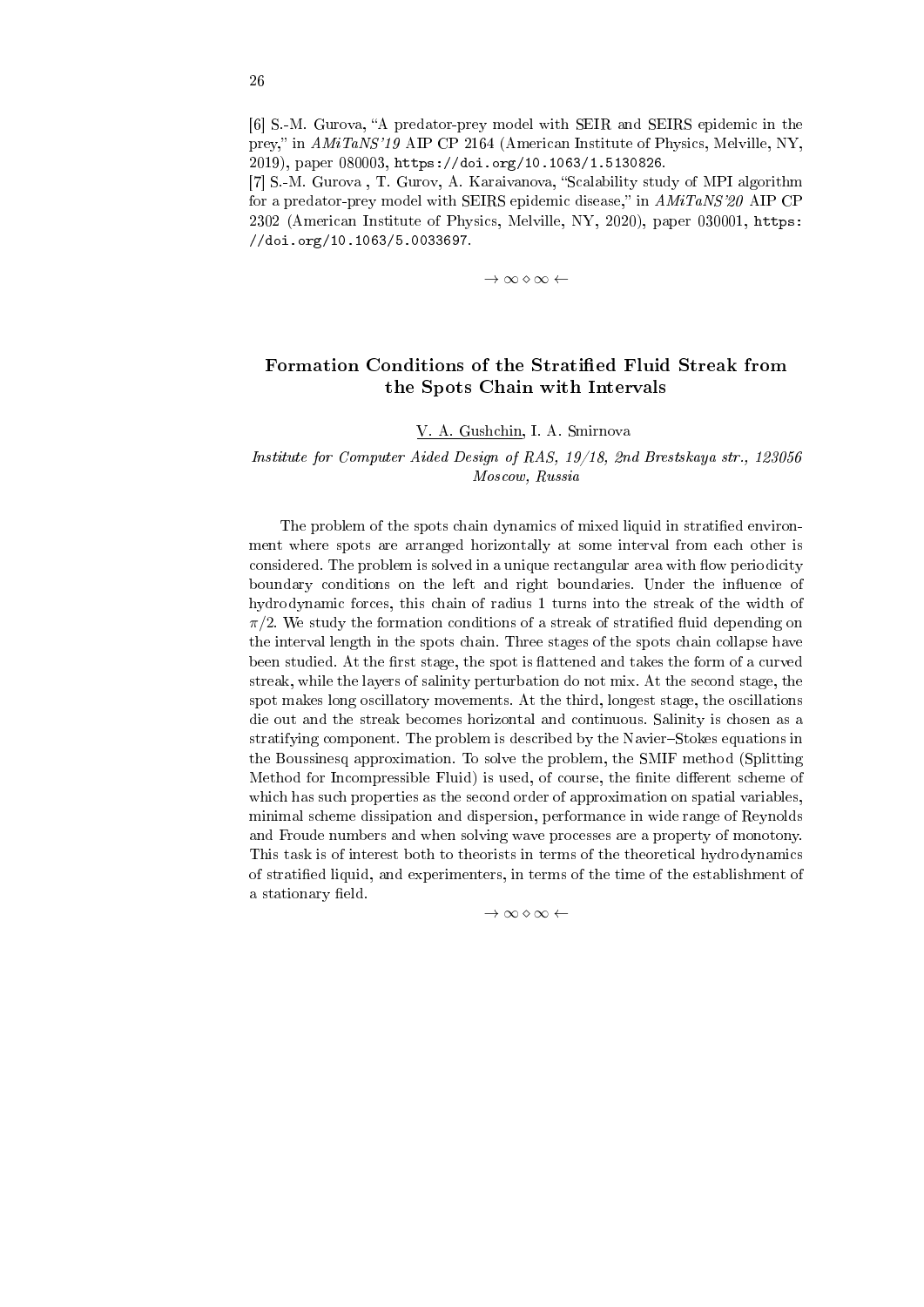#### Relativistic Look of a Dark Energy Star

G. Gyulchev

Faculty of Physics, St. Kliment Ohridski University of Sofia, 5 J. Bourchier Blvd., 1164 Sofia, Bulgaria

We illustrate light deflection near ultra-compact neutron stars possessing a photon sphere motivated by modern confirmations of general relativity. Adopting the phantom scalar field description of dark energy, we model the spacetime outside the star with the metric of an exact dark energy solution and summarize the properties of the photon orbits. Moreover, we illustrate the relativistic appearance of a hot spot on a neutron star's surface and study the optical appearance of the surface and the visual size of the neutron star on the screen of an asymptotic observer.

*→ ∞ ⋄ ∞ ←*

# A Priori Estimates for Solutions of Boundary Value Problems for a Time Fractional Parabolic System of Fractured Porous Media

T. B. Gyulov, L. G. Vulkov*<sup>∗</sup>*

Department of Mathematics, Angel Kanchev University of Ruse, 7017 Ruse, Bulgaria *<sup>∗</sup>*Department of Applied Mathematics and Statistics, Angel Kanchev University of Ruse, 7017 Ruse, Bulgaria

A mathematical model of fractured porous media with time memory is considered. It consists of a system of time – fractional parabolic equations for the pressures in each continuum coupled together with an equation of a lower dimension defined on the fractures. By using energy inequalities, we establish a priori estimates for the solutions of boundary value problems corresponding to this system.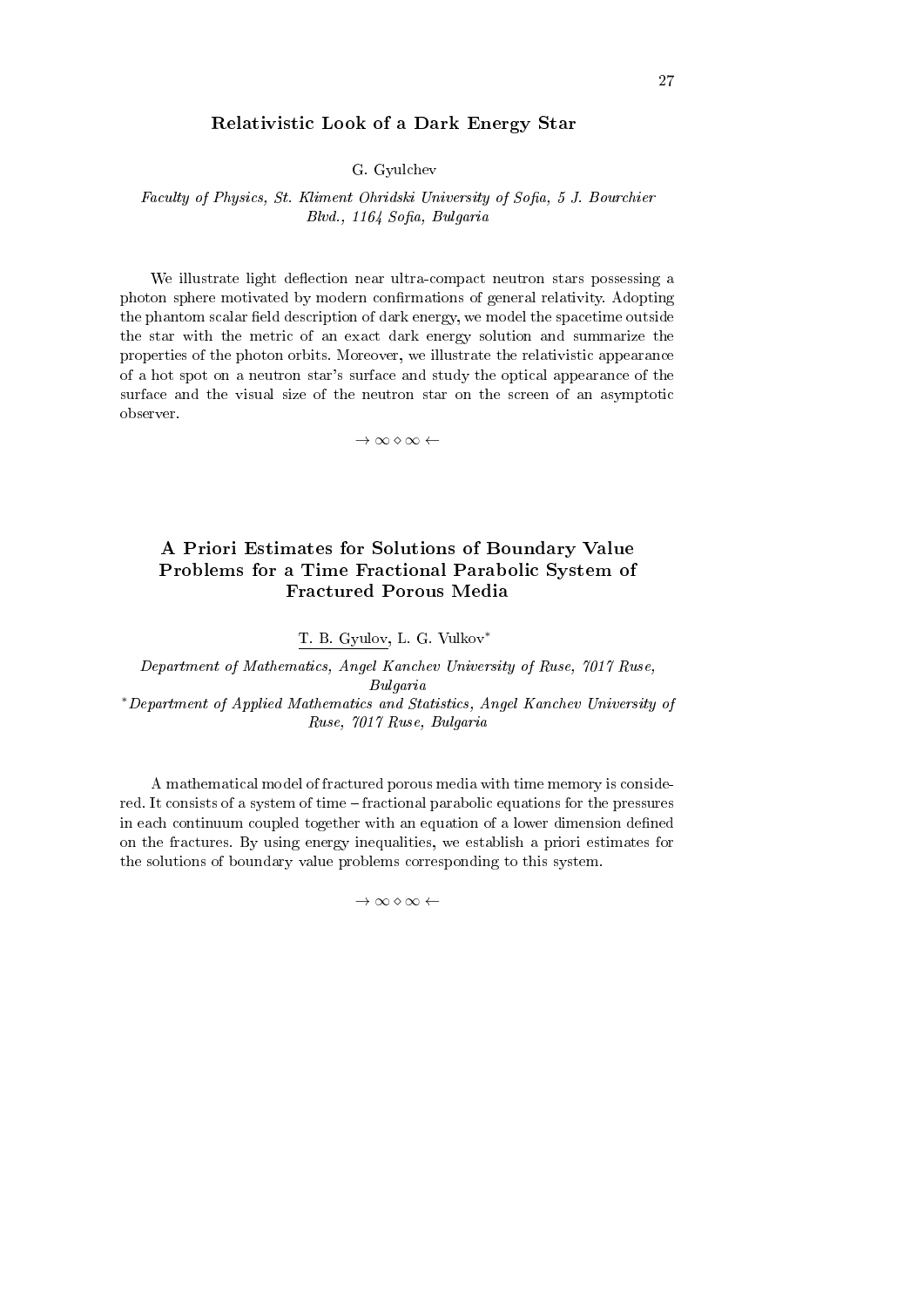# Hundreds of New Satellites of Figure-eight Orbit Computed with High Precision

I. Hristov, R. Hristova

Faculty of Mathematics and Informatics, St. Kliment Ohridski University of Sofia, 5 J. Bourchier Blvd., 1164 Sofia, Bulgaria

I. Puzynin, T. Puzynina , Z. Sharipov, Z. Tukhliev

Laboratory of Information Technology, JINR, Dubna, Moscow Region, Russia

In this work we use a Modied Newton's method based on the Continuous analog of Newton's method and high precision arithmetic for a numerical search of new satellites of the famous figure-eight orbit. By making a purposeful search for such satellites, we found over 300 new satellites, including 7 new stable choreographies. Until now there were known only two stable choreographies – the famous Moore's figure-eight orbit and one choreography found by Milovan Shuvakov.

*→ ∞ ⋄ ∞ ←*

#### Machine Learner Ensemble: Statistical Theory and Practice

#### G. Haynatzki

Department of Biostatistics, College of Public Health, Rm 3055, 984375 Nebraska Medical Center, Omaha, NE 68198-4375, USA

Medical decisions often involve the use of longitudinal information collected on individual patients toward predicting likely transitions in their future health status (including death). Accurate predictions help identify patient groups at greatest risk for future adverse events who may be appropriate for targeted intervention. Dynamic prediction models provide predicted survival probabilities that can be updated over time for an individual as new measurements become available. There is substantial interest but limited use of machine learning methods (ML) for dynamic survival prediction. On the other hand, joint modeling and landmarking are popular conventional statistical algorithms for dynamic survival prediction with longitudinal data. The Super Learner is a machine learning ensemble developed by van der Laan et al  $(2007)$  that combines predictions from different ML and conventional statistical algorithms with the goal of achieving improved performance. It exploits discrete time survival analysis techniques to enable the use of ML algorithms for binary outcomes. Given a bounded loss function, the Super Learner will perform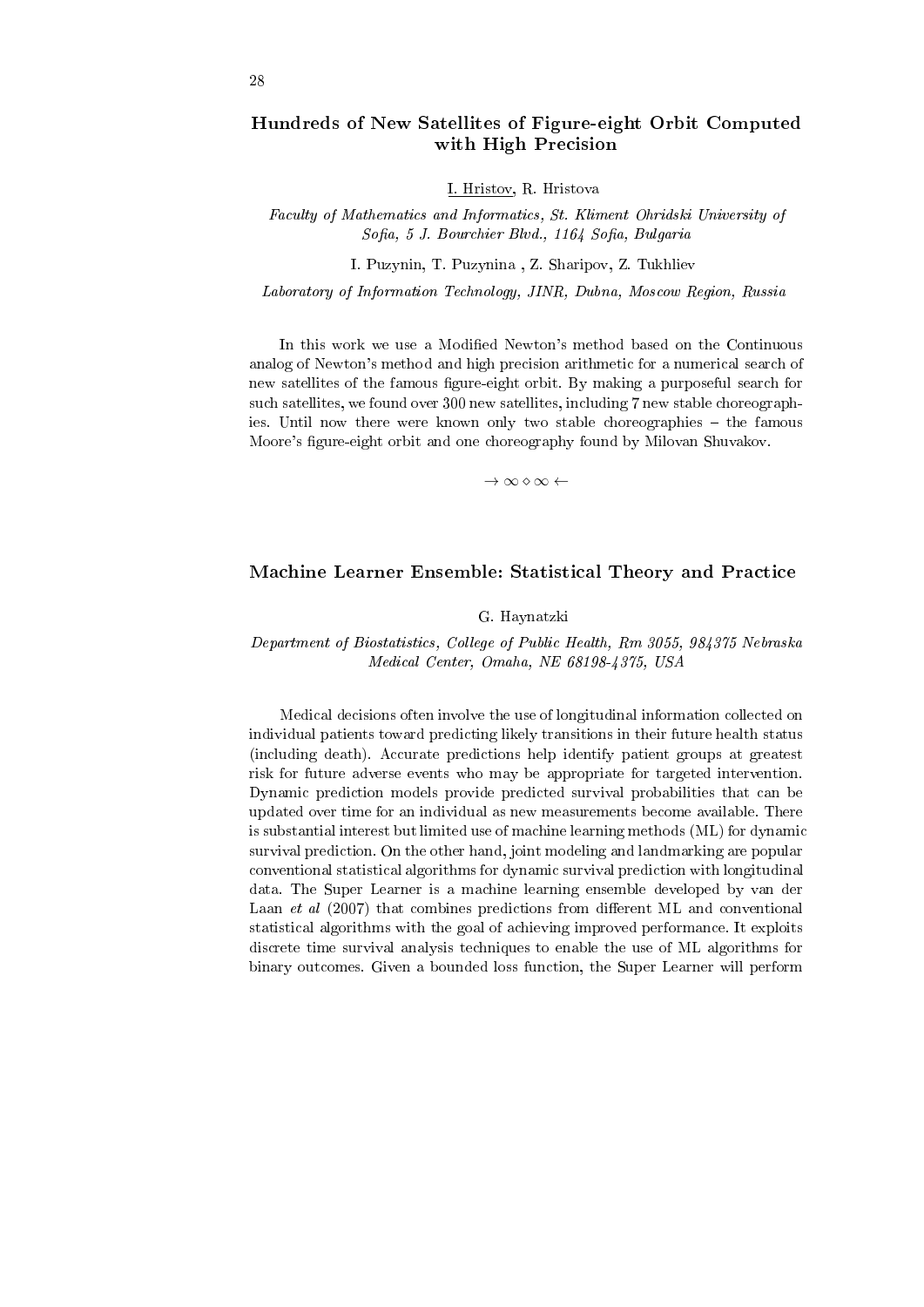asymptotically as well as the best individual algorithm and asymptotically as well as the optimal combination of learners. We show how landmarking can be combined with the Super Learner, and discuss practical and theoretical statistical considerations involved in implementing the Super Learner

*→ ∞ ⋄ ∞ ←*

# Machine Learning

R. Haynatzki

University of Nebraska - Medical Center, 14111 Cedar Circle, 68144 Omaha, USA

Machine Learning  $(ML)$  is an effective approach for modeling large, complex data, including survival time-to-event data (SD), which are characterized by censoring. Survival curves are routinely generated and their adjustment for specific subgroups requires special care. Estimates of adjusted survival curves can be interpreted as the survival probabilities of groups with similar prognostic covariates. One popular method for analysis of SD is the Cox model, with Proportional Hazards (PH) or the more general stratified model. A standard approach for adjustment of survival curves using results from the Cox model is the means of covariates method, which is often the default in computer survival packages. Here we compared, on lefttruncated and right-censored data, several SD-adapted methods (Cox adjusted corrected group prognosis method, Random Survival Forest, Survival Neural Network) with the Cox mean of covariates approach. Con?dence bands for the survival estimates and simultaneous p-values were calculated using a Monte Carlo simulation for pair-wise comparisons over given time periods. The model comparison was carried out on a mid-size real dataset as well as on simulated survival datasets where the simulated ones mimicked the real datasets.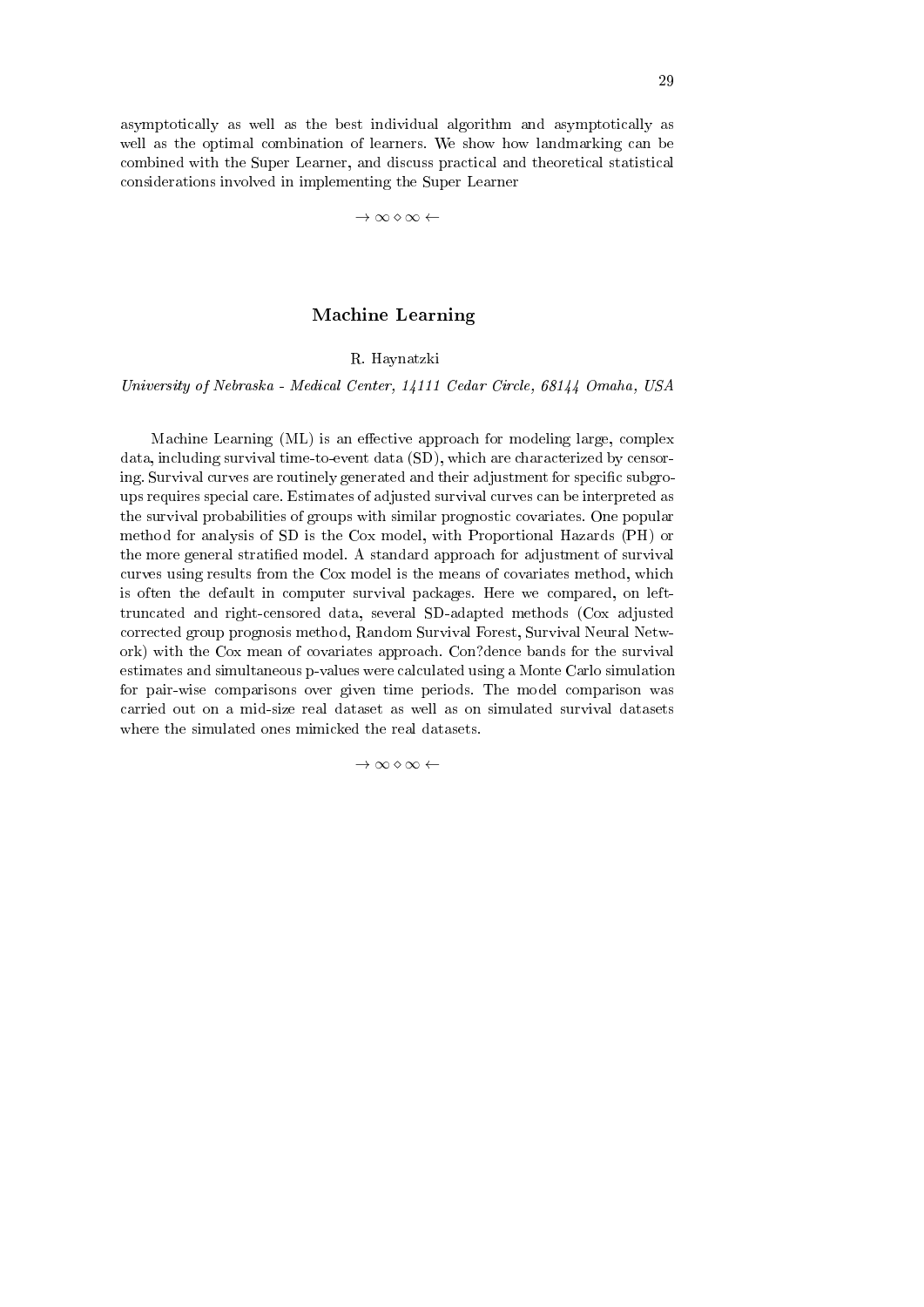# Spectral Analysis and Long-Time Asymptotics of Complex mKdV Equation

#### Hongyi Zhang

#### College of Mathematics, China University of Mining and Technology, Xuzhou, China

In this paper, we obtain the long-time asymptotics of the complex mKdV equation via the Defit-Zhou method (nonlinear steepest descent method). The Cauchy problem of the complex mKdV equation is transformed into the corresponding Riemann–Hilbert problem on the basis of the Lax pair and the scattering matrix. After that, Riemann-Hilbert problems are converted through a decomposition of the matrixvalued spectral function and factorizations of the jump matrix for Riemann–Hilbert problem. Finally, by solving the last model problem, the longtime asymptotics of complex mKdV equation are derived.

*→ ∞ ⋄ ∞ ←*

# Model of Time Series in the Form of a Discrete Analog of the Volterra Integral Equation

V. Myrhorod, I. Hvozdeva, V. Budushko

Odessa Maritime Academy National University, 8 Didrikhson str., 65029 Odessa, Ukraine

When using the trend analysis methods, it is necessary to build adequate models of time series. Such models are used to test and evaluate the performance of trend analysis algorithms. Well-known models, such as ARIMA, contain a large number of parameters that are difficult to define. Therefore, nonparametric mathematical models of time series have important advantages. The paper proposes a new mathematical model of the time series in the form of a discrete analogue of the Volterra integral equation of the 2nd kind. Such models are the result of applying quadrature formulas and discretization with respect to the arguments of a continuous integral equation. For a separable kernel, analytical solutions of the proposed equations are obtained. In cases where the kernel is a difference one, it is proposed to apply the operational method. An algorithm for identifying the kernel and resolvent from experimental data is considered.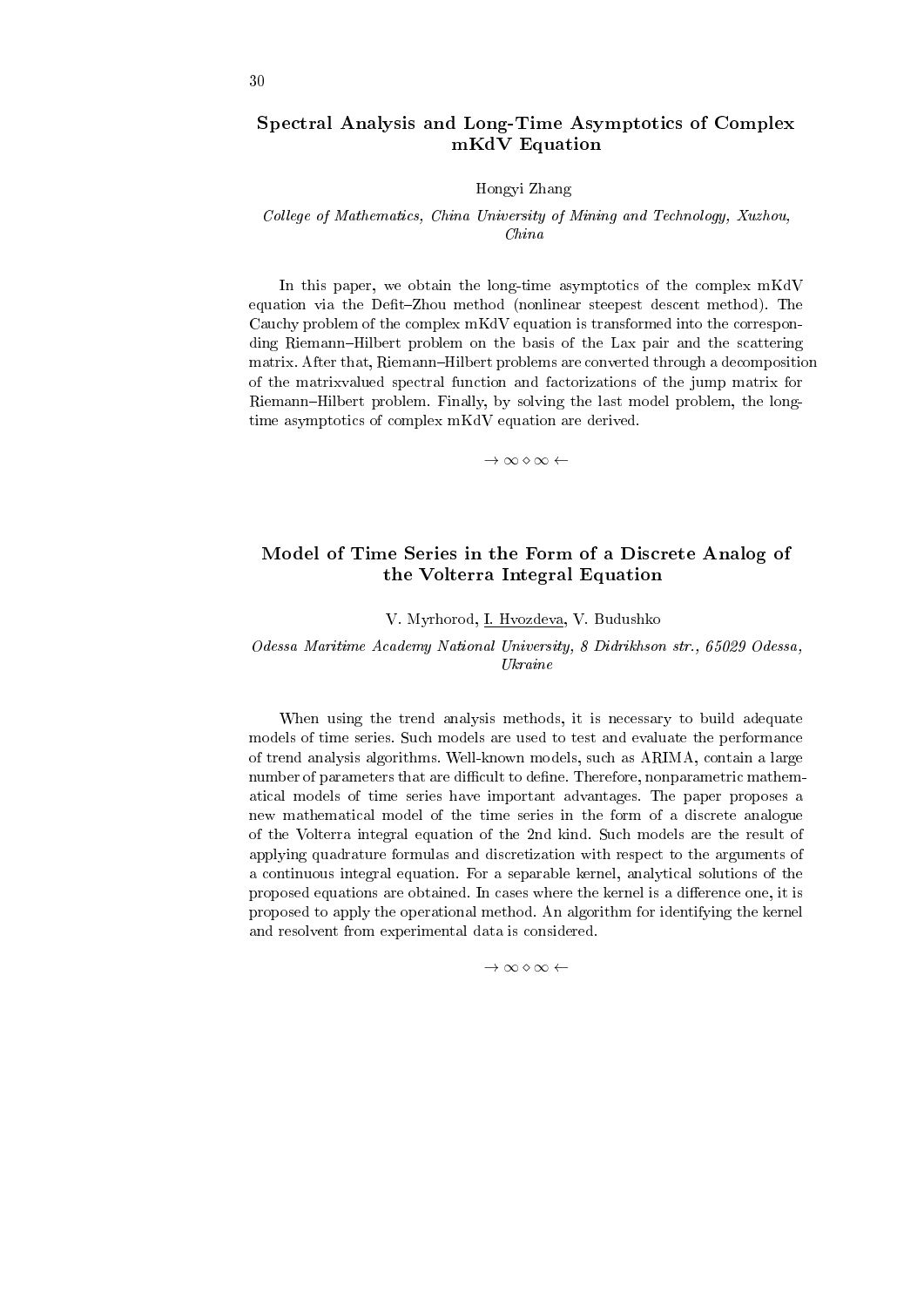# Hybrid Numerical Experimental Homogenization and Parametric Study Procedure with Application to Porous Media

R. Iankov, M. Datcheva

Institute of Mechanics, BAS, Acad. G. Bonchev str. bl. 4, 1113 Sofia, Bulgaria

I. Georgiev

Institute of Communication and Information Technologies, BAS, Acad. G. Bonchev str. bl.2, 1113 Sofia, Bulgaria

E. Kolosiva, M. Chebakov, I.I. Vorovich

Institute of Mathematics, Mechanics and Computer Sciences, Southern Federal University, Rostov-on-Don, Russia

This work is devoted to a 3D hybrid numerical-experimental homogenization strategy for determination of elastic characteristics of materials with closed voids. The performed homogenization procedure employs micro-computed tomography (uCT) and instrumented indentation testing data (IIT). Based on the uCT data a 3D geometrical model of a cubic representative elementary volume (RVE) is created assuming periodic microstructure of the material with closed voids. Creating the RVE respects the following principle of equivalence: the porosity assigned to the RVE is the same as the porosity calculated based on the uCT images. Next, this geometrical model is used to generate the respective finite element model where, for simplicity, the voids are considered to have a spherical form. The numerical homogenization technique includes proper periodic boundary conditions with unit force applied in normal and shear directions. The employed solid phase constitutive model is the linear elastic model whose parameters are determined based on IIT data. Accounting the uncertainty in the experimentally determined elastic characteristics and porosity, a parametric study is performed varying the porosity and the elastic modules within the confidence intervals of the corresponding measured values. The obtained results for the characteristics of the homogenized material properties are presented in a graphical form and discussed.

Acknowledgement. The financial support provided by the Bulgarian National Science Fund, grants KP-06-H27/6 from 08.12.2018 (I.G.) and KP-06-Russia-1 from 27.09.2019 and by the Russian Foundation for Basic Research, project No 19-58- 18011Bulg\_a is gratefully acknowledged. We also acknowledge the provided access to the infrastructure of the Laboratory for 3D Digitalization and Microstructure Analysis and of the Laboratory for Nanostructure Characterization, financially supported by the Science and Education for Smart Growth Operational Program (2014-2020) and the European Structural and Investment fund through grants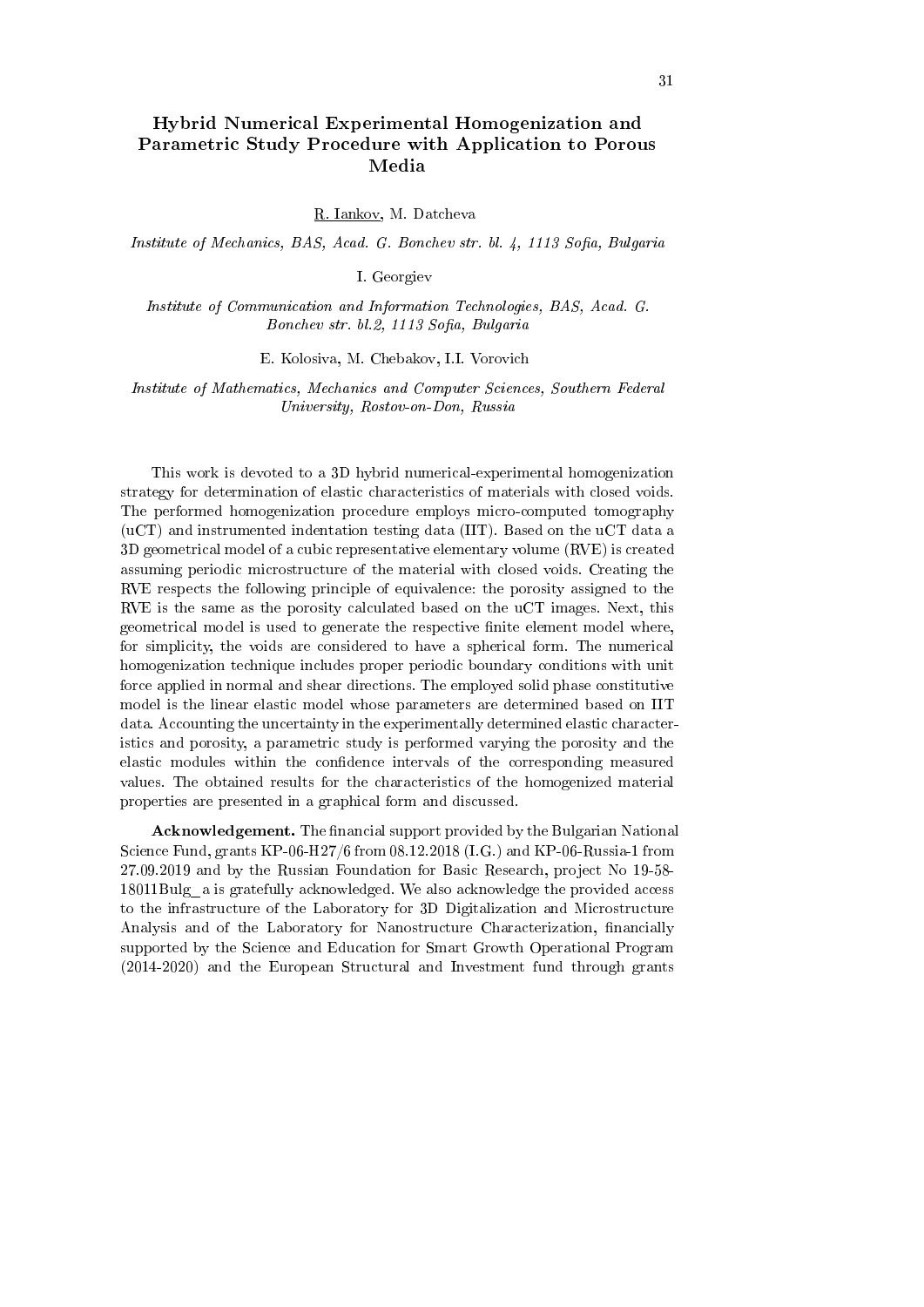BG05M2OP001-1.001-0003 and BG05M2OP001-1.001-0008.

*→ ∞ ⋄ ∞ ←*

# Numerical Solution of American Option Pricing Problem with Free Boundaries and Volatility Regimes

B. B. Idirizov, Yu. D. Kandilarov

Department of Mathematics, Angel Kanchev University of Ruse, 8 Studentska str., 7017 Ruse, Bulgaria

In this paper, we consider an alternative model for assessment of American call option with stochastic features of the underlying asset price and volatility transition. The volatility change is expressed as function of macroeconomic and microeconomic conditions as well as unobservable factors. The problem turns to a free boundary problem in a partial differential equation (PDE) system. The volatility of an asset price is not constant and could have a jump when the market conditions are changed. Such a model helps for a more realistic description of the behavior of the asset price and provides a contemporary opportunity for a correct assessment of the American call option value. The model parameters are calibrated and some numerical computations are presented to illustrate the theoretical results. In the problem solution are applied numerical methods. Important remarks for the stochastic features of the asset price are made in the conclusion of the present study.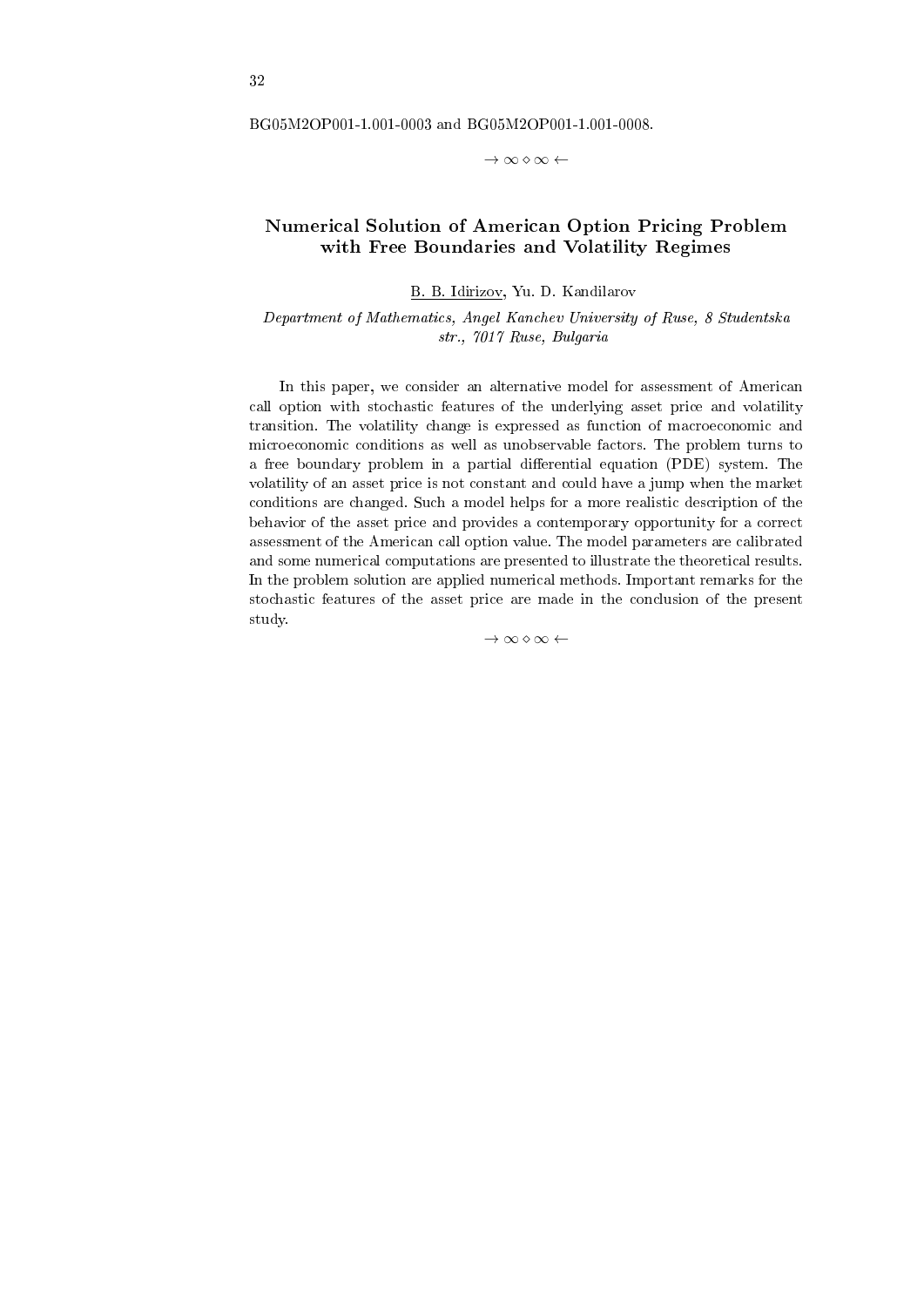# Computational Modeling of Carbon Diffusion in bcc Iron in the Presence of  $1/2$ [111] Screw Dislocations

I. Katzarov, L. Drenchev

Acad. A. Balevski Institute of Metal Science, Equipment and Technology, BAS, Sofia, Bulgaria

#### N. Ilieva

Institute of Information and Communication Technologies & Institute of Mathematics and Informatics, BAS, Sofia, Bulgaria

We present the results of a computational study of a carbon diffusion, trapping and detrapping in the stress field generated by a screw dislocation. To this end, we develop a kinetic Monte-Carlo model, with the behavior of the individual atoms explicitly taken into account. Our model allows to study both the diffusing carbon residing in the dislocation core, and carbon atoms which move through the interstitial sites in dislocation surroundings.

We study the formation of carbon Cottrell atmospheres around screw dislocations at different temperatures and background carbon concentrations by means of long-scale carbon diffusion simulations, making possible to determine both the strength of the carbon atmosphere and the rate of its formation. Within the atomistic kMC model the velocity with which a carbon atmosphere follows a moving dislocation can be estimated, the migration behavior being simulated at experimentally relevant time scales.

We consider the maximal dislocation velocity at which the atmosphere of carbon atoms can follow a moving screw dislocation  $v_{\text{max}}(T, c_C)$  as a limit above which screw dislocations break away from the carbon clouds and can not glide slowly and viscously. At lower dislocation velocities, the carbon atoms have sufficient time to follow the dislocation even at lower temperatures, while at higher temperatures, they have sufficiently high mobility to keep up with faster dislocations. The predicted that way velocity range is in agreement with the experimentally observed average velocities of the dislocations gliding via a high-temperature Peierls mechanism.

Acknowledgements. This work was supported in part by the Bulgarian Science Fund under the National Scientific Program "Petar Beron i NIE" (Project UMeLaMP) and under Grant KP-06-N27/19/2018, and by the European Regional Development Fund, within the Operational Programme "Science and Education for Smart Growth 2014-2020" under the Project CoE "National Centre of Mechatronics and Clean Technologies" BG05M20P001-1.001-0008-C01. Computational resources were provided by the Centre for Advanced Computing and Data Processing, supported under Grant BG05M2OP001-1.001-0003 by the Science and Education for Smart Growth Operational Program (2014-2020) and co-financed by the European Union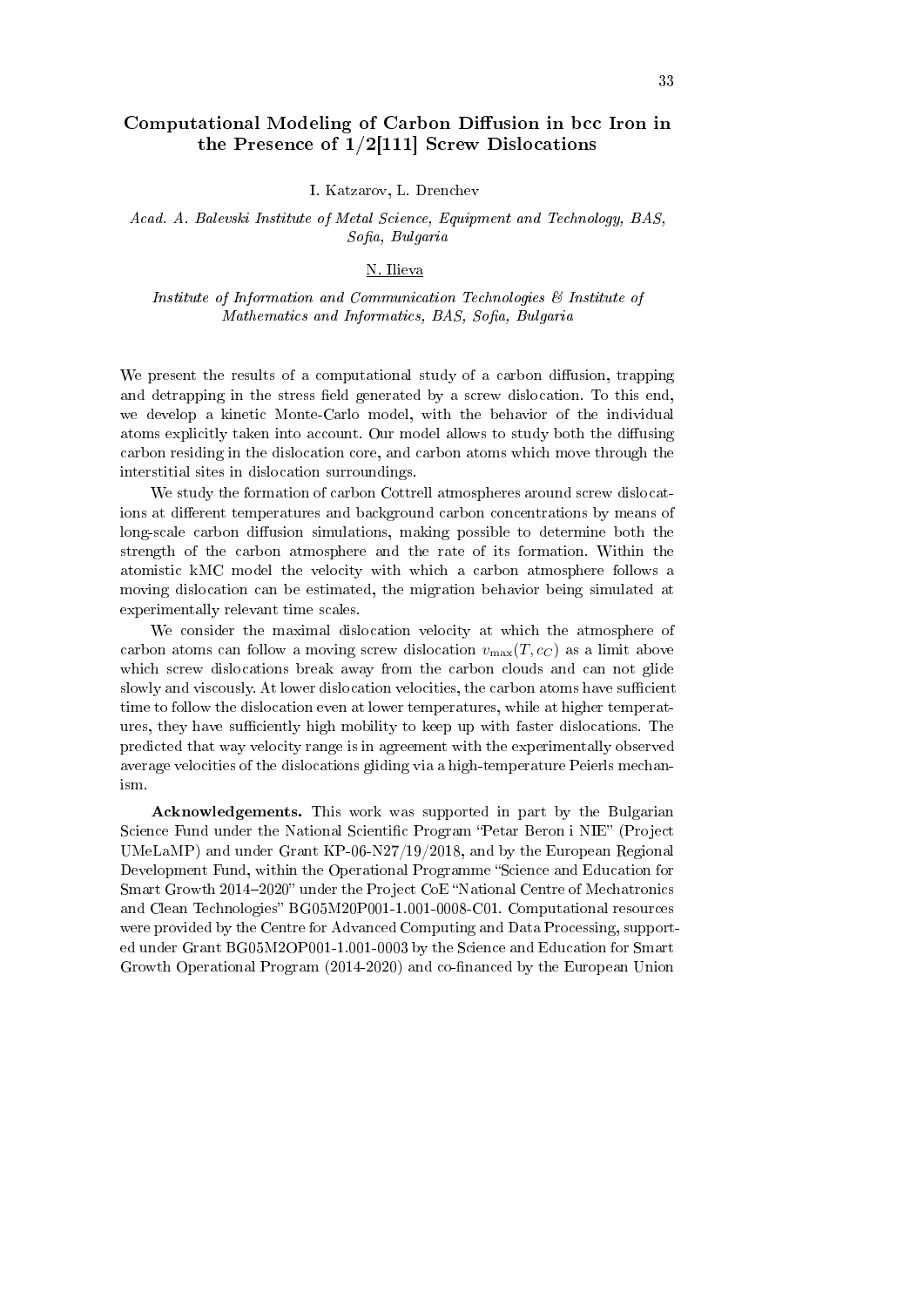through the European structural and investment funds.

*→ ∞ ⋄ ∞ ←*

# Negative Flows of the Soliton Hierarchies

R. Ivanov

Technological University Dublin, School of Mathematical Sciences, Grangegorman Lower D07 ADY7, Dublin, Ireland

The soliton hierarchies are characterised by a pair of Lax operators (*L* and *M*), *L* is usually polynomial in the spectral parameter. For the AKNS hierarchy (and its generalisations) for example, *L* is linear in the spectral parameter. The equations arising from the negative flows (when *M* involves negative powers of the spectral parameter) are usually equations in non-evolutionary form. These include important examples such as the Camassa-Holm and Qiao equations, when *L* is in the  $sl(2)$  algebra, and the Degasperis-Procesi equation when *L* is in the  $sl(3)$ algebra (with the corresponding reductions). When *L* is quadratic (the so called quadratic pencil or quadratic bundle) there are negative flows as well, the best known example being the Fokas-Lenells equation (and its extensions on Hermitian symmetric spaces). We discuss other examples, related to the quadratic bundle and the Heisenberg hierarchy, which is gauge equivalent to the AKNS hierarchy.

*→ ∞ ⋄ ∞ ←*

# The Number of Failed Components in a Failed or Operating Coherent System Consisting of Multiple Types of Components

#### K. Jasinski

#### Faculty of Mathematics and Computer Science, Nicolaus Copernicus University, 87-100 Torun, Poland

We consider a coherent system consisting of multiple types of components. It is of interest to study the number of failed components of each type when the system fails or operates. We extend the results which are well-known in the literature for kout-of-n systems. The obtained results are next used in the optimization problems.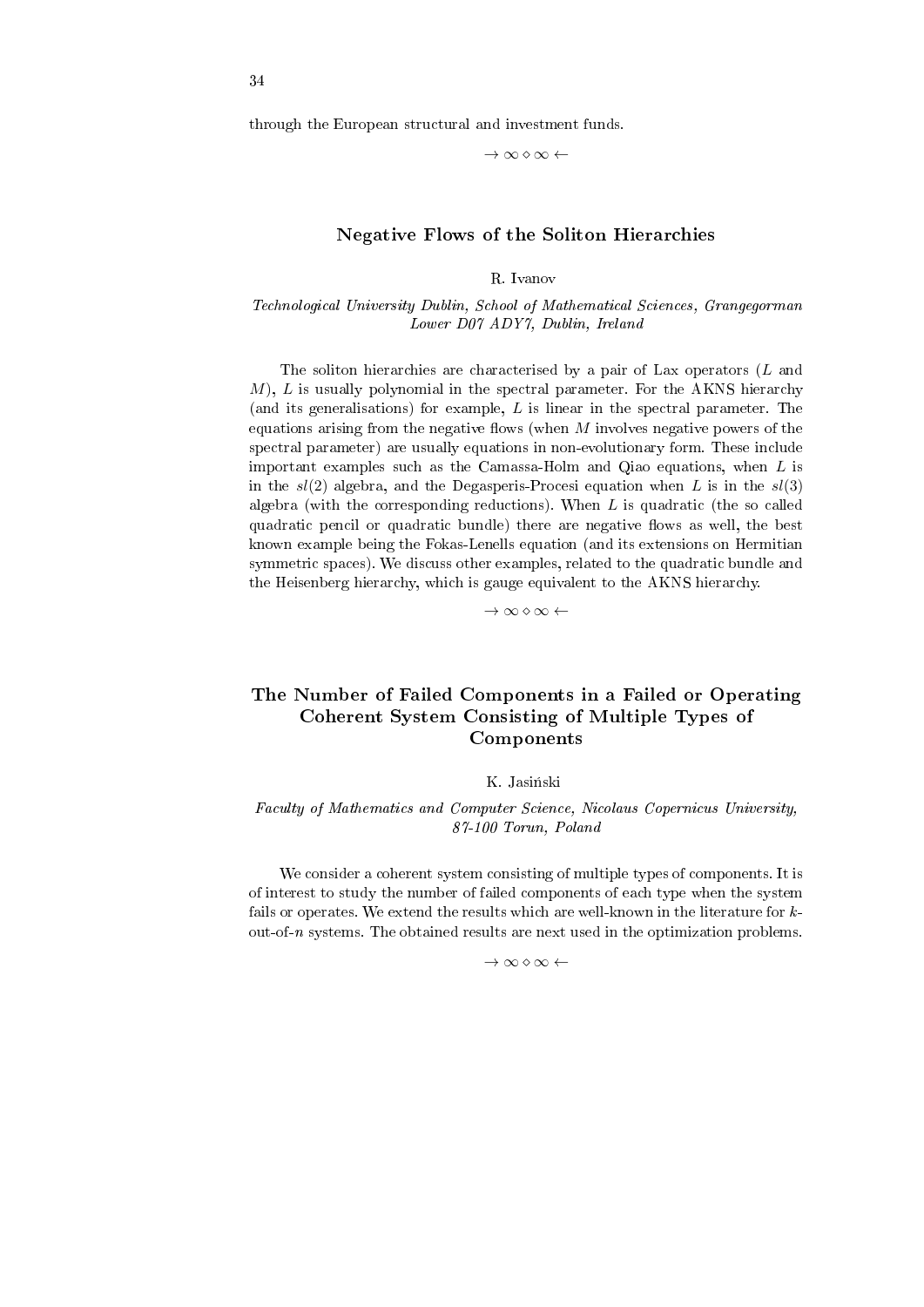# Parameter Optimization for Novel Dynamic Vibration Absorbers with Negative Stiffness and Amplifying Component

Xueqing Gu, Jing Li

Interdisciplinary Research Institute, Faculty of Science, Beijing University of Technology, Beijing 100124, China

Shaotao Zhu

Faculty of Information Technology, Beijing University of Technology, 100124 Beijing, China

Two novel dynamic vibration absorbers $(DVA)$  with negative stiffness and amplifying mechanism are proposed. The dynamic equations are established and it's found that the models designed still have fixed points independent of damping in the amplitude frequency curves of the primary system. The optimum frequency ratio and approximate optimal damping ratio are respectively obtained based on the fixed point theory. To keep the stability of the systems, the optimum negative stiness ratio and the best working range of inerter are deduced. Furthermore, the influence of different magnification ratio and inerter coefficient on the amplitudefrequency response is analyzed. At last, the control performances of the presented DVAs are compared with three existing typical DVAs, which show that the DVAs presented in this paper have better vibration reduction broadband effect. Moreover, the results of this paper can provide theoretical guidance for the installation position of inerter in the design of vibration absorbers of related structures.

Keywords: Dynamic vibration absorber, negative stiffness, fixed point theory, inerter-mass, Lever component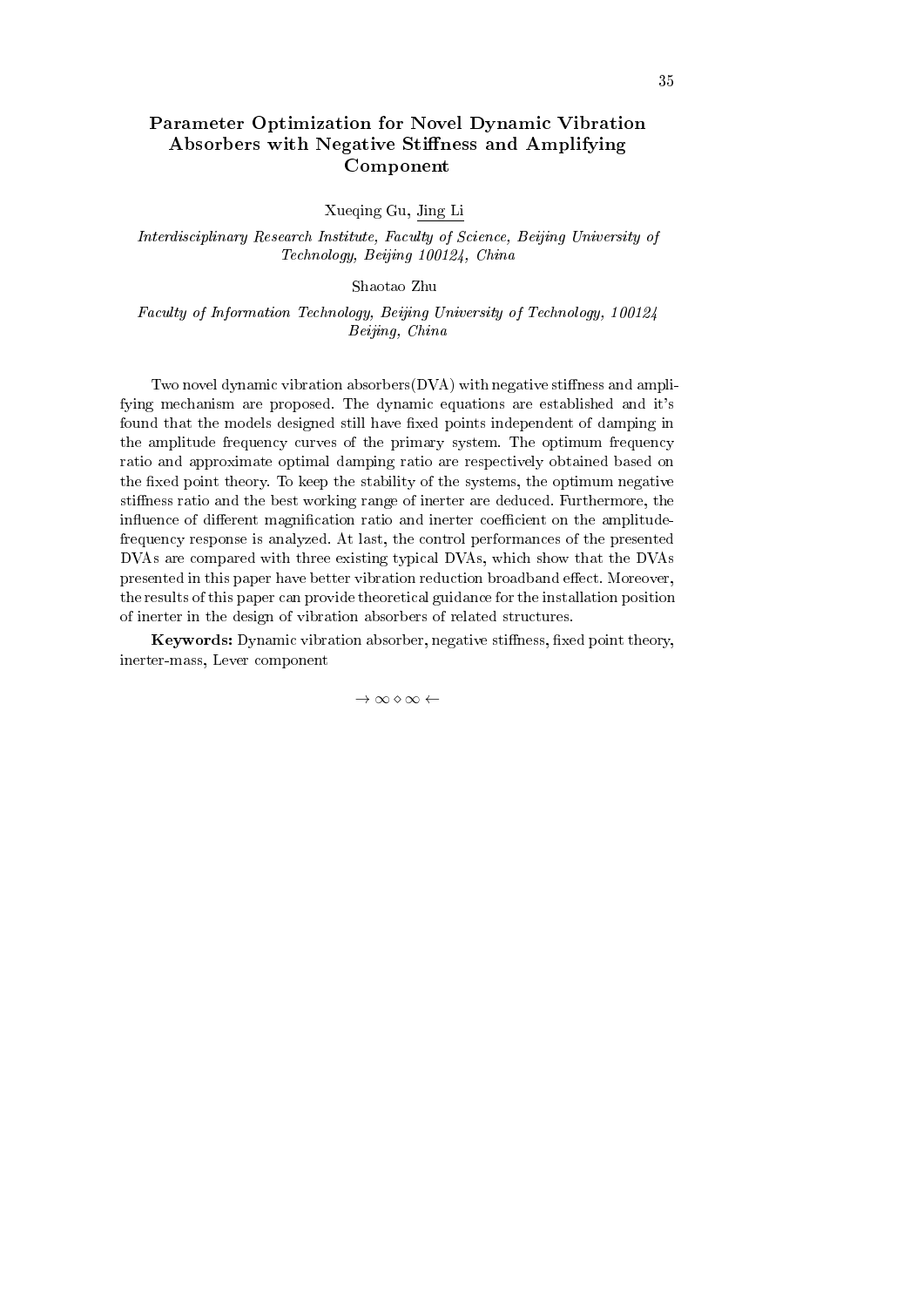#### Bivariate Compound Poisson Risk Processes with Shocks

#### P. K. Jordanova

#### Faculty of Mathematics and Informatics, Konstantin Preslavsky University of Shumen, 115 Universitetska str., 9700 Shumen, Bulgaria

#### E. Veleva

#### Department of Applied Mathematics and Statistics, Angel Kanchev University of Ruse, Bulgaria

#### K. Mitov

#### Department of Medical Physics, Biophysics, Pre-clinical and Clinical Sciences, Medical University - Pleven, Bulgaria

Contemporary insurance theory is concentrated on models with different types of polices and shock events may influence the payments on some of them. Jordanova (2018) considered a model where a shock event contributes to the total claim amount with one and the same value of the claim sizes to different types of polices. Jordanova and Veleva (2021) went a step closer to real life situations and allowed a shock event to cause different claim sizes to different types of polices. In that paper the counting process is assumed to be Multinomial. Here it is replaced with different independent homogeneous Poison processes. The bivariate claim counting process is expressed in two different ways. Its marginals and conditional distributions are totally described. The mean square regression of these processes is computed. The Laplace-Stieltjes transforms and numerical characteristics of the total claim amount processes are obtained. The risk reserve process and the probabilities of ruin in infinite time are discussed. The risk reserve just before the ruin and the deficit (or the severity) at ruin are thoroughly investigated. Their means, probability mass functions and probability generating functions are obtained. Although the model is constructed by a multivariate counting processes, along the paper it is shown that the total claim amount process is stochastically equivalent to a univariate compound Poisson process. These allows us to reduce the considered risk model to a Cramer-Lundberg risk model, to use the corresponding results and to make the conclusions for the new model. Analogous results can be obtained for more types of polices and more types of shock events. The results are applied in case when the claim sizes are exponentially distributed. Explicit formulae for the probability of ruin in infinite time, the distribution of the deficit at ruin and the one of the risk reserve just before the ruin are obtained. Stochastically equivalent models could be analogously constructed in queuing theory.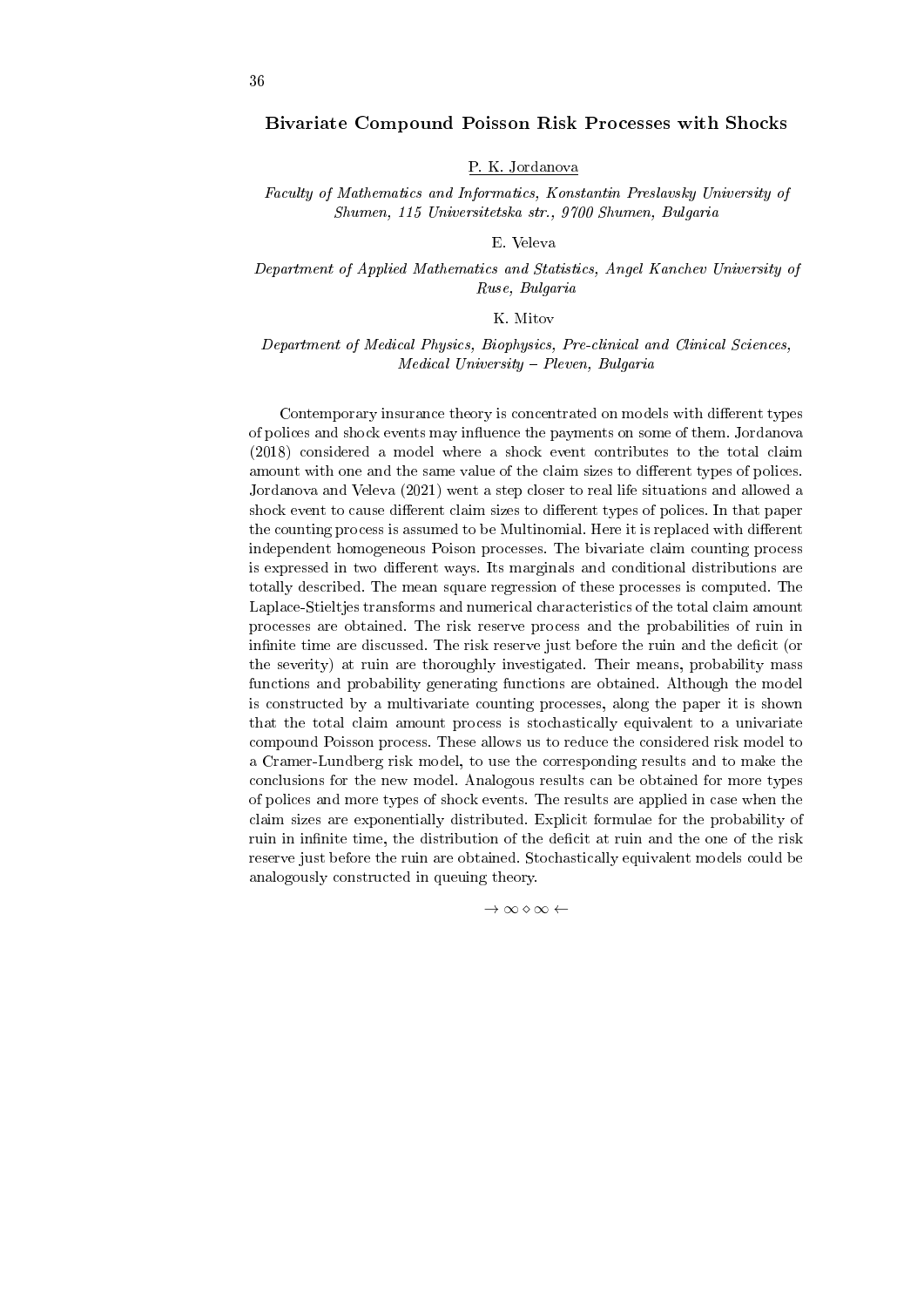# Reconstruction of Concentration Sources for Primary and Secondary Pollutant Models

J. D. Kandilarov, L. G. Vulkov

Angel Kanchev University of Ruse, 8 Studentska str., 7017 Ruse, Bulgaria

The complex modeling of the atmospheric pollution process involves a wide range of inverse problems concerned with the identification of physical properties and mass transfer coefficients, internal sources, boundary and/or initial conditions. In this paper, the simultaneous reconstruction of space and time dependent terms in the right-hand side of ultra-parabolic equation describing pollutants emitted from point internal and boundary sources of an urban area is considered. This equation equipped with vertical diffusion coefficient taking zero value on the boundary is an ultra-parabolic equation with degeneration. The direct problem is solved by the splitting method to parabolic and hyperbolic problems. To overcome the degeneration of the diffusion coefficient a fitted finite volume difference method is applied. Then the inverse problem for finding the coefficient functions in the RHS with extra integral overdetermination conditions is considered. Existence and uniqueness of the solution of the inverse problem is discussed. The adequate decomposition of the solution is used for solving the inverse problem. Numerical examples confirming the efficiency of the proposed method are presented.

Acknowledgements. This work is supported by the Bulgarian National Science Fund under the Bilateral Project  $KP/R$ ussia 06/12 "Numerical methods and algorithms in the theory and applications of classical hydrodynamics and multiphase fluids in porous media" from 2020.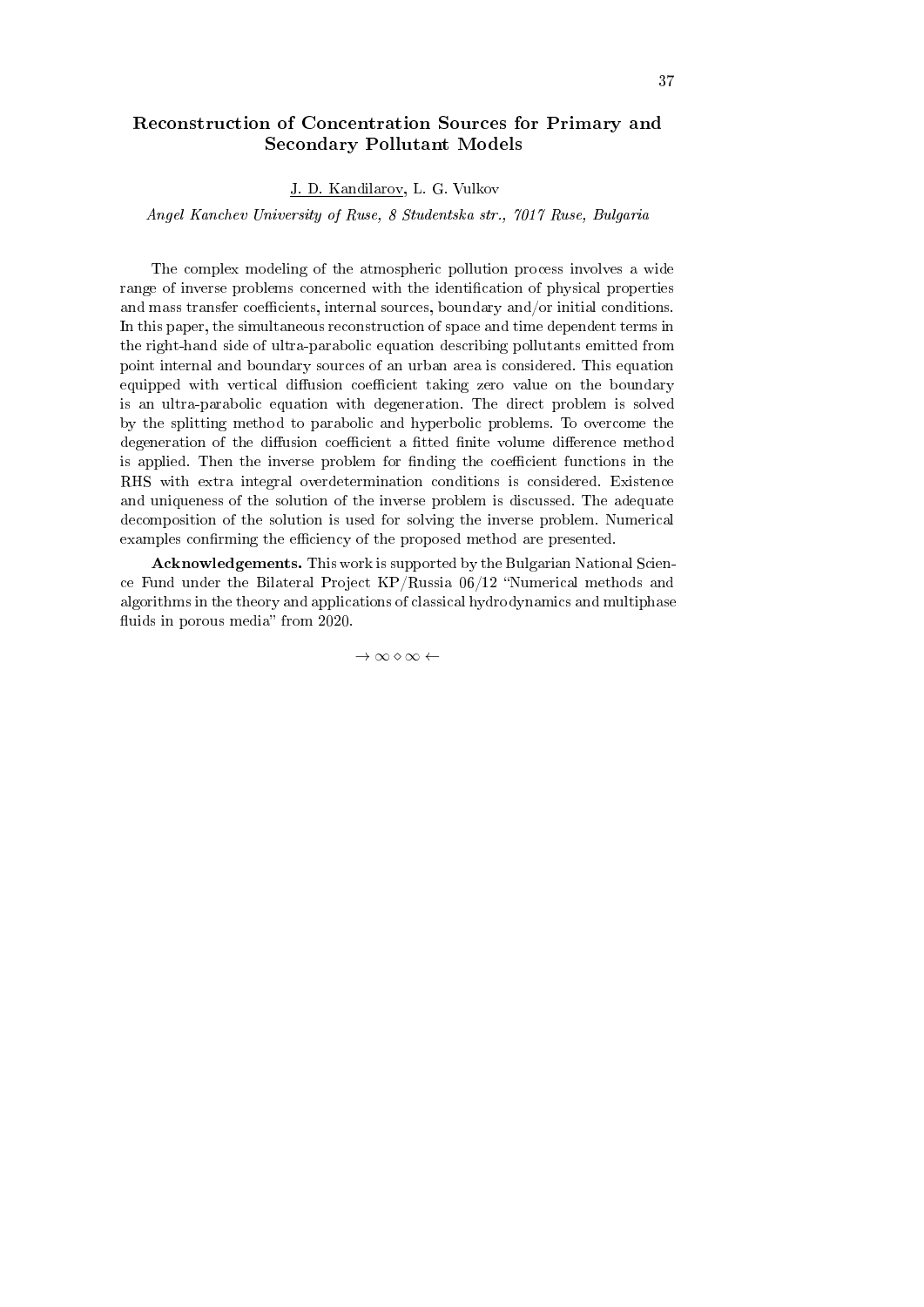#### Model of the Electromagnetic Field of a Wire Antenna

#### M. Zagirnyak, E. Kobilskaya, V. Lyashenko, O. Demyanchenko

#### Kremenchuk Mykhailo Ostrohradskyi National University, 20 Pershotravneva str., 39600 Kremenchuk, Ukraine

The work investigates the electromagnetic field of a wire antenna, such antennas are widely used in practice due to their provision of the necessary technical characteristics with a relatively simple design. At the same time, a number of questions arise related to the practical application of antennas, namely the influence of the type and design of the antenna on the distribution of current on it, the determination of the input impedance, the standing wave ratio by voltage, the total power, polarization characteristics, etc.

Three main approaches can be distinguished in the study of vibrator antennas: approximate methods using the estimated distribution of the current value on the antenna and methods of superposition of these currents; approximate methods based on replacing the antenna with an equivalent long line; exact methods based on the solution of integro-differential or integral equations in a strict formulation with respect to the unknown value of the complex current on the antenna. In this paper, we consider a mathematical model of the electromagnetic field of a wire antenna, which is an asymmetric vibrator located above the earth's surface; the body of which is the inner wire of the coaxial transmission line.

The purpose of this work is to calculate the electric and magnetic field strengths, analyze the structure of the electromagnetic field of a wire antenna and calculate the field characteristics (input impedance, current distribution). The electromagnetic field of such an antenna in the steady state of radiation is described by the system of Maxwell's equations. On the basis of Maxwell's equations, an analytical representation for the components of the electromagnetic field strengths of an asymmetric antenna is obtained, calculations of the input impedance and current distribution are carried out.

*→ ∞ ⋄ ∞ ←*

# Higher-order Modified Nonstandard Finite Difference Methods for Autonomous Differential Equations

H. Kojouharov, S. Roy, M. Gupta, F. K. Alalhareth

Department of Mathematics, The University of Texas at Arlington, 411 South Nedderman Dr., PKH 478 Arlington, TX 76019-0408, USA

Several new classes of nonstandard finite difference methods for solving autonomous differential equations are constructed and analyzed. The new methods are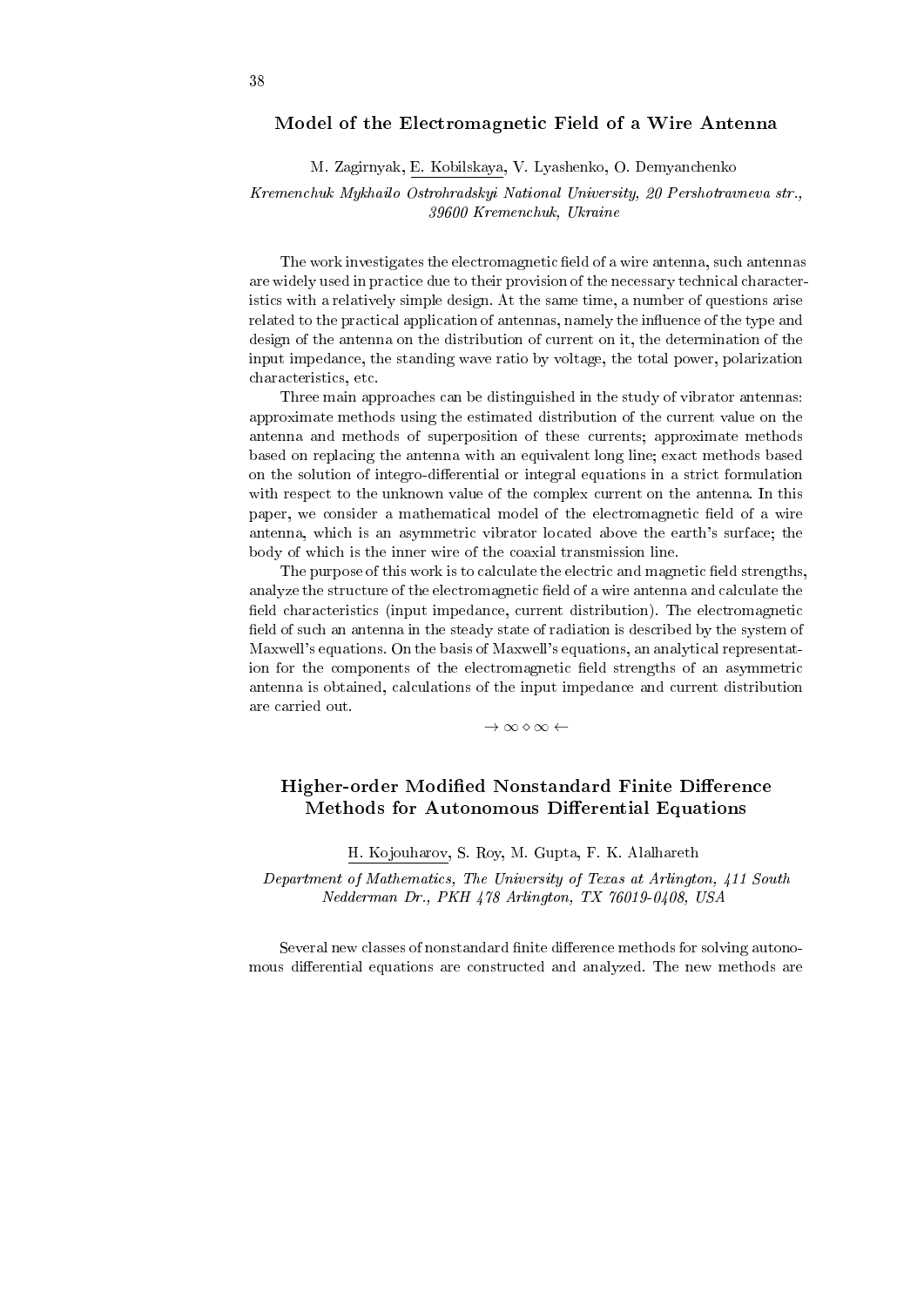second-order generalizations of the nonstandard versions of the explicit Euler and Runge-Kutta methods, among others. A set of numerical simulations is presented that supports the theoretical results and highlights the advantages over existing numerical methods.

*→ ∞ ⋄ ∞ ←*

# Analytical and Computational Analysis of Time Fractional Parabolic Models of of Atmospheric Dispersion of Pollutants

### M.N. Koleva, L. G. Vulkov

Faculty if Natural Science and Education, Angel Kanchev University of Ruse, 8 Studentska str., 7017 Ruse, Bulgaria

An example of nontrivial problems in dispersion of pollutants is the description of the diffusion under atmospheric turbulence. A specific consequence of turbulence is the emergence of anomalous diffusion. In recent years, engineers and physicians show that some fractional models give very good results in tting the experimental data and perform far better than the traditional Gaussian model. In the present work, we investigate the solution behavior of time fractional parabolic advectiondiffusion equations modeling atmospheric dispersion of pollutants. We discuss the difficult case of degenerate sub-diffusion, which corresponds to Monin-Obukhov similarity theory of estimating the surface boundary layer with speed and turbulence. We obtain a priory energy estimates for the solution and show well-posedness of the initial boundary problems. Further, using monotone finite difference scheme approximation we find numerically that there should be relation between the order of the fractional derivative with the physical structure of the turbulence flow.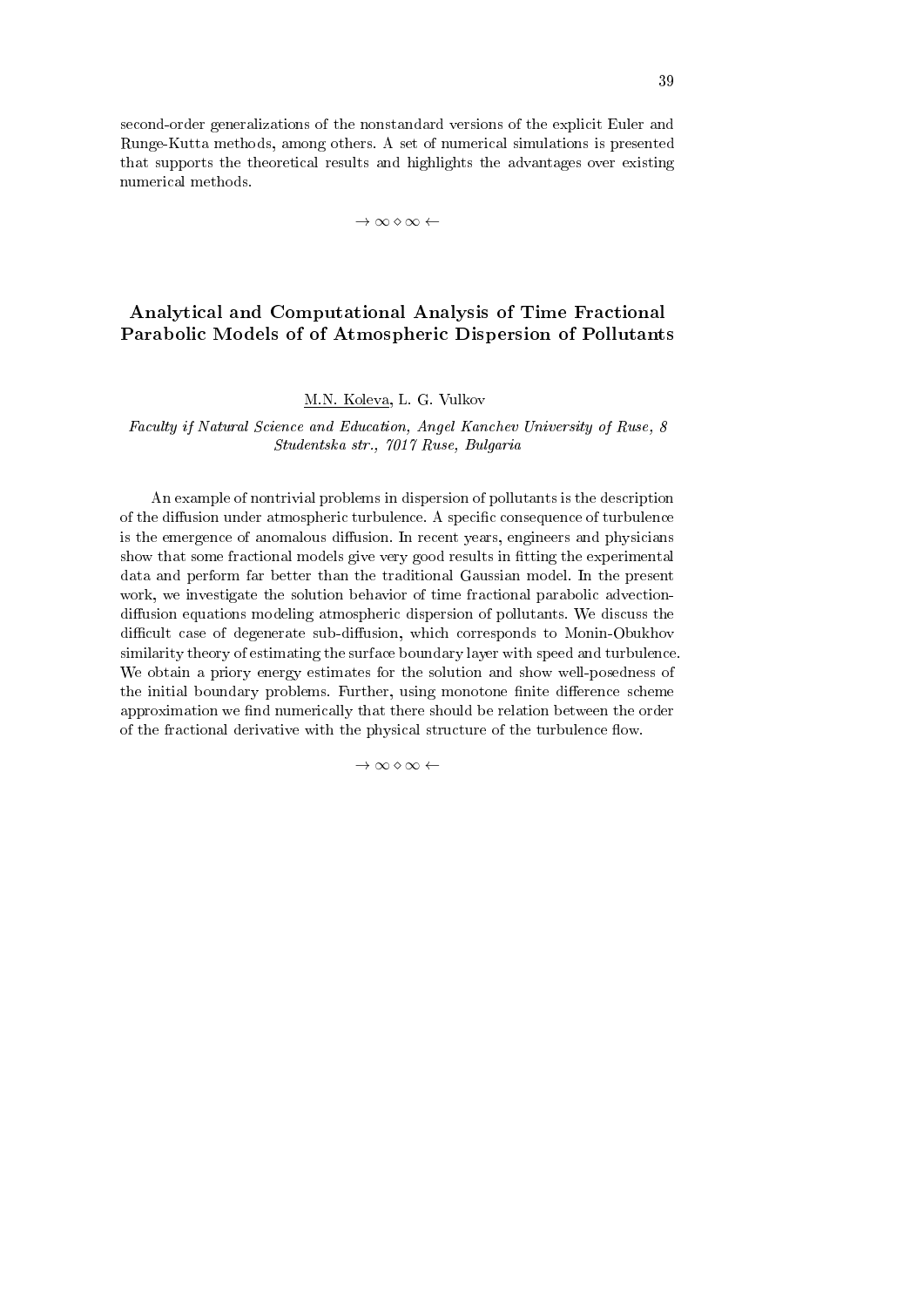## Finite Time Blow up of Solutions to Klein-Gordon Equations with Variable Coefficient Nonlinearities

N. Kutev, N. Kolkovska

Institute of Mathematics and Informatics, BAS, Acad. G. Bonchev str., Bl.8, 1113 Sofia, Bulgaria

M. Dimova

University of National and World Economy, Sofia, Bulgaria

We study the Klein-Gordon equation with two variable coefficient nonlinearities

 $u_{tt} - \Delta u + u = f(x, u), \quad u(0, x) = u_0(x), \quad u_t(0, x) = u_1(x), \quad t > 0, \quad x \in \mathbb{R}^n,$ 

where *f* has one of the two forms

$$
f(x, u) = a(x)|u|^{p-1}u + b(x)|u|^{q-1}u, \quad f(x, u) = a(x)|u|^{p} + b(x)|u|^{q-1}u.
$$

We investigate negative, energy subcritical and energy supercritical cases and derive sufficient conditions for finite time blow up of the weak solutions to the Cauchy problem.

*→ ∞ ⋄ ∞ ←*

### The Applications of POD Method in Rotor-bearing System

Kuan Lu, Dong Guo, Chao Fu

Northwestern Polytechnology University, Youyi West Road 127, 710072 Shaanxi, Xi'an, China

Wei Zhang

College of Mechanical Engineering, Beijing University of Technology, 100124 Beijing, China

Yulin Jin

Southwest Jiaotong University, 610031 Chengdu, China

The rotor-bearing system models with misalignment, rub-impact faults and coupling faults are established respectively. The modified proper orthogonal decomposition  $(POD)$  – second level order reduction method is proposed via combing the component mode synthesis and POD method. The POD method is used for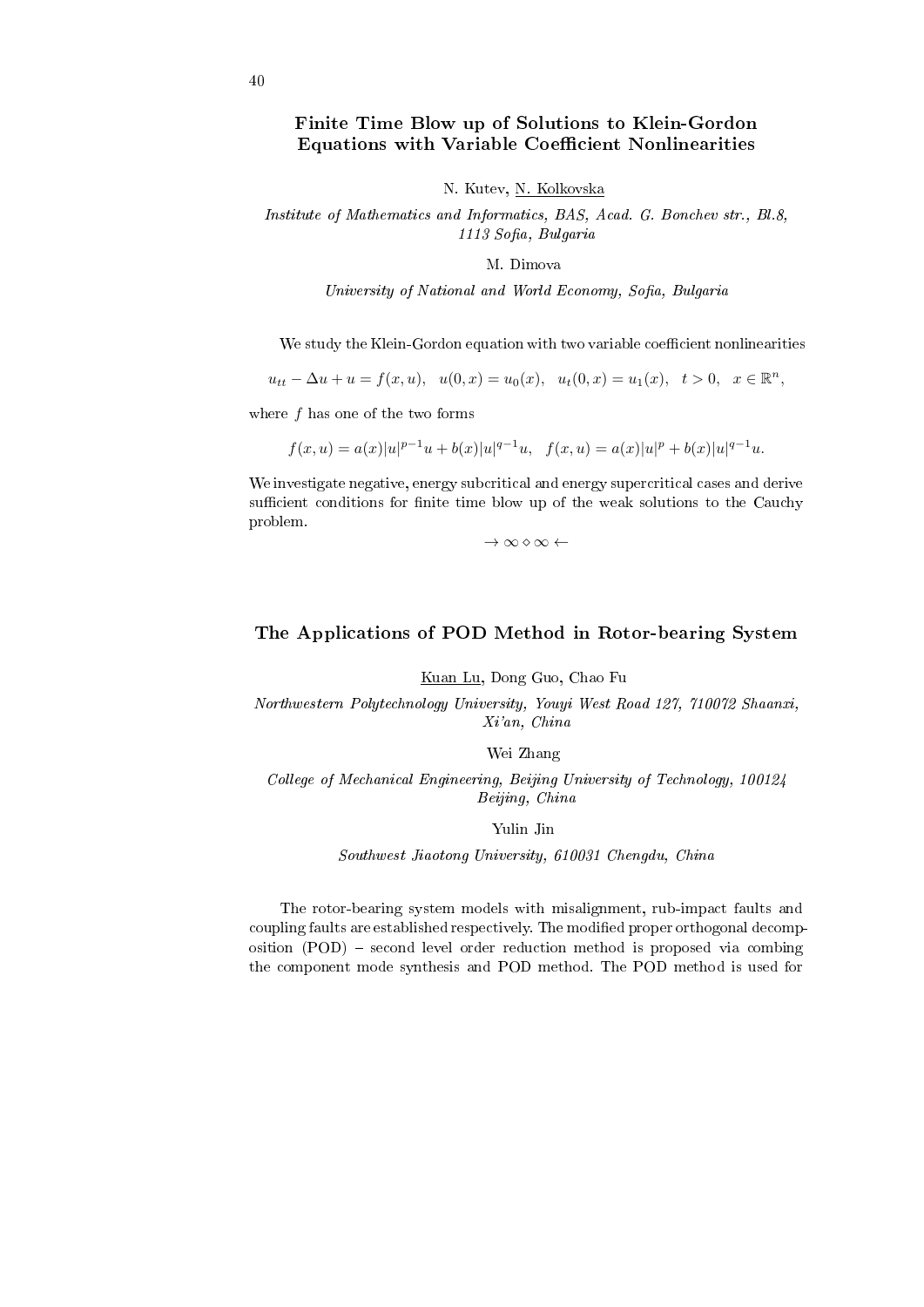order reduction to reduce the rotor-bearing system. The efficiency of the POD method is verified via comparing the bifurcation diagrams, amplitude-frequency curves between the original and reduced system models. The vibration behaviors of the reduced rotor system models with single and coupling faults are discussed in details. The results can provide theory guidance to the optimization design of aero-engine.

*→ ∞ ⋄ ∞ ←*

## Peculiarities of Aerodynamic Loads on a Projectile in Transonic Flight at Small Angles of Attack

## A. Kuzmin, K. Babarykin

Dept. of Fluid Dynamics, St. Petersburg State University, 28 University Ave, 198504 St. Petersburg, Russia

In previous years, a number of numerical and experimental studies showed that aerodynamic characteristics of boat-tail projectiles change intricately at high subsonic speeds of flight. In particular, with increasing free-stream Mach number at a positive angle of attack, the normal aerodynamic force drops rapidly to a so-called critical point before rising sharply to another critical point from which it drops once again. Such abrupt changes in aerodynamic loads during a projectile flight should be obviously taken into account in numerical predictions of the flight stability and trajectory. Meanwhile physical phenomena that cause intricate behavior of the aerodynamic loads were not clearly interpreted.

In the present work, we perform three-dimensional numerical simulations of turbulent airflow over a boat-tail projectile at the angles of attack  $\alpha = 4^\circ$  and  $\alpha =$ 6 *◦* in the range of free-stream Mach numbers 0*.*938 *≤* M*<sup>∞</sup> ≤* 0*.*952. The simulations are based on the Reynolds-averaged Navier-Stokes partial differential equations. To close the system of equations, we employ a SST *k − ω* turbulence model or Detached Eddy Simulation. Numerical solutions are obtained with nite-volume solvers Fluent and CFX of second-order accuracy on fine computational meshes. A detailed analysis of shock wave locations and their interaction with expansion waves and sonic surfaces is performed. Physical interpretations of discontinuous drops and minima of lift & moment coefficients as functions of  $M_\infty$  are suggested. We show that the first drop is caused by a coalescence of local supersonic regions on the lower surface of projectile. The second drop and subsequent minimum are explained by a fast expansion of the supersonic region in front of the oblique shock located beneath the projectile. A comparison of the results obtained with Fluent and CFX solvers shows their good agreement.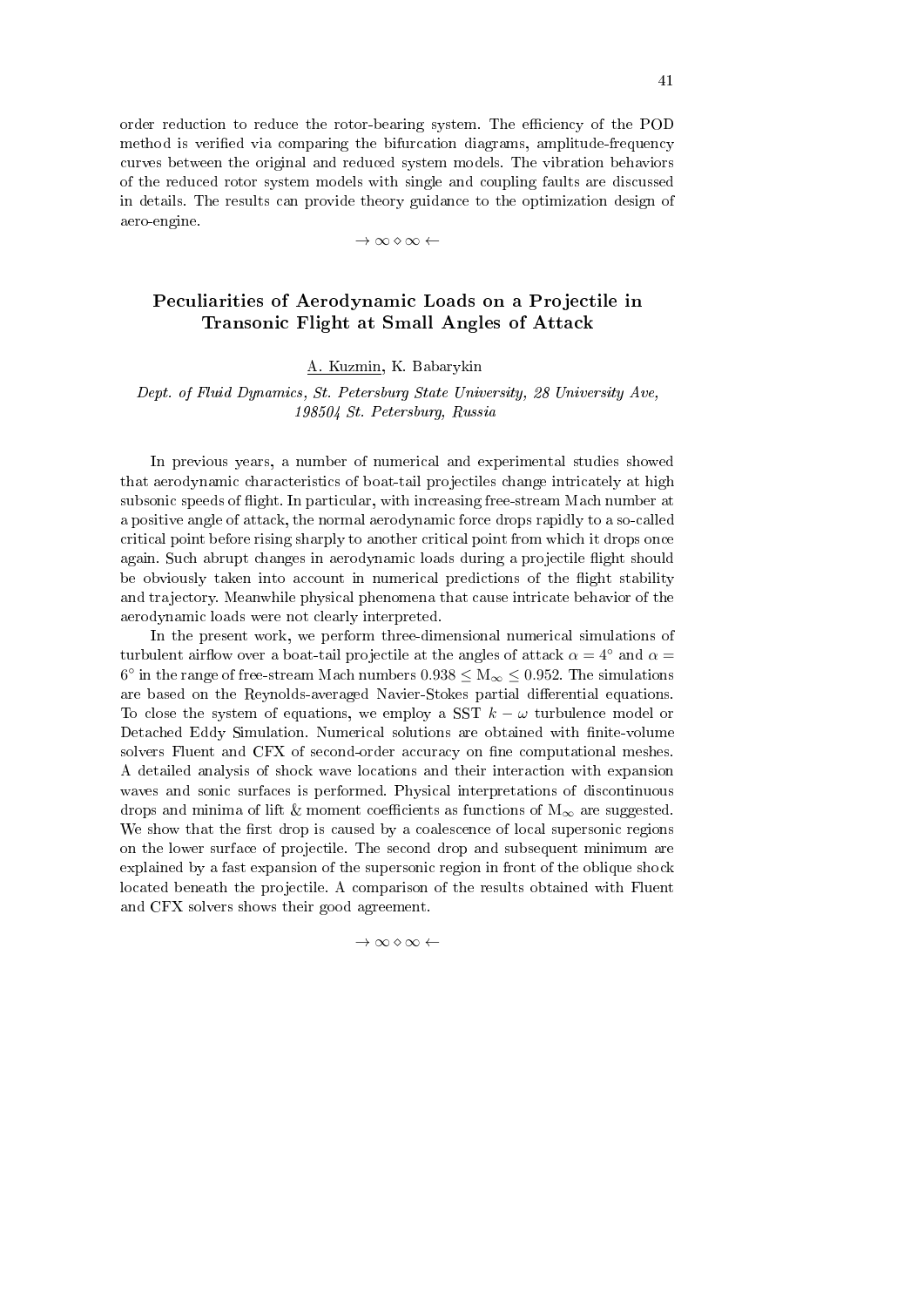## Stochastic Resonance of the Spectral Amplification for a Fractional Oscillator in a Fluctuating Magnetic Field

K. Laas, T. Laas, R. Mankin

School of Natural Sciences and Health, Tallinn University, 25 Narva Road, 10120 Tallinn, Estonia

Motivated by studies of the dynamics of charged particles in plasmas in the presence of a magnetic field, we have considered the dynamics of a charged fractional oscillator with a power-law memory kernel under the action of crossed electric field and a fluctuating magnetic field. The influence of an electric field is considered as a superposition of an external periodic force and an additive stationary noise. Fluctuations of the magnetic field are modeled by the colored dichotomous noise. The main aim of the work is to obtain, in the long-time limit, the exact formulas for the output first-order statistical moments generated by the model considered. The Shapiro-Loginov formula with the Laplace transformation technique allows us to achieve this objective. A major virtue of the investigated model is that on interplay of a noisy magnetic field and the external periodic forcing in a charged, fractional oscillator can generate a rich variety of nonequilibrium cooperation effects. As one of the main results we have established the non-monotonic dependence of the amplitude of the mean oscillator displacement on the parameters of the magnetic field fluctuations (stochastic resonance). As another main result we have found the effect of a very sensitive response of the mean oscillator displacement to small variations of the dichotomous noise amplitude at small values of the memory exponent (strong memory), i.e., the spectral amplification displays a quick jump from a very high value to a low one as the dichotomous noise amplitude increases but a little. We believe that the results obtained are of interest in the field of plasmas and also in cell-biology, where issues of memory and multiplicative colored noise can be crucial.

 $→ ∞ ∞ ∞ ←$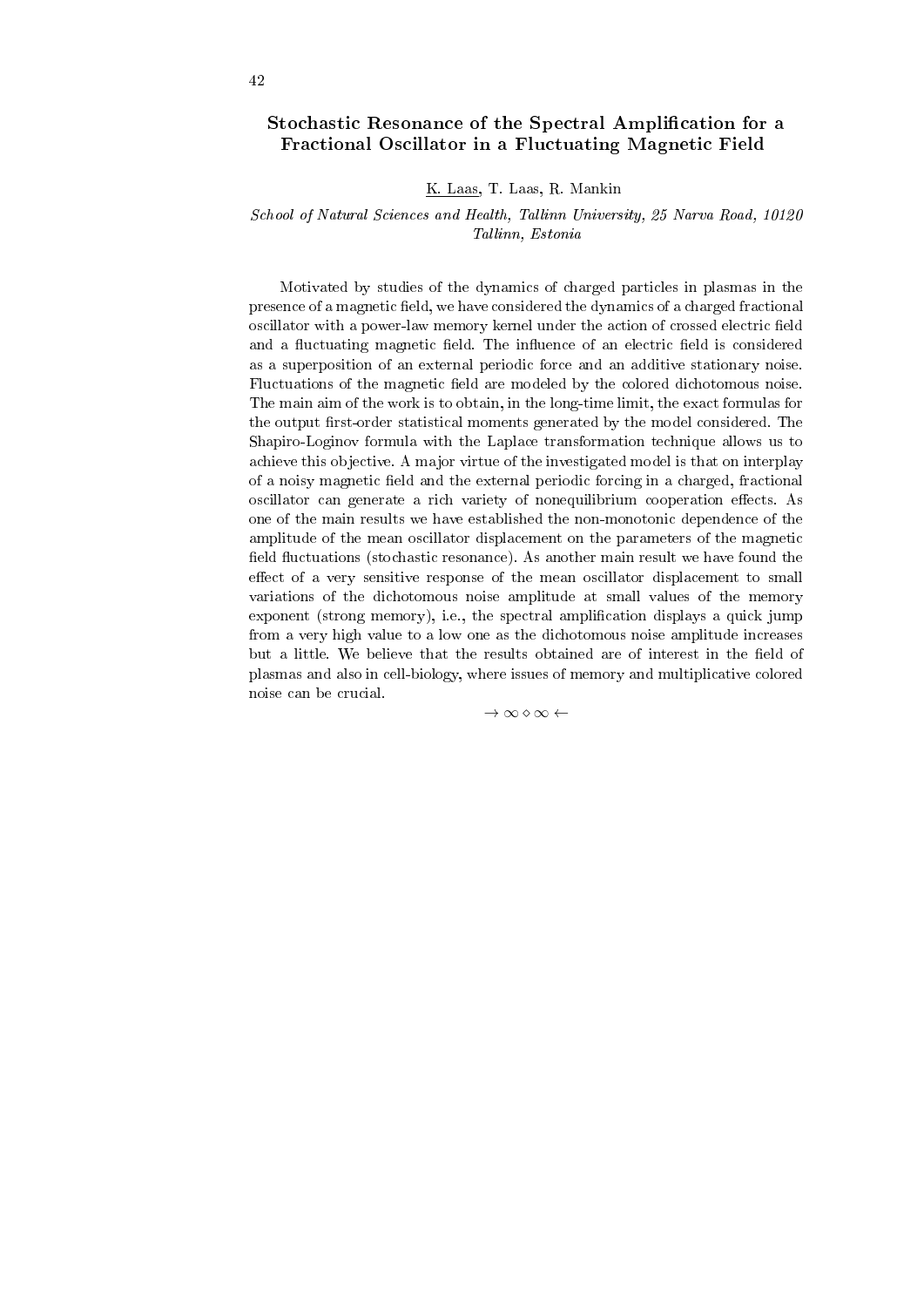## Influence of a Fluctuating Magnetic Field on the Statistical Moments of a Charged Oscillator Driven by a Periodic Force

T. Laas, K. Laas, R. Mankin

### School of Natural Sciences and Health, Tallinn University, 25 Narva Road, 10120 Tallinn, Estonia

Diffusion of particles in plasmas exposed to an external magnetic field still remains one of the important problems of plasma physics and controlled fusion. Inspired by studies in this field, we have considered the long-time behavior of the second-order statistical moments for a charged Brownian particle in a harmonic potential well, which is simultaneously exposed to a fluctuating magnetic field. Fluctuations of a magnetic field are modeled by the white noise. Moreover, to make the model more general, we add an external electric force, which is expressed as a sum of two contributions: a stationary colored noise and a periodic electric field. The main contribution of this work is as follows. In the long-time limit, we provide exact formulas for the analytic treatment of the dependence of second-order statistical moments of oscillators displacements, such as variances of uctuating position and velocity of the Brownian particle, on system parameters. Also, the cross-correlation between particle fluctuations along orthogonal directions as well as the mean angular momentum are found. As our main result, we have established that in presence of magnetic field fluctuations the variances of particles' position and velocity depend on the parameters of external perioding forcing. Particularly, it is shown that an interplay of the fluctuations of the magnetic field and external periodic driving induce a cross-correlation between particlers velocity components. These effects are somewhat surprising since in a constant magnetic field such a cross-correlation is absent and the variances are independent of external periodic forcing.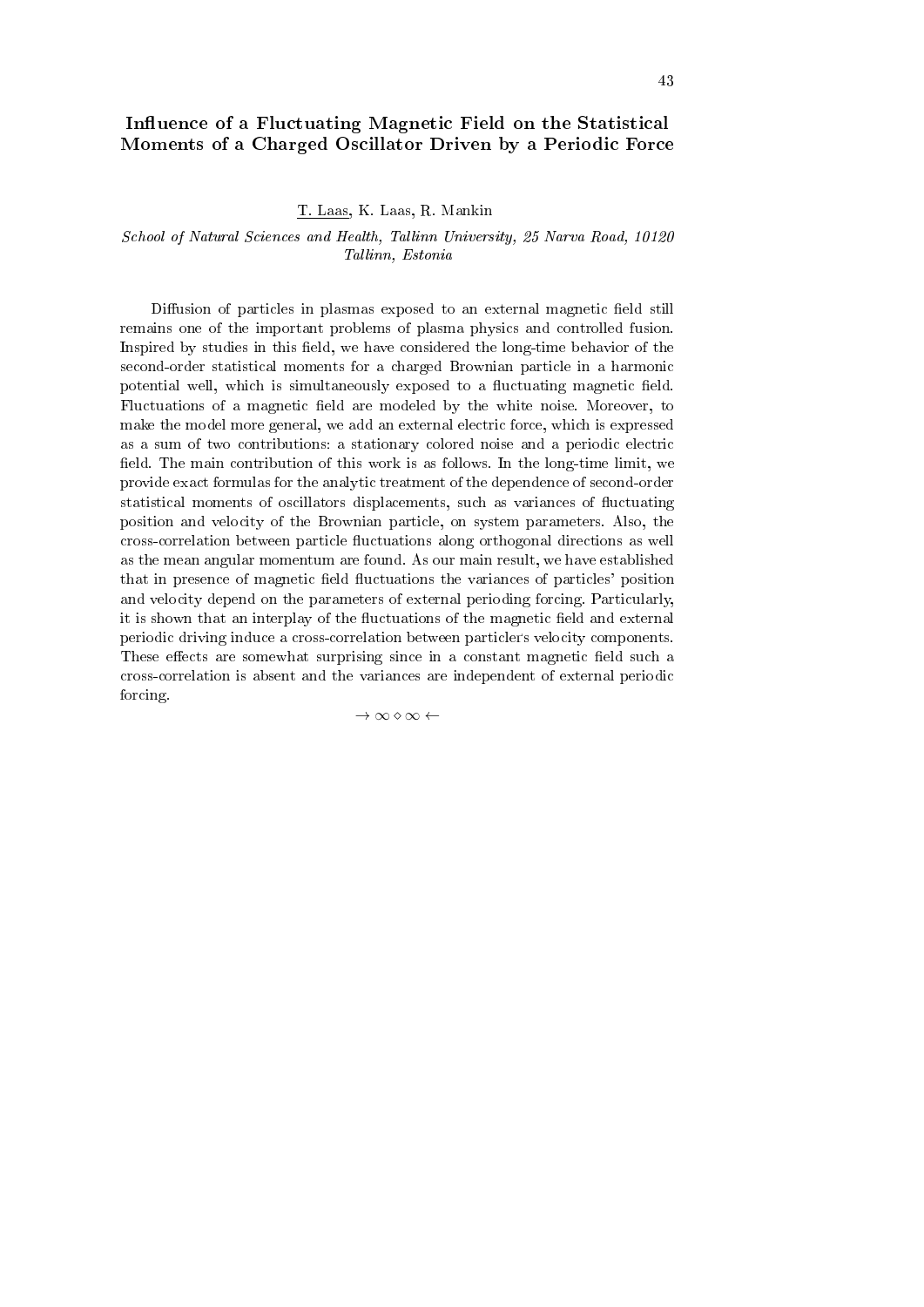## Reaction Networks with Application to Epidemiological Outbreaks and Biological Growth

#### M. Lazarova

Faculty of Applied Mathematics and Computer Science, Technical University of Sofia, 8 Kliment Ohridski Blvd., 1000 Sofia, Bulgaria

#### S. Markov

Institute of Mathematics and Informatics, BAS, Acad. G. Bonchev Bl.8, 1113 Sofia, Bulgaria

#### A. Vassilev

Faculty of Mathematics and Informatics, St. Kliment Ohridski University of Sofia, 5 J. Bourchier Blvd., 1164 Sofia, Bulgaria

Reaction networks are useful tools for modeling and simulation of epidemiological outbreaks and biological growth processes (see [1-4]). Several classes of reaction networks possessing clear physical or chemical interpretation together with the induced dynamical systems are discussed and analyzed. The studied reaction networks include basic reactions such as exponential radioactive decay, logistic and Gompertz growth. We mathematically analyze the solutions to the generated systems of ordinary differential equations, as well as the absolute and relative (logarithmic) rates of change of these solutions. We then graphically present the obtained solutions and their rates for different parameterizations and look for typical characteristics of the shapes in the graphs, such as inflection points and lag times (if any), behavior near asymptotes, etc. We also check the fit of the solution functions obtained against different datasets to draw conclusions about the domain of applicability of the various reaction networks.

#### References

[1] M. Borisov, S. Markov, The two-step exponential decay reaction network: Analysis of the solutions and relation to epidemiological SIR models with logistic and Gompertz type infection contact patterns, J. Math. Chem. (2021),  $\frac{h}{h}$ ttps://doi.org/10. 1007/s10910-021-01240-8.

[2] M. Lazarova, S. Markov, A. Vassilev, "On some classes of growth functions and their links to reaction network theory," in  $AMiTaNS'20$ , AIP CP 2302 (American Institute of Physics, Melville, NY, 2020), paper 080004.

[3] M. Lazarova, S. Markov, A. Vassilev, "Dynamical systems induced by reaction networks with application to epidemiological outbreaks," in  $AMiTaNS'21$ , AIP CP 2522, to appear.

[4] S. Markov, The Gompertz model revisited and modied using reaction networks: Mathematical analysis,  $Biomath 10$  (2021), 2110023, http://dx.doi.org/10.11145/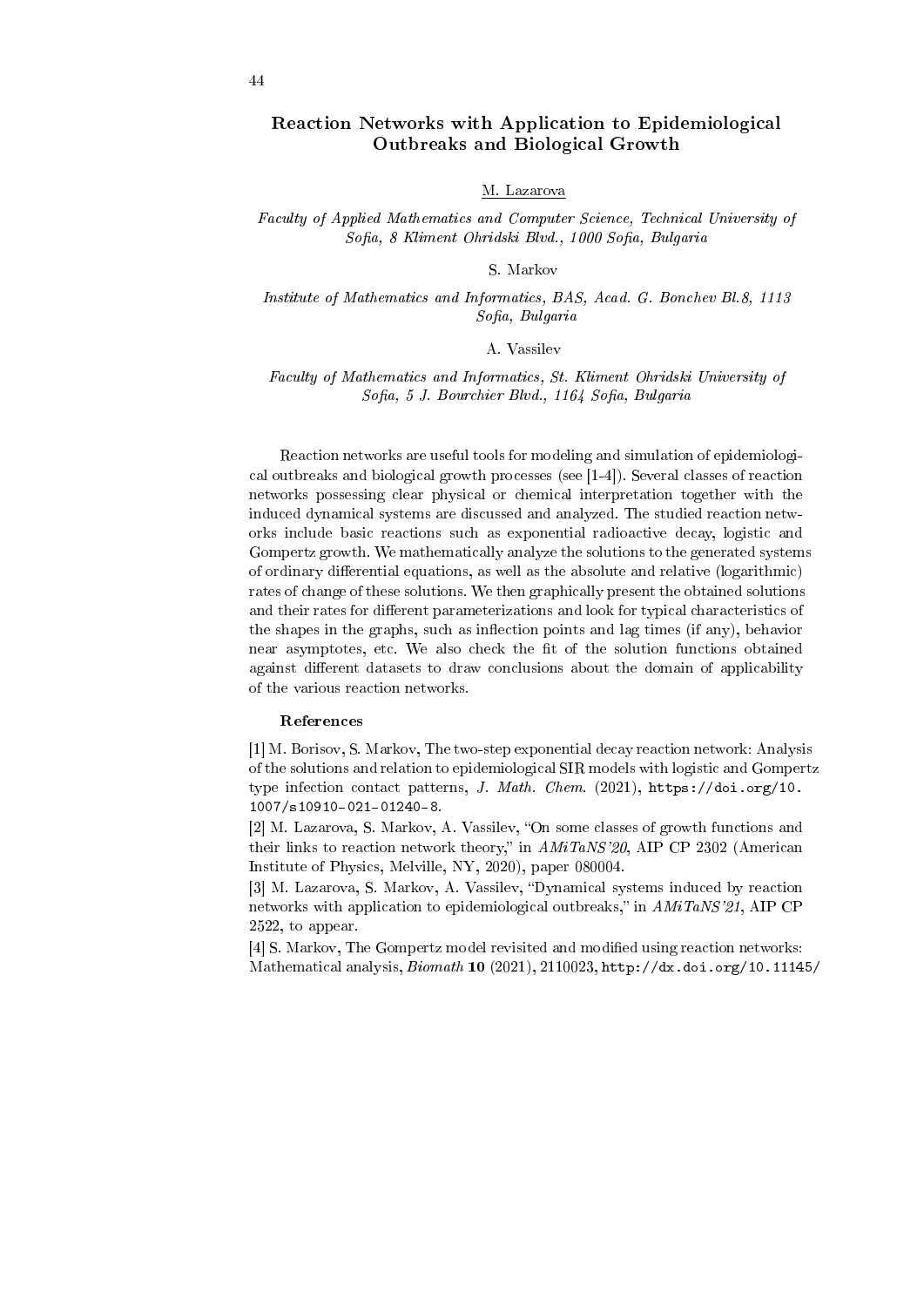*→ ∞ ⋄ ∞ ←*

## Computational Approach to the Inhibition of SARS-CoV-2 Orf6

P. Petkov, L. Litov

Faculty of Physics, St. Kliment Ohridski University of Sofia, Bulgaria

M. Rangelov

Institute of Organic Chemistry with Centre of Phytochemistry, BAS, Sofia, Bulgaria

N. Ilieva, E. Lilkova

Institute of Information and Communication Technologies, BAS, Sofia, Bulgaria

### N. Todorova

Institute of Biodiversity and Ecosystem Research, BAS, Sofia, Bulgaria

In addition to its 4 structural and 16 non-structural proteins, the SARS-CoV-2 virus expresses also 9 accessory proteins that are not necessary for in vivo replication but are responsible for the virus's pathogenicity and regulating innate immunity. One of the most important SARS-CoV-2 accessory proteins is the Orf6.

The SARS-CoV-2 Orf6 is a small protein, containing 61 amino acid residues. Its primary function is to antagonize with type-I interferon signaling by targeting the Rae1-Nup98 complex, which contributes to mRNA nuclear export. This is how the host innate immune antiviral response is supressed. Orf6 is a membrane protein but contains a highly acidic and flexible C-terminal part, which is considered responsible for the interaction of the protein with the cellular Rae1-Nup98 complex. It was shown that the SARS-CoV-2 Orf6 contributes significantly to COVID-19 lung pathology and disease outcome. This necessitates the search for possible inhibitors of this protein.

Interferon gamma ( $hIFN\gamma$ ) is a key signalling molecule, playing an essential role in the initiation and modulation of the immune response in the body. It is a homodimer, organized as an  $\alpha$ -helical globule and two highly flexible C-terminal tails. With its basic sequence, this particular domain of IFNg is a perfect binding partner candidate for neutralizing the acidic SARS-CoV-2 Orf6 C-terminus.

Here we report our molecular modeling studies on the possible inhibition of the SARS-CoV-2 Orf6 by either a full-length hIFN*γ* homodimer, or a few peptides, encompassing the C-terminal domain of the cytokine. Our *in silico* experiments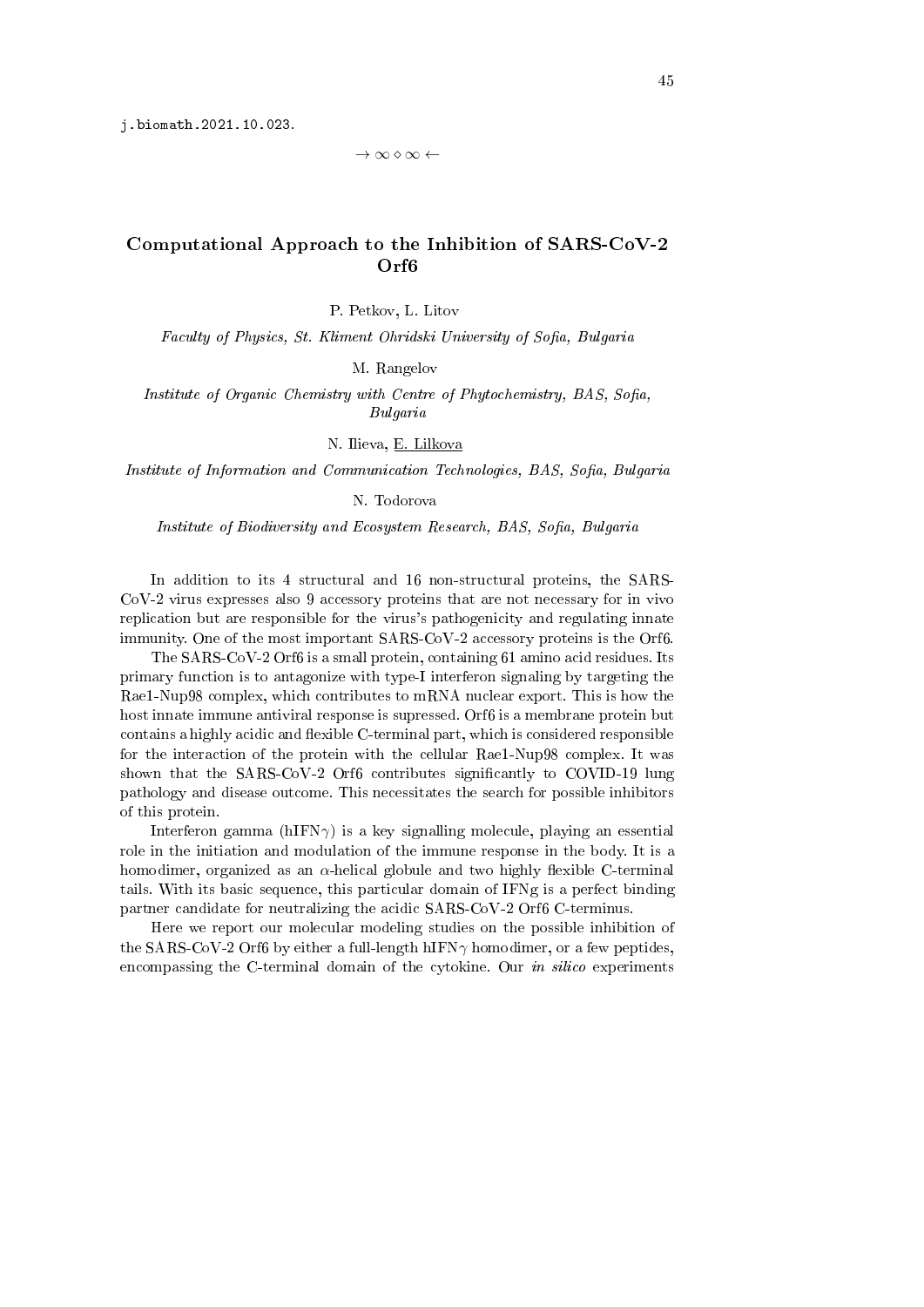demonstrate that the two molecules interact with high affinity due to the strong electrostatic attraction between them. Upon binding of either hIFN*γ* C-terminal peptides or the full-length cytokine molecule, the C-terminal domain of the SARS- $CoV-2$  Orf6 is effectively neutralized, which would potentially impede its binding to the Rae1-Nup98 complex.

Acknowledgements. This work was supported in part by the Bulgarian Science Fund (KP-06-DK 1/5/2021 SARSSIM). Computational resources were provided by the BioSim HPC Cluster at the Faculty of Physics at Sofia University "St. Kl. Ohridski.

*→ ∞ ⋄ ∞ ←*

## BURA Preconditioning of Multiphysics Problems

#### I. Lirkov, S. Margenov

### Institute of Information and Communication Technologies, Acad. G. Bonchev, Bl.  $25A$ , 1113 Sofia, Bulgaria

Multiphysics or multiscale problems naturally involve coupling at interfaces, which are manifolds of lower dimensions, thus giving rise to interface conditions formulated in fractional Sobolev spaces. The block-diagonal preconditioning of the related saddle-point systems is among the most efficient approaches for solution of large-scale problems of this class. The implementation of such preconditioners requires a proper approximation of the inverse of the discrete fractional Laplacian at the interface. we propose to use the best uniform rational approximation (BURA) method for preconditioning of such problems. The presented analysis is focused on the convergence properties of the preconditioned iterative solution method. The estimates d not depend on the smoothness properties of the solution. Numerical tests well illustrate the convergence properties of the preconditioned iterative method.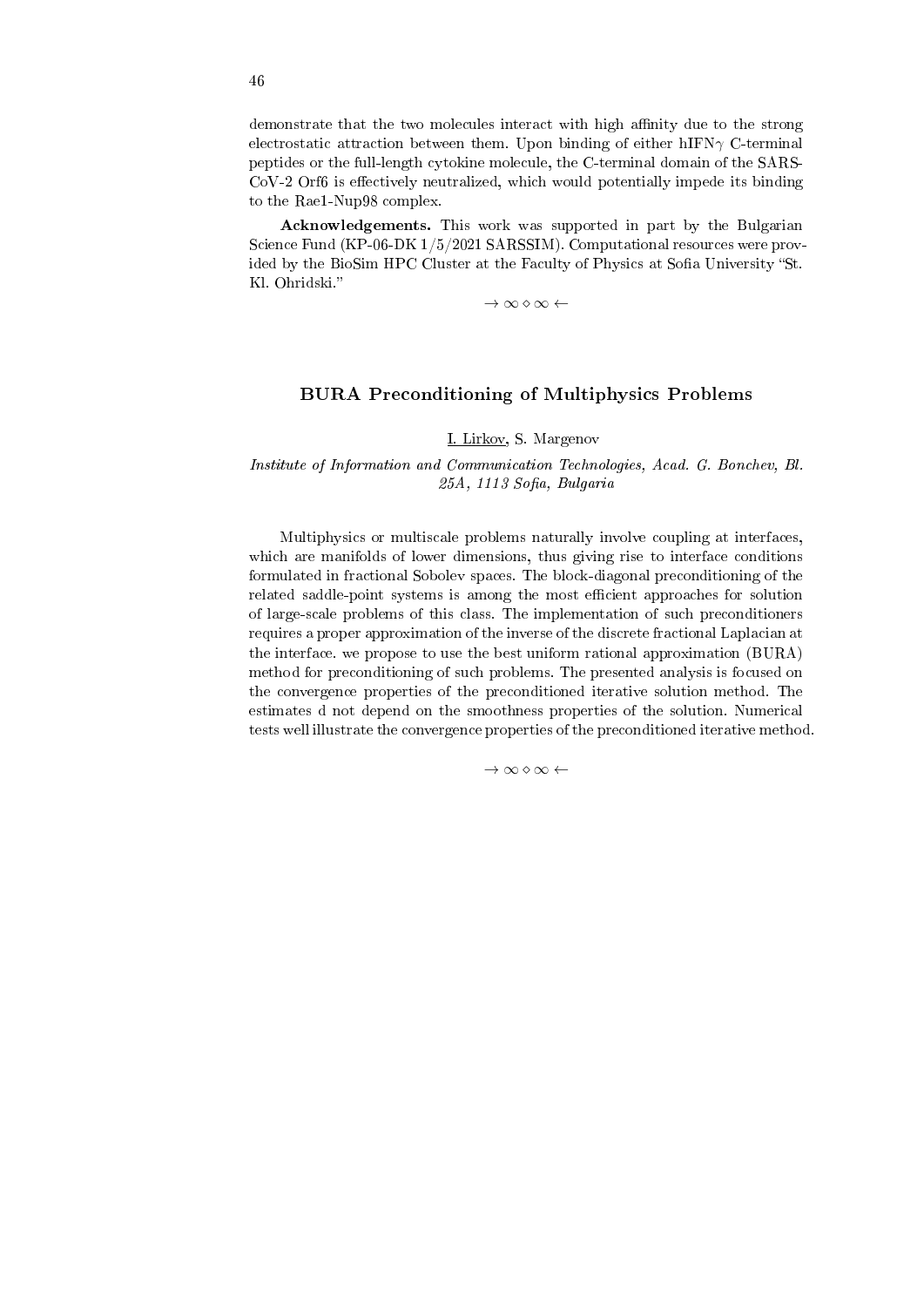## Bifurcations and Vibration Analysis of a Four-Dimensional Chaotic Hyperjerk Circuit System

Lishuang Jiang

School of Chinese Materia Medica, Beijing University of Chinese Medicine, Beijing, Yangguang South str., Fangshan District, Beijing 102400, China

Jing Li

Interdisciplinary Research Institute, Faculty of Science, Beijing University of Technology, Beijing, China

#### Wei Zhang

Beijing Key Laboratory of Nonlinear Vibrations and Strength of Mechanical Structures, College of Mechanical Engineering, Faculty of Materials and Manufacturing, Beijing University of Technology, Beijing, China

In this paper, the bifurcations and nonlinear vibrations of a hyperjerk circuit system are investigated via the analytical methods and numerical calculations. Based on the high-dimensional bifurcation theory and perturbation method, the analytical criteria and properties of Hopf bifurcation are discussed. We further analyze the stability and analytical approximate expressions of periodic orbits via the harmonic balance method and Floquet theory. The critical conditions of flip bifurcation, fold bifurcation and symmetry-breaking bifurcation are explored in detail. The accurate positions of bifurcations are also obtained. A semi-analytical and semi-numerical method is proposed to explore two routes to chaos. We also analyze abundant nonlinear vibrations, including multi-stability, anti-monotonicity and boundary crisis. It is found that multiple Feigenbaum trees coexist in parallel, which have two bifurcation modes. In a certain parameter space and time interval, the region is estimated analytically where chaotic dynamics cannot emerge.

The physical circuits and synchronization control schemes of two chaotic hyperjerk systems are designed. To establish the accurate parameter relationships at bifurcation points, we apply the theoretical methods of periodic solution and bifurcation to the proposed electronic circuit model. It can be used to identify the type of bifurcations appearing in system quickly, so as to provide an important theoretical reference for the analysis of dynamical characteristics, bifurcation control and fault diagnosis of circuits efficiently.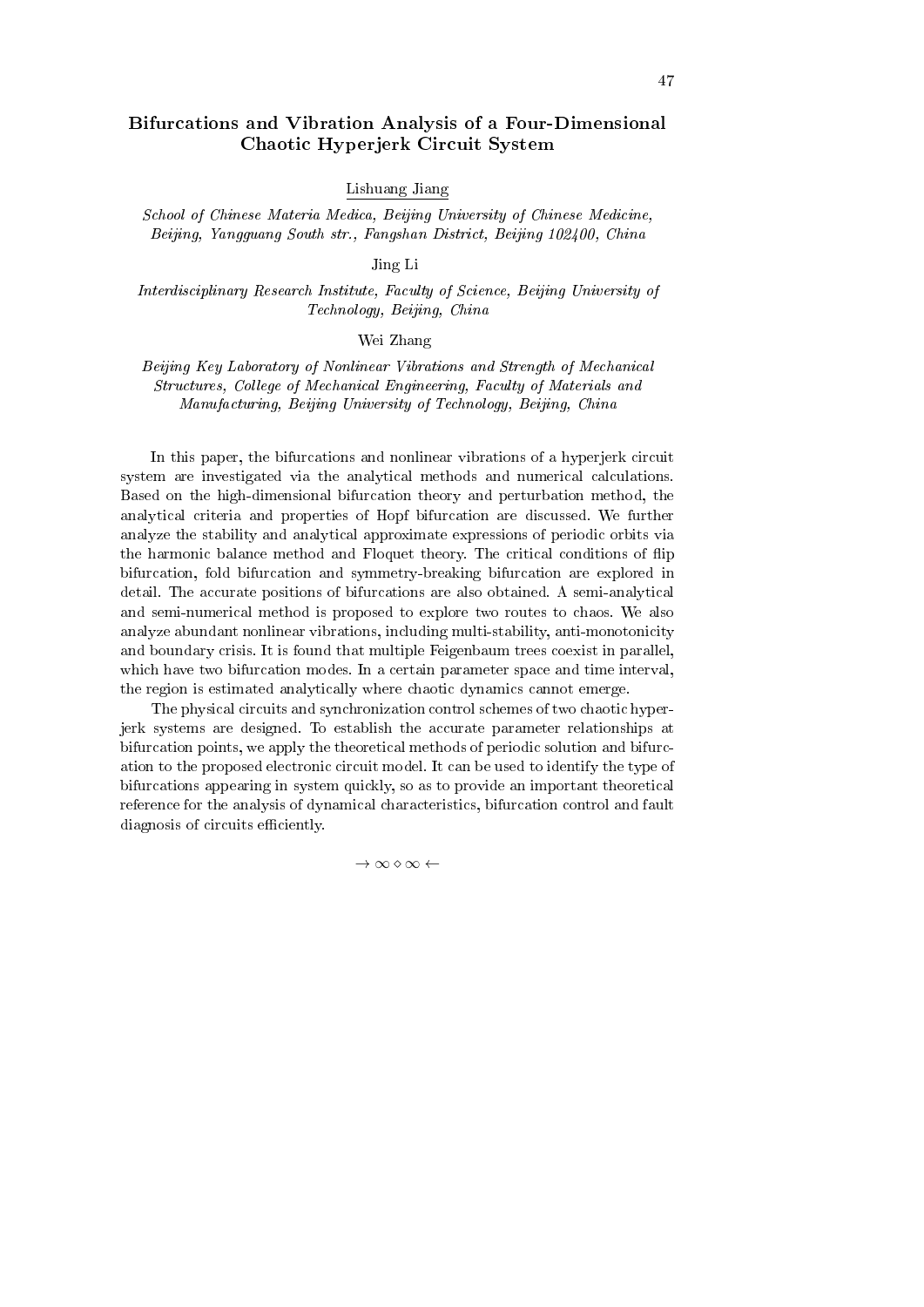## Presentation of Data for Solving Problems of Artificial Intelligence

V. Lyashenko, O. Cova, V. Shamrai

Kremenchuk National University, 20 Pershotravneva str., 39600 Kremenchuk, Ukraine

Use of artificial intelligence is becoming a topical issue. The development of intelligent systems related to various tasks where are the main of which is the preservation and presentation of information. That is the way the data base was inspired and the necessary information is taken away by the way. One method of using a relational data base and using machine learning methods for searching, which allows the system to learn for more personalized responses to requests. Another idea for using non-relational NoSQL databases for the implementation of artificial intelligence systems. We apply two approaches. The module for searching scientific information for this purpose will be presented in accordance with the use of different types of databases, given that any complex behavior is a large set of conditioned reactions to stimuli. Data about the number of causes for the formation of reactions, it is necessary to save. Formed recommendations for the user, as presented by the translation of scientific articles, which are formed on the basis of the request. The robotic algorithm is composed of such points. When entering the system, the requests are saved in the key-value system, becoming immediately available for the recommendation system. We gave a recommendation system based on the indications in a similar way to start sorting out nodes. Having taken a lot of knots, the system re-verifies them for similarity. Whether a given extract is representative instead text keywords. When offending, they realize the task, but in the case of the skin, they have their own advantages and shortcomings.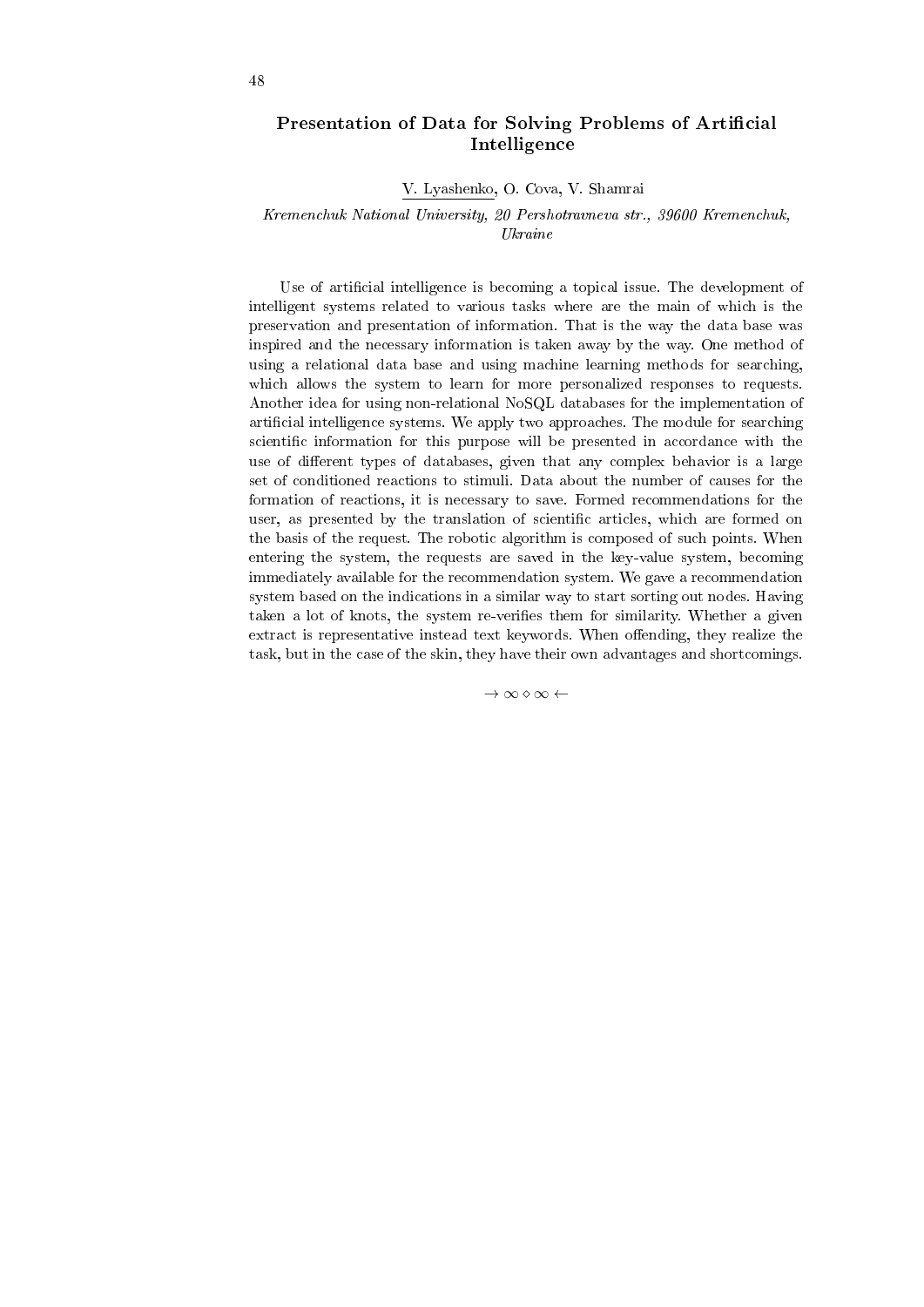## The Multi-Peakon Weak Solution for the Rotation-Two-Component Camassa-Holm System

Zhenwei Jiang, Lijun Zhang

Shandong University of Science and Technology, China

#### Manwai S. Yuen

Department of Mathematics and Information Technology, The Education University of Hong Kong, China

This talk is concerned with the rotation-two-component Camassa-Holm (R2CH) system, which is a model for the equatorial water waves with influence of the Coriolis force. We study whether the R2CH system admits multi-peakon weak solutions in distribution sense. Firstly, we construct a solution of the multi-peakon form and substitute this solution into the traveling wave transformed ordinary differential equation. Then, it can be found the two-peakon solutions of this form exists. Finally, We discuss some of the solutions in different cases and draw the phase diagrams.

*→ ∞ ⋄ ∞ ←*

# Numerical Modeling of the Noise Generated by Hydraulic Systems with Centrifugal Fan at Two Flow Rate Adjustment Methods

#### N. Kovachev, V. Mihova

Angel Kanchev University of Ruse, 8 Studentska str., 7017 Ruse, Bulgaria

The paper presents the results from both experimental tests of noise generated by a hydraulic system with a centrifugal fan and statistical analysis. Adjustment was performed by applying Variable-frequency drive at the supplying electromotor and by using inlet guide vanes. The noise analyzes were performed, as a function of the adjustment method. The parameters that were measured include - A-weighted sound pressure level and sound pressure level in octave bands. The noise values for each second were measured and this was done for 120 values for each operating mode of the system. This makes a database of 2280 observations and includes variables as rotational speed of the fan shaft, angle of the inlet vanes, flow rate, octave bands of the noise, and A-weighted sound pressure level.

The normal distribution law was tested on the applicable data. A correlation and factor analysis were performed in order to study the relationship between the variables. Different regression models were obtained to study the relationship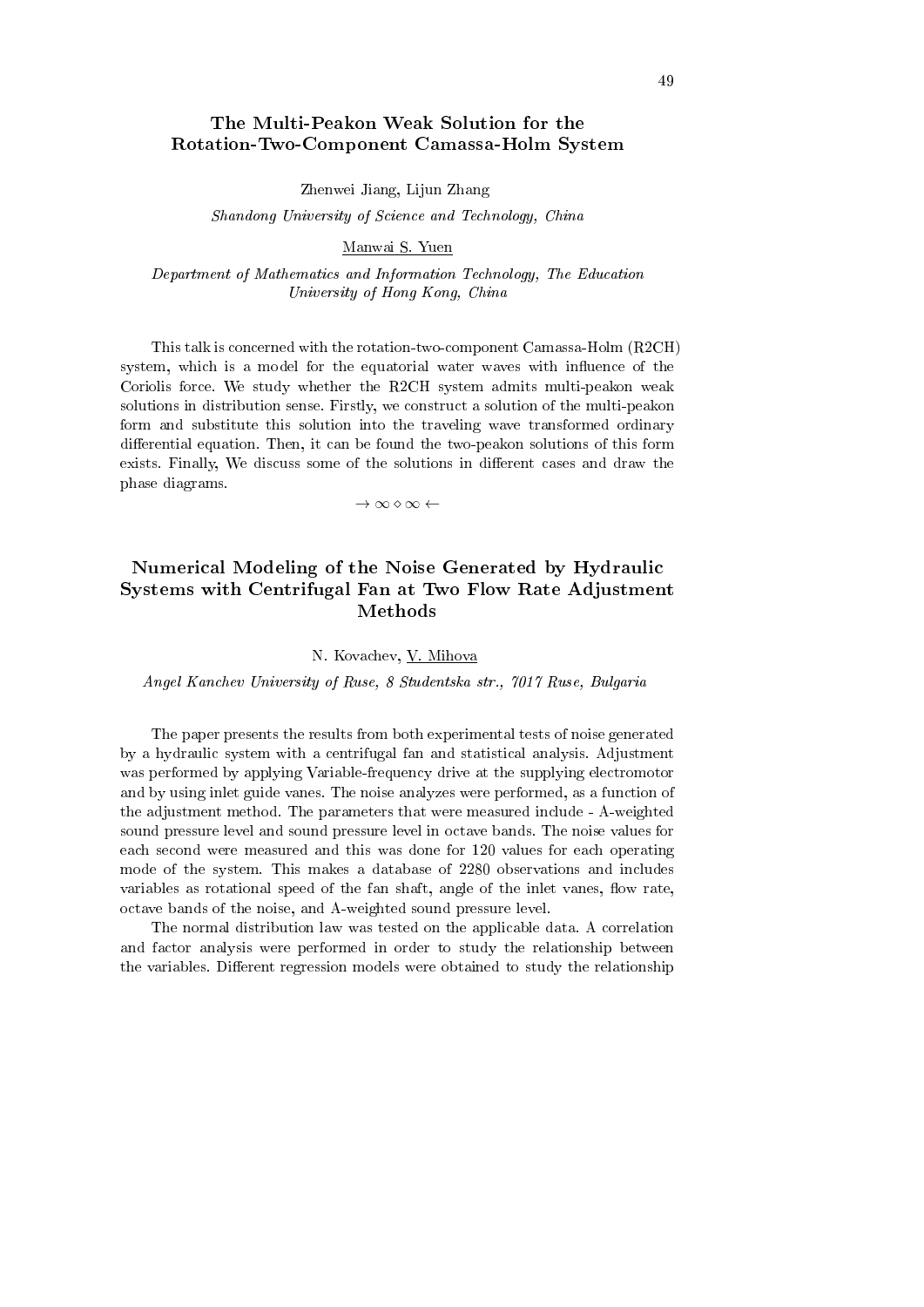As fan systems are widely used in different types of manufacture (in both industrial and residential buildings), it is important to define the link between noise and operation and to preserve the health of the humans affected.

*→ ∞ ⋄ ∞ ←*

## Statistic Study of Particulate Matter (PM10) Air Contamination in the City of Svishtov, Bulgaria

I. Minkova, M. Filipova, I. Zheleva

### Department of Thermoengineering, Hydraulics, Engineering Ecology, Angel Kanchev University of Ruse, 8 Studentska str., 7017 Ruse, Bulgaria

The high levels of all air pollutants are of great importance for the human health. Especially dangerous are particulate matter (PM) contaminants. Usually PM is a mixture of solid particles and liquid droplets found in the air. Particle pollution includes: PM10: inhalable particles, with diameters that are between 2.5 and 10 micrometers; these particles are emitted directly from a source, such as construction sites, unpaved roads, fields, smokestacks or fires. Most particles form in the atmosphere as a result of complex reactions of chemicals such as sulfur dioxide and nitrogen oxides, which are pollutants emitted from power plants, industries and automobiles. For all European countries there are many regulations aimed against the air contamination and for the monitoring of pollution. Bulgaria, as a part of EU has to follow all these regulations. Still in Bulgaria there are many places and periods of time during the years with PM10 contamination, bigger than the daily norm of  $50\mathcal{m}$ g/m<sup>3</sup>. This study is to investigate the PM10 air pollution in the city of Svishtov, Bulgaria for the period 2012–2022. The town of Svishtov is located in northern Bulgaria, on the banks of the river of Danube  $-$  the north Bulgarian border with Romania. For the study we use official data from the monitoring of PM10 in Svishtov region, Bulgaria. We apply different statistic methods to study data and to predict future PM10 pollution in the city of Svishtov. All result of study are graphically presented and commented.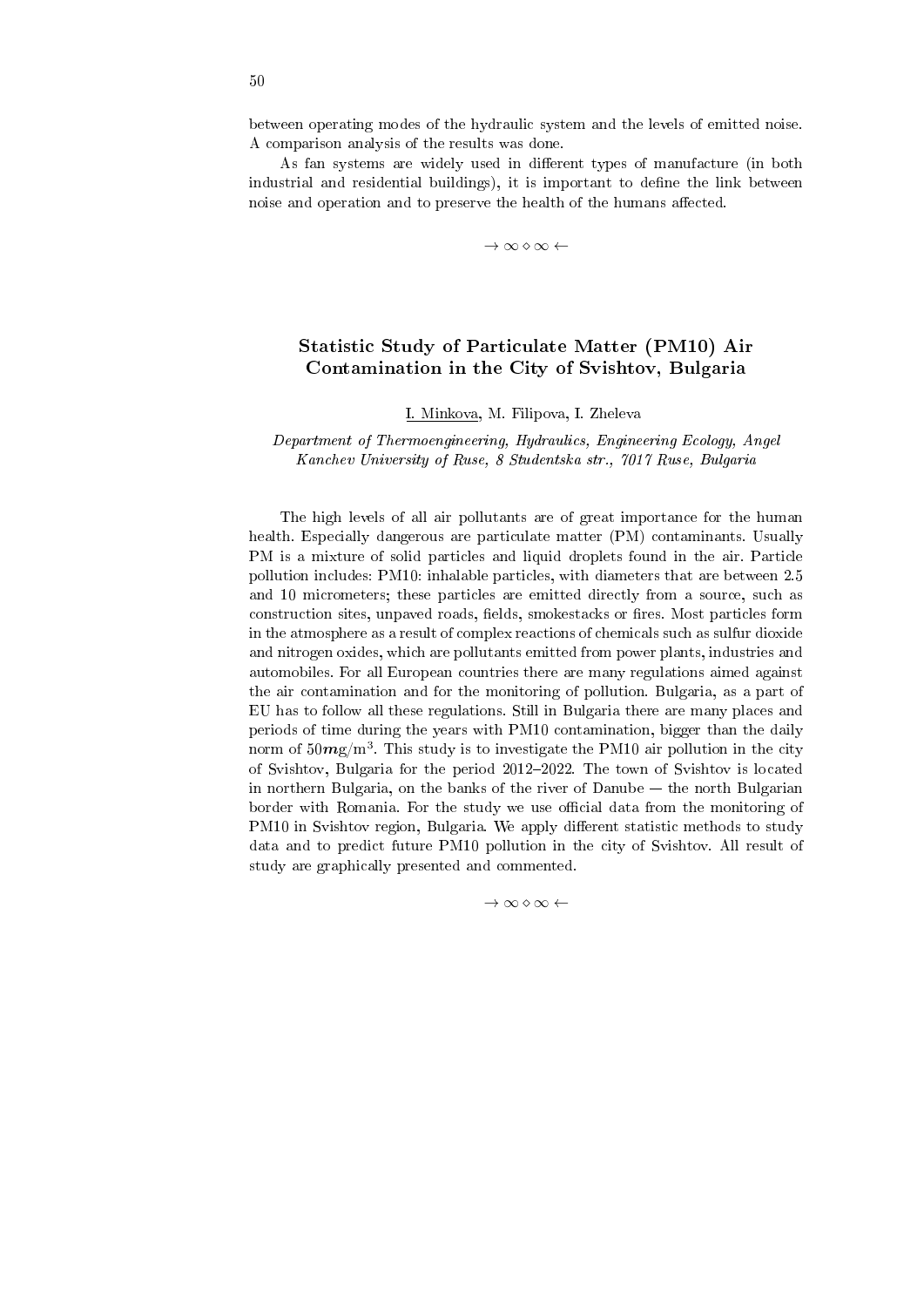## Coupled-Cluster Calculation of Neutron Matter Equation of State

S. Mishev

Institute for Advanced Physical Studies, 111 Tsarigradsko Chaussee Blvd., 1784 Sofia, Bulgaria

New Bulgarian University, 21 Montevideo str., 1618 Sofia, Bulgaria

We present a relation between the density and pressure of pure neutron matter derived from numerical calculations based on a truncated coupled cluster model using a simple bare nucleon-nucleon interaction in the Minnesota potential form. The obtained relationship exhibits well-known behavior only at low densities  $\leq$ 0.08fm*−*<sup>3</sup> and diverges from the supported by observations data equations of state at higher densities. Our results are compared with those derived from more realistic potentials from the effective field theory using realistic NN forces.

*→ ∞ ⋄ ∞ ←*

# A Numerical Study of the Effect of Thermal Relaxation on the Photothermal Signal from Semiconductors

M. Nestoros, N.C.Papanicolaou

Department of Engineering and Department of Mathematics, University of Nicosia, 46 Makedonitissas Ave, CY-2417 Nicosia, Cyprus

Photothermal techniques are extremely useful as non-contact and non-destructive methods for material characterization. All photothermal techniques share a common feature which is the modulated excitation of the material, usually using an intensity modulated light beam which is partly absorbed in the material. The mathematical treatment of the subsequent heat diffusion in the material assuming Fourier's heat transport theory, gives rise to thermal excitations that resemble wave like solutions known as thermal waves. The detection of thermal waves with various ways can reveal the thermal transport properties of the materials. Lately, the introduction of thermal relaxation (Cattaneo heat transport) has attracted much attention, giving the possibility for more accurate characterization in materials with thermal memory. In this work, we investigate the photothermal signal from a semiconductor which includes an additional component due to the excitation of electron-hole pairs (free carriers). The free carrier diffusion results in a wave like solution similar to the thermal wave solution. The excursion in the free carrier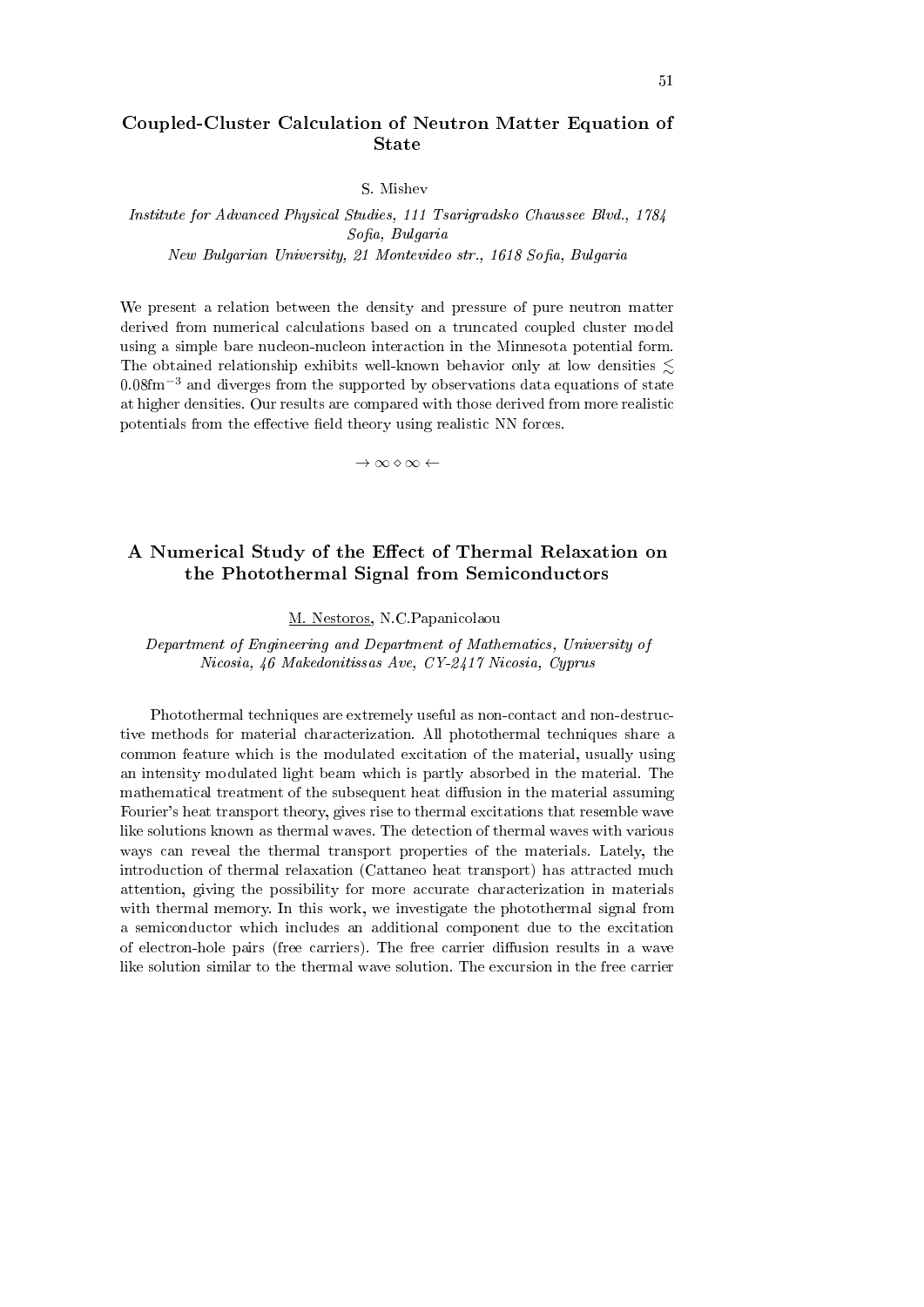concentration serves as an additional heat source and contributes to the net photothermal radiometric signal.

*→ ∞ ⋄ ∞ ←*

# Numerical Method for Determining the Instantaneous Flow Rate of a Three-Rotor Gear Pump with Bilateral Lantern Meshing

### I. Nikolaev, O. Alipiev

Angel Kanchev University of Ruse, 8 Studentska str., 7017 Ruse, Bulgaria

The present work is a continuation of the research of a new type of pump with bilateral lantern meshing. So far, the dependencies for determining the volume of the working chambers of the machine as a function of the angle of rotation of its shaft and the independent geometric parameters of the machine have been found: scale module  $-$  m; number of tubes (teeth) of the tubular wheel  $-$  z; epi- and hypocycloid shortening coefficient  $-\lambda$ ; coefficient of the radius of the forming circle (barrel).

In this work, a numerical method for determining the instantaneous volumetric flow rate and the non-uniformity of the flow rate of a three-rotor gear pump with bilateral lantern meshing is developed. For this purpose, the dependencies are determined and an algorithm for calculating these variables is presented. The instantaneous flow rate is calculated as a function of the angle of rotation of the pump. Using this method, a calculation module using VBA and Excel is created and it is presented a numerical example of a pump with an odd number of pipes. This method will make it possible in the future to investigate the nature of the change in flow rate and how the geometric parameters of the machine affect the non-uniformity of this flow rate.

Keywords: Gear pump, lantern meshing, hypocycloid meshing, epicycloid meshing, instantaneous volumetric flow rate, numerical method, coefficient of the non-uniformity of the flow rate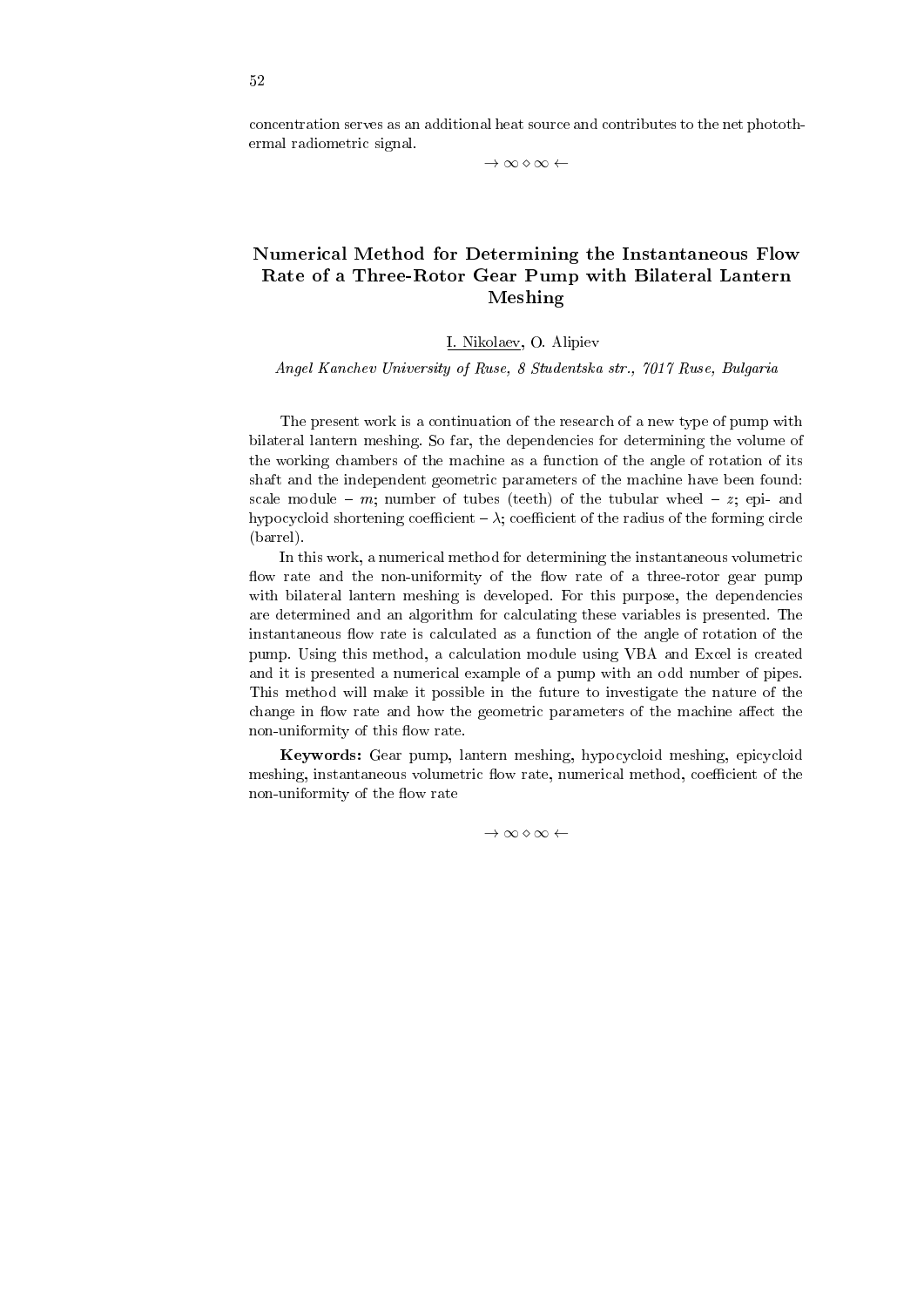# Review of Inductive Magnetic Measurement Techniques: AC Susceptibility and Torque Cantilever Magnetometry: Theory and Experiment

M. Nikolo

### Physics Department, Saint Louis University, 221 N. Grand Blvd., Shannon Hall, 63103 St. Louis, MO, USA

I will review two important magnetic measurement methods: ac susceptibility and magnetic torque cantilever magnetometry. Theoretical foundation (using fundamental physics equations) and experimental design for measurements in various ac and dc magnetic fields will be discussed. I will show various data sets ranging from superconductors to Kondo insulators to show the usefulness and suitability of both methods to learn new magnetic properties in various materials.

*→ ∞ ⋄ ∞ ←*

## Inference for a Multilevel Step-Stress Model with Censored Exponential Data

#### N. I. Nikolov, M. Kateri

Institute of Statistics, RWTH Aachen University, Pontdriesch 14-16, 52056 Aachen, Germany

In many industrial life-testing experiments, the units under investigation are extremely reliable and have large mean times to failure under normal operating conditions (NOC). Step-stress is a special type of accelerated life-testing procedure that allows the experimenter to test the units of interest under various stress conditions changed (usually increased) at different intermediate time points. In this talk, we consider a stochastic step-stress model with exponential lifetimes and under Type-II censoring. We further assume that the impact of the experienced stress level change follows the cumulative exposure model under which the lifetime of a single unit has an absolute continuous cumulative distribution function. The main interest of the study is on inference for the mean lifetime (failure rate) at each stress level. We apply several statistical techniques for estimating the unknown underlying parameters. The hypothesis testing problem about the scale parameters is considered under a log-link connection between the stress and the mean failure times. The associated likelihood-ratio statistic is modified by making use of the independent and scale invariant properties of the normalized exponential spacings.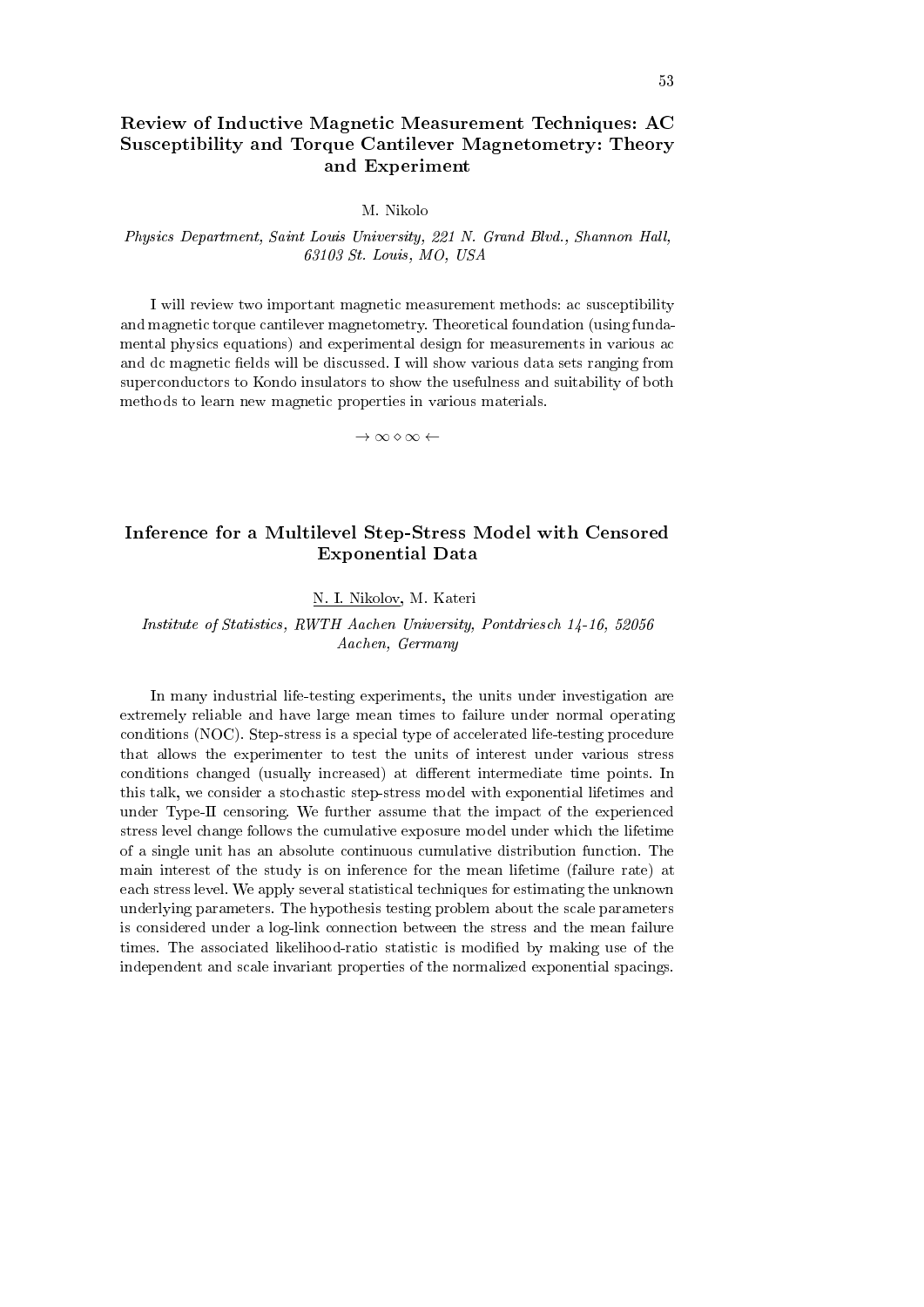Furthermore, we extrapolate the presented results to NOC by using the assumed life-stress relationship.

*→ ∞ ⋄ ∞ ←*

# Statistic Study of Gaseous Air Contamination in the City of Ruse, Bulgaria

M. Nikolova, M. Filipova, I. Zheleva .

Department of Thermoengineering, Hydraulics, Engineering Ecology, Angel Kanchev University of Ruse, 8 Studentska str., 7017 Ruse, Bulgaria

It is well known that the high levels of all air pollutants are of great importance for the human health. Especially dangerous are gaseous and particulate matter contaminants. The gaseous air pollutants of primary concern in urban settings include sulphur dioxide, nitrogen dioxide, and carbon monoxide. They are emitted directly into the air from fossil fuels such as fuel oil, gasoline, and natural gas that are burned in power plants, automobiles, and other combustion sources. Ozone (a key component of smog) is also a gaseous which is formed in the atmosphere via complex chemical reactions occurring between nitrogen dioxide and various volatile organic compounds as gasoline vapors. There are many regulations aimed against the air contamination and for the monitoring of pollution for all European countries. Bulgaria, as a part of EU has to follow all these regulations. Still in Bulgaria there are many places and periods of time during the years with air contamination, bigger than the daily norms. This study is devoted to examine air pollution with gaseous substances in the Ruse region, Bulgaria. The city of Ruse is located in northeast Bulgaria, on the banks of the river Danube - the north Bulgarian border with Romania. It presents a statistical analysis of the level of air pollution in Ruse on official data from the monitoring stations in the city. The measurements cover the period 2015-2022. All results of the study are graphically presented and commented.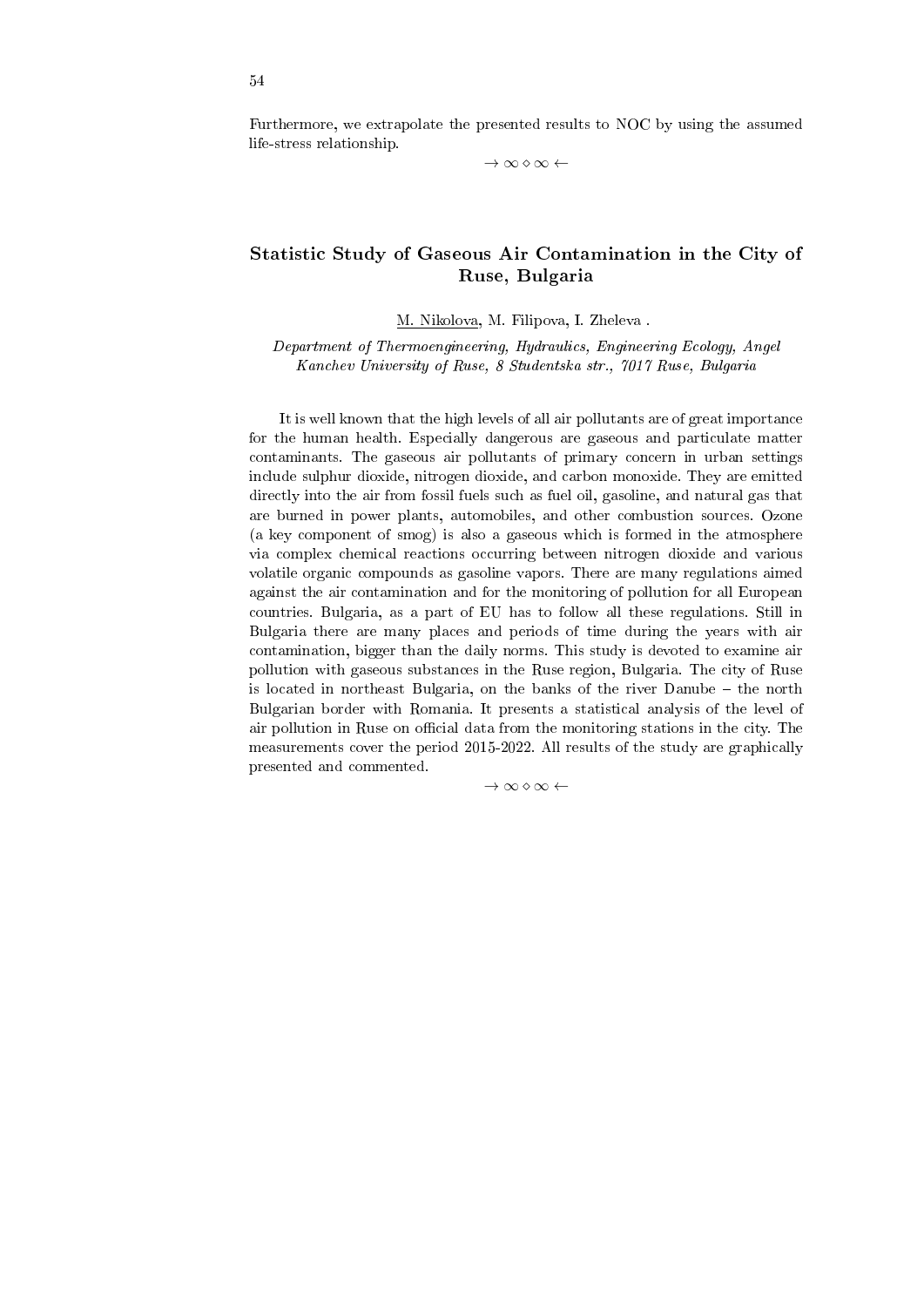# Mathematical Modeling of the Electrochemical Phase Formation through a Supercooled Liquid State Stage in Metals

V.I. Olevskyi, O.B. Girin, Yu.B. Olevska

Department of Higher Mathematics, Ukrainian State University of Chemical Technology, 17 Lyvarna str., app 47, 49000 Dnipro, Ukraine

The existence of the phenomenon of the electrochemical phase formation in metals via a supercooled liquid state stage is discussed. Emergence and ultrarapid solidication of a deeply supercooled metallic liquid represented by a multitude of liquid atomic clusters, ensures phase transformations at the interface. A mathematical model has been obtained describing the liquid state behavior of metals being electrodeposited and their subsequent transition to the solid state. The model results confirm the existence of the phenomenon under discussion.

*→ ∞ ⋄ ∞ ←*

## Sensitivity Analysis in Air Pollution Modeling by Innovative Monte Carlo Methods

V. Todorov, I. Dimov, Tz. Ostromsky, R. Georgieva

Institute of Information and Communication Technologies, BAS, 1113 Sofia, Bulgaria

In this paper a systematic procedure for multidimensional sensitivity analysis of a case study in the area of air pollution modeling has been done. The Unified Danish Eulerian Model (UNI-DEM) is used in our investigation as one of the most advanced large-scale mathematical models that describes adequately all physical and chemical processes. Sensitivity study of the output of UNI-DEM according to emission levels and chemical reaction rates is performed. Sensitivity Analysis decomposes the uncertainty in inference to uncertainty in inputs to identify which inputs are relevant for the prediction and then investigate how their uncertainty can be reduced in order to improve the accuracy of the prediction. We discuss a systematic approach for sensitivity analysis studies in the area of air pollution modeling. Different parts of the large amount of output data, produced by the model, were used in various practical applications, where the reliability of this data should be properly estimated. Another reason to choose this model as a case study here is its sophisticated chemical scheme, where all relevant chemical processes in the atmosphere are accurately represented. We study the sensitivity of concentration variations of some of the most dangerous air pollutants with respect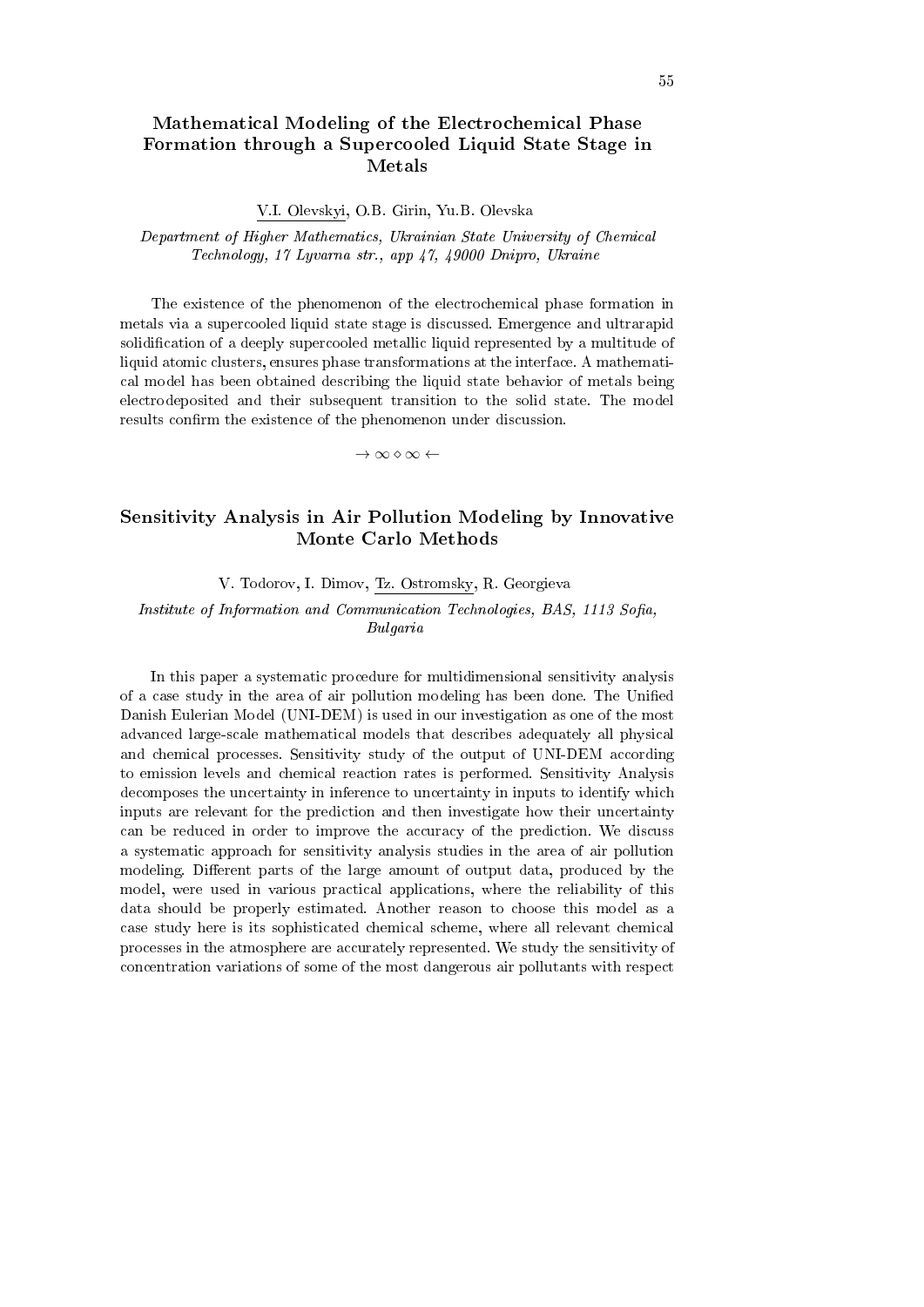to the anthropogenic emissions levels and with respect to some chemical reactions rates. A comprehensive experimental study of Monte Carlo algorithm based on randomized, center and edge latin hypercube sampling for multidimensional numerical integration has been done. Samplings with different seeds has been analyzed. We use a division of the distribution of each variable into equiprobable intervals. The values obtained for each variable are paired randomly. This has been made for the first time for sensitivity analysis of UNI-DEM. The algorithms have been successfully applied to compute global Sobol sensitivity measures corresponding to the six chemical reactions rates and four different groups of pollutants.

Acknowledgement. This study is supported by the Bulgarian National Science Fund under Project KP-06-M32/2-17.12.2019 "Advanced Stochastic and Deterministic Approaches for Large-Scale Problems of Computational Mathematics" and Project  $KP-06-N52/5$  "Efficient methods for modeling, optimization and decision making.

*→ ∞ ⋄ ∞ ←*

### Systems Subject to Marshall-Olkin Type Shocks

### M. Ozkut

Izmir University of Economics, Sakarya Caddesi No 156 Balcova-Izmir, 35330 Izmir, Turkey

This study investigates a two-component series system using the Marshall-Olkin extreme shock model and the Marshall-Olkin run shock model (see [1-7]). According to the Marshall-Olkin extreme shock model, fatal shocks whose magnitude is greater than or equal to a predened threshold value *d* produced from source *i* affect the component  $i$ , on the other hand fatal shocks produced from the source 3 affect both components simultaneously,  $i = 1, 2$ . In the Marshall-Olkin run shock model, on the other hand, there should be *k* successive fatal shocks from the same source. When the interarrival times between shocks follow a phase-type distribution, the system's reliability, mean residual lifetime, and mean time to failure are analyzed in detail.

Key Words: Marshall-Olkin distribution, reliability, mean residual lifetime, phase-type distributions, mean time to failure

#### References

[1] A.W. Marshall, I. Olkin, A multivariate exponential distribution, J. Amer. Statist. Assoc.  $62, 30-44$  (1967).

[2] D. Assaf, B. Levikson, Closure of phase-type distributions under operations arising in reliability theory, Ann. Probab.  $10, 265-269$  (1982).

[3] A. Gut., J. Hüsler, *Extreme Shock Models Extremes* 2, 293-305 (1999).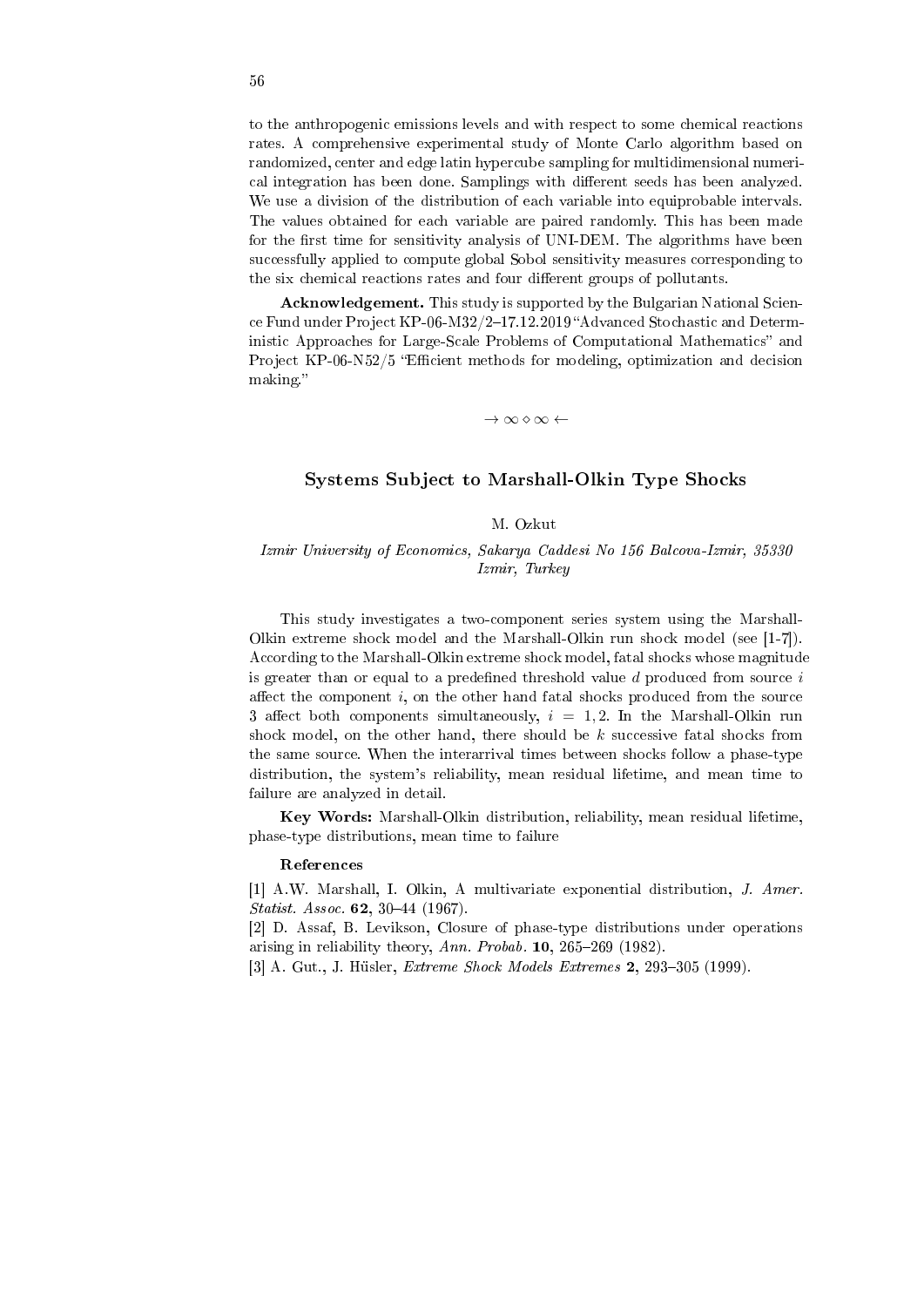[4] M. Ozkut, I. Bayramoglu, On Marshall-Olkin type distribution with effect of shock magnitude, *J. Comput. Appl. Math.* 271, 150-162 (2014).

[5] Q.M. He, Fundamentals of Matrix-Analytic Methods (Springer, New York 2014).

[6] F. Tank, S. Eryilmaz, The distributions of sum, minima and maxima of generalized geometric random variables, *Statist. Papers* 56, 1191-1203 (2015).

[7] M. Ozkut, S. Eryilmaz, Reliability analysis under Marshall-Olkin run shock model, *J. Comput. Appl. Math.* 349, 52-59 (2019).

*→ ∞ ⋄ ∞ ←*

# On the Transferability of the Deep Galerkin Method (DGM) for Solving Partial Differential Equations

A. C. Aristotelous

Department of Mathematics, The University of Akron, Buchtel College of Arts and Sciences, Akron, 44325-4002, OH, USA

N.C. Papanicolaou

Department of Mathematics, University of Nicosia, 46 Makedonitissas Ave, CY-2417 Nicosia, Cyprus

Recently, there has been an increase in the development and use of machine learning (ML) techniques for the solution of partial differential equations (PDEs). Popular methods are Physics Informed Neural Networks (PINN), Deep Galerkin Method (DGM) and the Deep Ritz Method (DRM) amongst others. The assessment and improvement of the performance of these methods on different types of problems, is an active research topic.

In the current work we investigate the transfer of knowledge in the context of the DGM algorithm. Specifically, we examine how well a DGM network pre-trained on one type of PDE problem, performs on related problems. This has the potential of enhancing the applicability of the method and reducing the training time of the neural networks involved.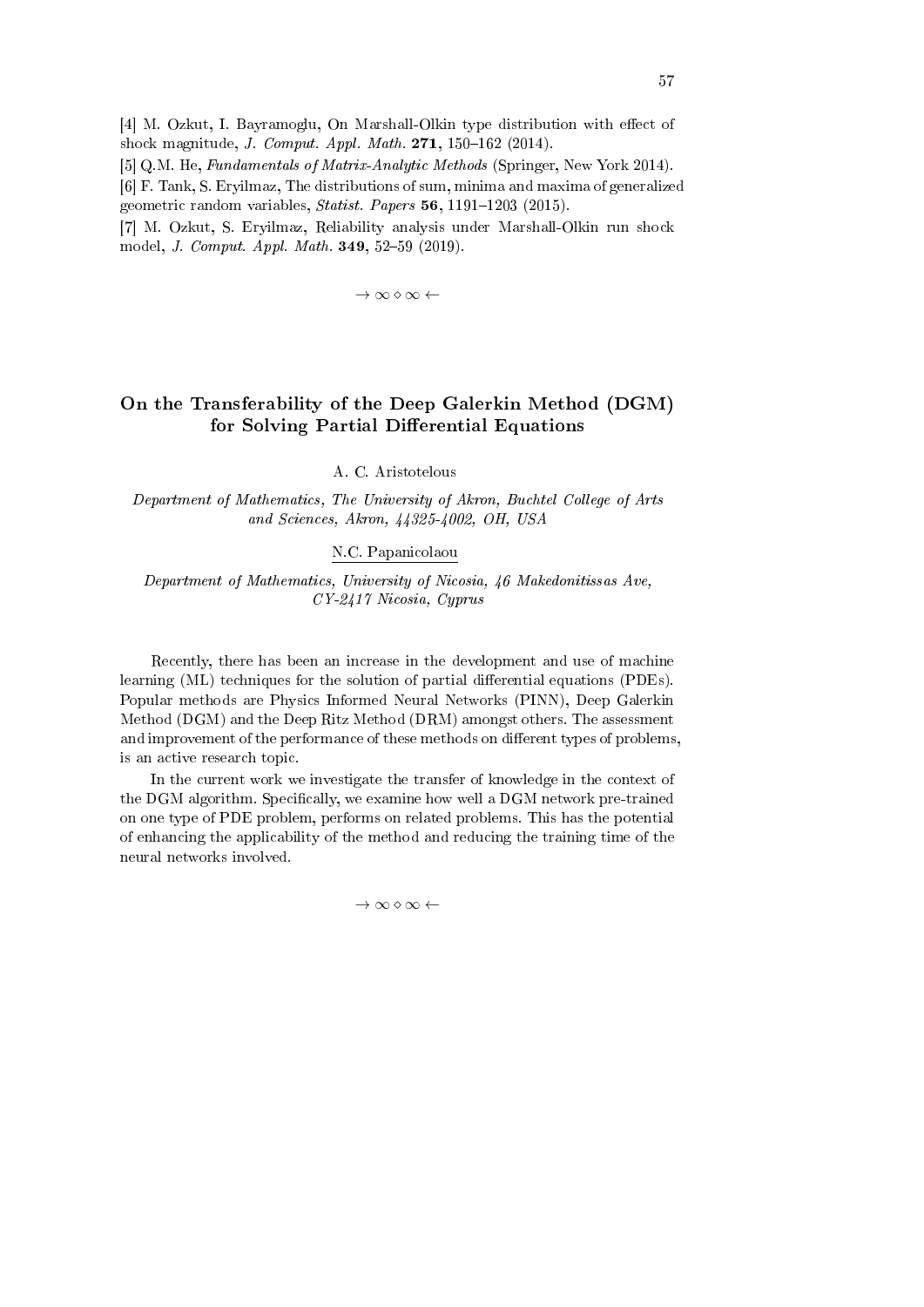## Some Combinatorial Principles and Their Applications to *C ∗* Algebras

### S. Popov

# Department of Mathematical Analysis, Charles University in Prague, 83 Sokolovska, 186 75 Praha 8, Czech Republic

Institute of Mechanics, BAS, Acad. G. Bonchev str., Bl. 4, 1113 Sofia, Bulgaria

As is stated in [1] the strong form of the Jensen Diamond provides a *ℵ*1 generated counterexample of the famous Naimark`s problem, i.e, the *C <sup>∗</sup>* algebra of the compact operators over some Hilbert space  $\mathcal{K}(H)$  is the only one with the following property: "Let  $\rho_i$ ,  $p = 1,2$  be any two irreducible representations, so they are unitarily equivalent (homotopic) to the trivial representation.

By constructing an example of a topological recursion, assuming the Diamand [1] manage to create a nice counterexample. We will investigate (continuing the work in [2,3]) some of the consequences of the aforementioned and quite similar combinatorial principles. For instance, of main interest is the following: Are there some consequences of NCF principle to the calculation of the analytical index of Fredholm operators by using the Atiah sequences. As well, what about the dependence of the set theoretic methods and  $K$  theory. For what does it mean NCF, see, i.e, [2,3].

#### References

[1] Ch. Akemann and N. Weaver, Consistency of a counterexample to Naimark's problem, Proc. the National Academy of Sciences  $101.20$ , 7522-7525 (2004). [2] S. Popov, "Equivalence between models of ZFC, topological and algebraic properties of C algebras and their category of modules," A plenary talk of the Winter School in Abstract Analysis 2022, Section Set Theory, Topology and Measure Theory (see, i.e: https://www.winterschool.eu/2022#:":text=The\%20Winter\%20School\ %20is\%20a\%20traditional\%20conference\%20for,of\%20space\%20for\%20 them\%20outside\%20of\%20the\%20talks; https://scholar.google.com/scho lar?as\_ylo=2022&q=svilen+popov+&hl=bg&as\_sdt=0,5).

[3] N. Weaver, Set theory and  $C^*$ -algebras, *Bulletin of Symbolic Logic* 13.1, 1-20 (2007).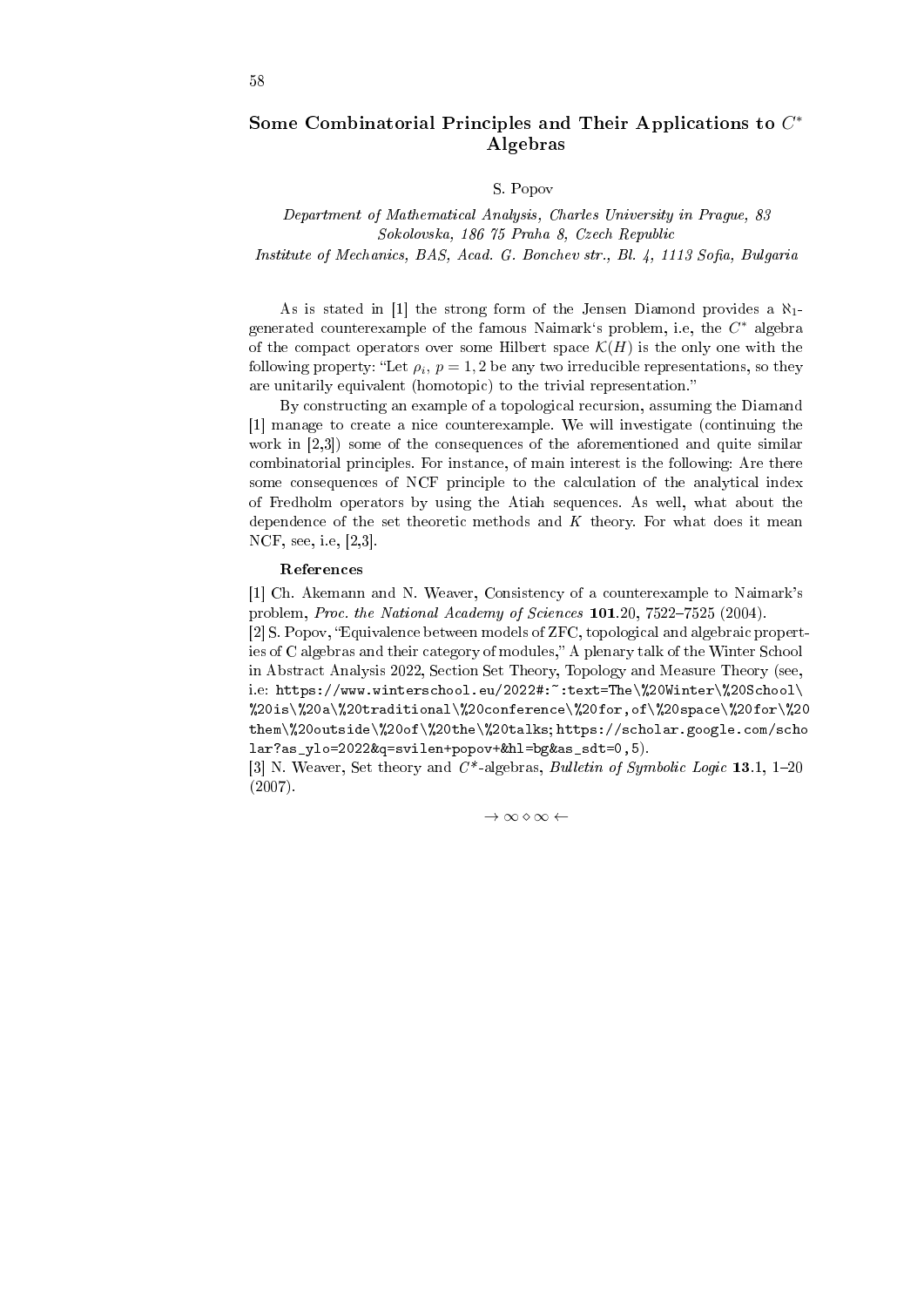# On the Theory of the Fredholm Operators That Arise Naturally from the Generalized Timoshenko Beam System with Several Boundary Conditions

S. Popov

Department of Mathematical Analysis, Charles University in Prague, 83 Sokolovska, 186 75 Praha 8, Czech Republic Institute of Mechanics, BAS, Acad. G. Bonchev str., Bl. 4, 1113 Sofia, Bulgaria

In  $[1]$  we studied the sufficient (which actually are necessary as well) to be the corresponding Cantilever Timoshenko System stable. The reason of being admitted nice"solutions, however is that the system is indeed conservative and the corresponding local energy density can be treated as a norm of a Classical Sobolev Space, where the operator of the system results to be generic of a semigroup of a continuous contractions.

Actually, the theory of semigroups is widely studied and applied in Bresse Systems, in particular, in establishing the rate of decay of a stable solutions  $-$  we can use the spectral properties provided by the corresponding Semigroups of Bounded operators. The type of the Semigroup and moreover the spectral properties in several cases relies on the fact that these problems are equivalent to each other modulus Compact operators and, in particular, have the same essential spectrum. It is studied the connection between the main problem with the Fredholm operators mentioned above and it is given and solved a prticular example generalizing [1].

#### References

[1] S. Popov, V.M. Vassilev, "A sufficient condition for solvability and stability of a Cantilever Timoshenko beam type system embedded in an elastic medium," in AMiTaNS'20, AIP CP 2302 (American Institute of Physics, Melville, NY, 2020), paper 100007.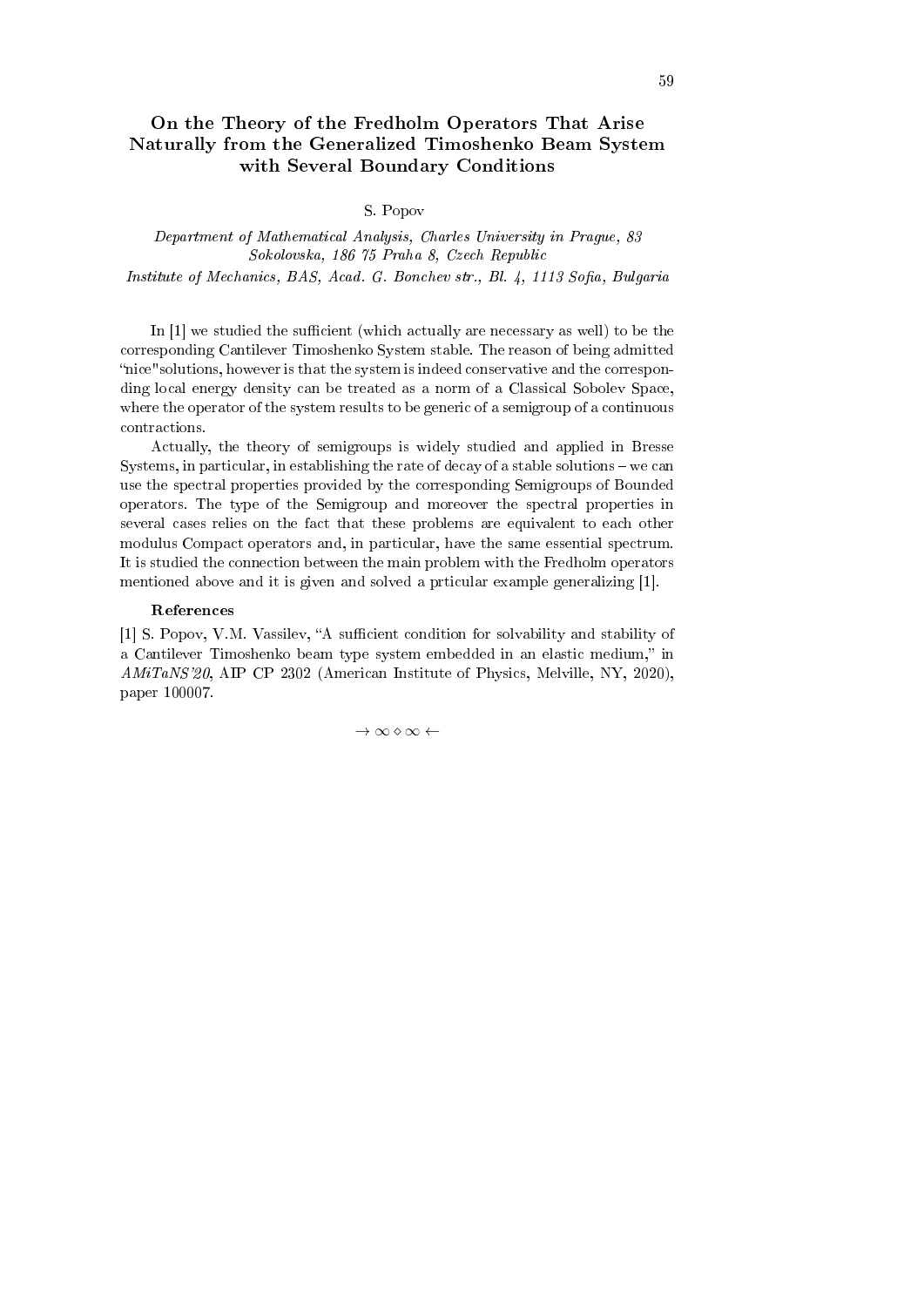### The Initial Value Problem of the Gelfand-Dickey Hierarchy

E. G. Reyes

Departamento de Matematica y Ciencia de la Computacion, Universidad de Santiago de Chile, Casilla 307 Correo 2, Santiago, Chile

In this talk I will summarize the solution to the smooth initial value problem of the (commutative or non-commutative) Gelfand-Dickey (GD) hierarchy. A crucial problem is to decide how to interpret the word "smooth" in this case, since the GD hierarchy is defined in terms of formal pseudo-differential operators. I will show how this problem can be solved by using some recent approaches to differentiability in infinite dimensions that do not use the notion of an atlas.

This work is collaboration with J.P. Magnot and V. Roubtsov.

*→ ∞ ⋄ ∞ ←*

## On Nonstrictly Hyperbolic Systems, Their Regularizations, and Models of Natural Sciences Reducible to Them

#### O. Rozanova

### Mechanics and Mathematics Department, Moscow State University, 119991 Moscow, Russia

We show that when modeling some phenomena of various nature, for which oscillatory processes are natural, nonstrictly hyperbolic systems of nonlinear equations of a special form or their parabolic regularizations arise. Such systems can be studied in a similar way. As examples, we give a model of electron plasma, a model of a stratified fluid, and a model of movement of a fluid in a closed tube with reacting walls (a prototype of the blood circulatory system). In all these cases, the oscillations occur naturally, they can be regular or blow up with time. In addition, traveling waves can exist in all these systems.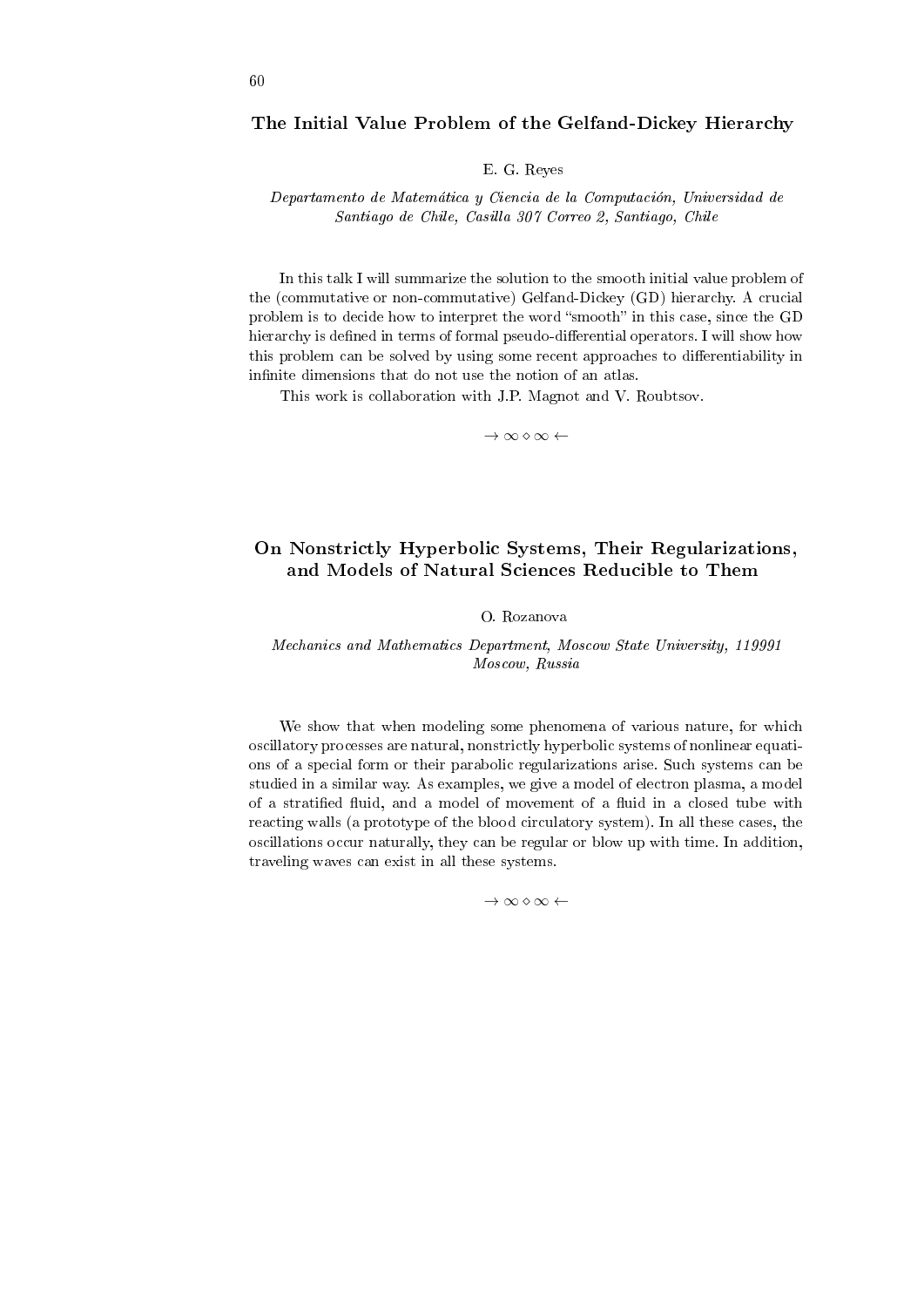### Stochastic Modeling of Tree Growth Regulatory Networks

P. Rupšys

## Vytautas Magnus University, Universiteto g. 10-214, Akademija, 53361 Kaunas, Lithuania

Tree growth regulation networks are dynamic and stochastic, with feedback that regulates their growth function at different ages. Modeling of the tree growth process poses new challenges due to the large number of trees in the stand and the stochastic nature of their interactions. In this study, we motivate stochastic modeling of tree growth networks and demonstrate the method using a 4-parameter Gompertz-type diffusion process and an observed data set from permanent sample plots in Lithuania. In order to cover a wider range of forest stands, random effects are additionally included in the model. The newly developed mathematical model is calibrated by determining the numerical values of the parameters in order to best respond to the measurements collected during the experiment.

*→ ∞ ⋄ ∞ ←*

# Multiple Periodic Vibrations of Auxetic Honeycomb Sandwich Plates Subjected to In-Plane and Transverse Excitation

Shaotao Zhu*<sup>∗</sup>* , Jing Li, Ziyu Guo

Interdisciplinary Research Institute, Faculty of Science, Beijing University of Technology, 100124 Beijing, China *<sup>∗</sup>*Faculty of Information Technology, Beijing University of Technology, 100124

Beijing, China

Ji Zhou

State Key Laboratory of New Ceramics and Fine Processing, School of Materials Science and Engineering, Tsinghua University, 100084 Beijing, China

Sandwich plates in auxetic honeycombs with special properties can meet the needs of modern science and technology development and have been widely used. A major concern in the design and construction stages is to predict the force and nonlinear vibration behaviors. To solve this problem, the Melnikov method is extended to the study of multiple periodic vibrations of auxetic honeycomb sandwich plates subjected to in-plane and transverse excitation. The effects of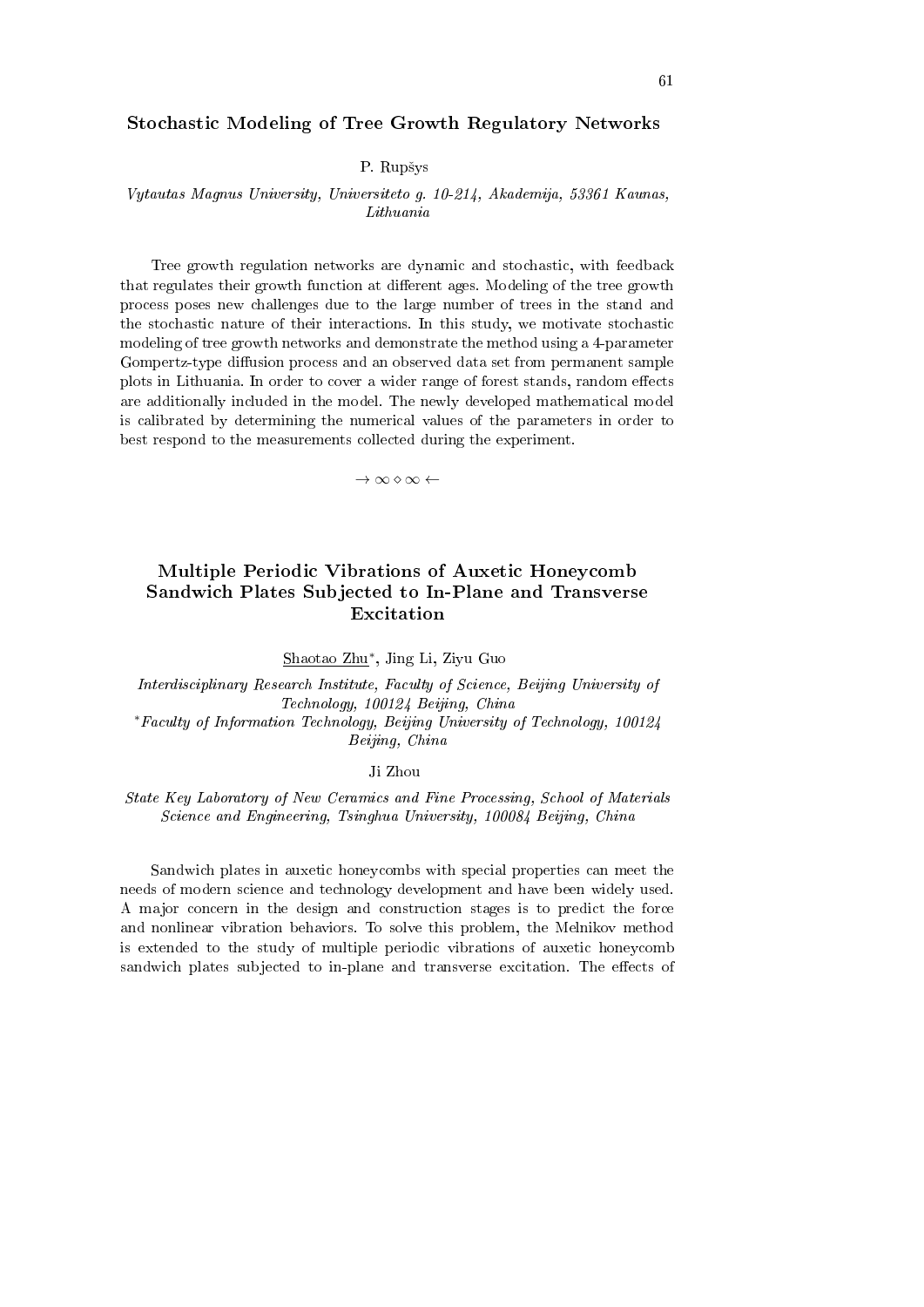transverse excitation on nonlinear vibration behaviors are discussed in detail. Evolution laws and waveforms of multiple periodic vibrations are obtained to analyze the energy transfer process between the first two order modes. The changes of number and amplitude of the multiple periodic orbits are intuitive described in the phaseparameter bifurcation portrait.

*→ ∞ ⋄ ∞ ←*

# Minimax Estimation of the Forecast Set of the Dynamical Economic and Mathematical Model of the Production System

### A. F. Shorikov

## Institute of Economics of the UrB of the RAS, 29 Moskovskaya str., 620014 Yekaterinburg, Russia

The article is devoted to the application of discrete-time controlled dynamical economic and mathematical models of production systems for solving the problem of constructing and minimax estimation of its final predictive set (the final reachability set of the system). On a given integer time interval, an economic and mathematical model of a controlled production system (controlled dynamical system) is considered, which is described by a system of linear discrete-time recurrent equations. In each period of time, the values of the control action are bounded by the corresponding nonempty convex compact polyhedron, and the values of the phase vector of the dynamical system are bounded by the corresponding finite joint system of linear algebraic equations and inequalities. In the article describes the formalization of the problem of minimax estimation of the final predictive set of phase vectors of the dynamical system under consideration, as well as the proposed algorithm for its solution. The results obtained in the article can be used to constructing intelligent computer systems for information support in solving actual technical, economic and medical problems.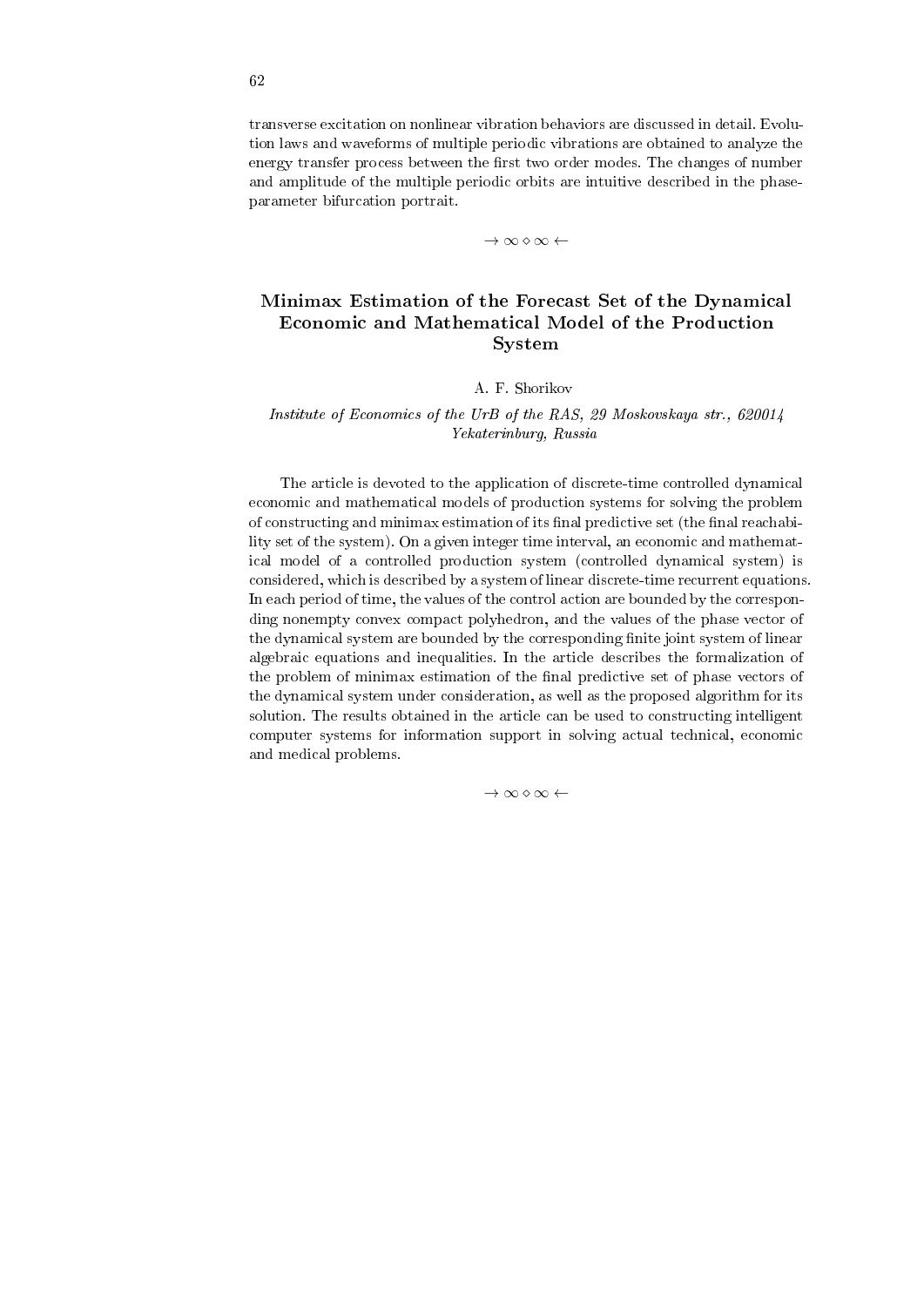## Dynamical Behaviors of Nonlinear Wave Equation in Inhomogeneous Media

#### Shuguan Ji

## School of Mathematics and Statistics, Northeast Normal University, 5268 Renmin str., 130024 Changchun, China

In this talk, we consider the nonlinear wave equation in inhomogeneous media, which is modeled by the variable coefficient wave equation. By taking the periodic solutions as a breakthrough, we study the dynamical complexity of its solutions and find the essentially different dynamical behaviors for the spatially inhomogeneous wave equation.

*→ ∞ ⋄ ∞ ←*

# Contact Pressure over Doubly Connected Rectangular Domains and Punch Shape Optimization

G. Shyshkanova*<sup>∗</sup>* , A. Walther

Mathematical Optimization Department of Mathematics, Humboldt-Universitaet zu Berlin, Germany *\**Applied Mathematical Department, National University "Zaporizhzhia Polytechnic", Ukraine

Contact problems arises in a variety of industrial processes, engineering and biomechanical systems. Each machine is a set of interacting parts, and necessary to ensure their contact strength and rigidity exists. 3-D contact problem for a rigid punch with a doubly connected base bounded by the lines close to rectangles is in consideration. An analytic-numerical technique is developed for its solving. The problem contains Fredholm integral equations of the first kind, which are treated into the second kind by means of regularization. Using the simple layer potential expansion, the kernels of the integrals are presented in the form of expansions in the powers of the polar radius. The difference between the values of the desired function at different points and the subsequent interpolation of the terms are proposed to smooth the kernels and eliminate singularities. The integral equations are reduced to one-dimensional and then solved using quadrature formulas. Then a punch shape is taken as a desired function, and the role of a minimizing functional is played by the root-mean-square deviation of the pressure distribution arising under the punch from some optimal distribution. In this case, the values of the total forces and moments applied to the punch are assumed to be given, which leads to restrictions imposed on the distributions by the equilibrium conditions. The normal displacements are determined which arising under the action of the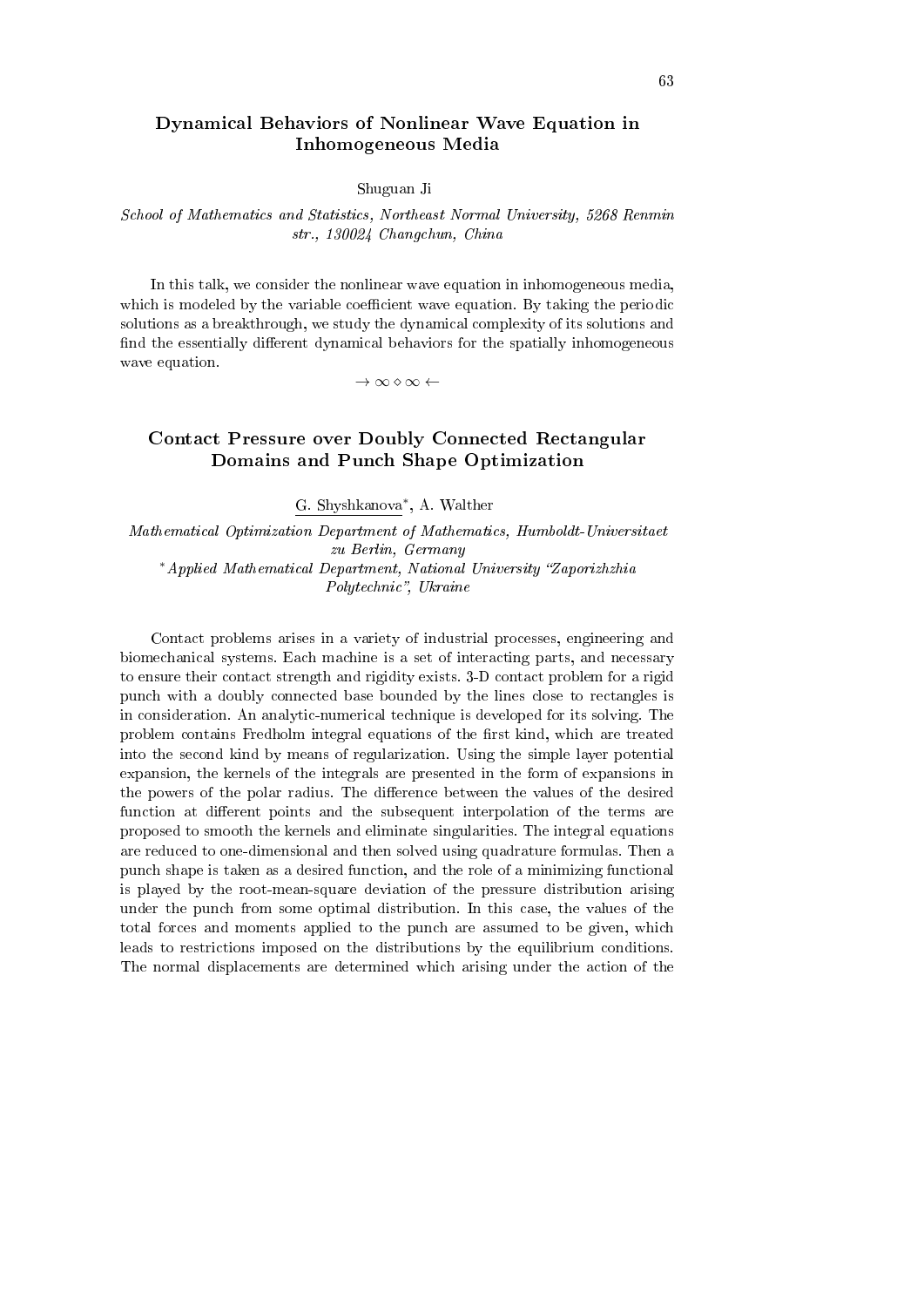found contact pressure on the elastic half-space. The desired punch shape is found using the simple layer potential. A solution to the problem is obtained for the punch with the doubly connected base bounded by lines close to rectangles.

Acknowledgements. This research was supported by CRC TRR154 grant.

*→ ∞ ⋄ ∞ ←*

## Analysis of Nonlinear Weakly Singular Integro-Partial Differential Equations Arising from Viscoelasticity

#### S. Singh

### Department of Mathematical Sciences, Indian Institute of Technology (Banaras Hindu University), 221005 Varanasi, India

An efficient matrix method is presented for the solution of non-linear weakly singular partial integro-differential equation (SPIDE) arising from viscoelasticity subject to the given initial and boundary conditions. The method is based on the operational matrices of Legendre wavelets. By implementing the operational matrices of Legendre wavelets, the given integro-PDE is reduced to the system of nonlinear equations. Some useful results concerning the convergence and error estimates associated to the suggested scheme are presented. Illustrative examples are provided to show the effectiveness and accuracy of proposed numerical method.

*→ ∞ ⋄ ∞ ←*

# Machine Learning Based Parameter Estimation of Multitype Branching Processes

### A. Staneva, V. Stoimenova

Faculty of Mathematics and Informatics, St. Kliment Ohridski University of Sofia, 5 J. Bourchier Blvd., 1164 Sofia, Bulgaria

We consider two-type branching stochastic processes with offspring distributions from the power series distribution family. The estimation of the individual parameters is an important part of the statistical inference for branching processes. Models of multitype branching processes require a large amount of data that cannot always be observed. The size of the population is often insucient. The use of approximation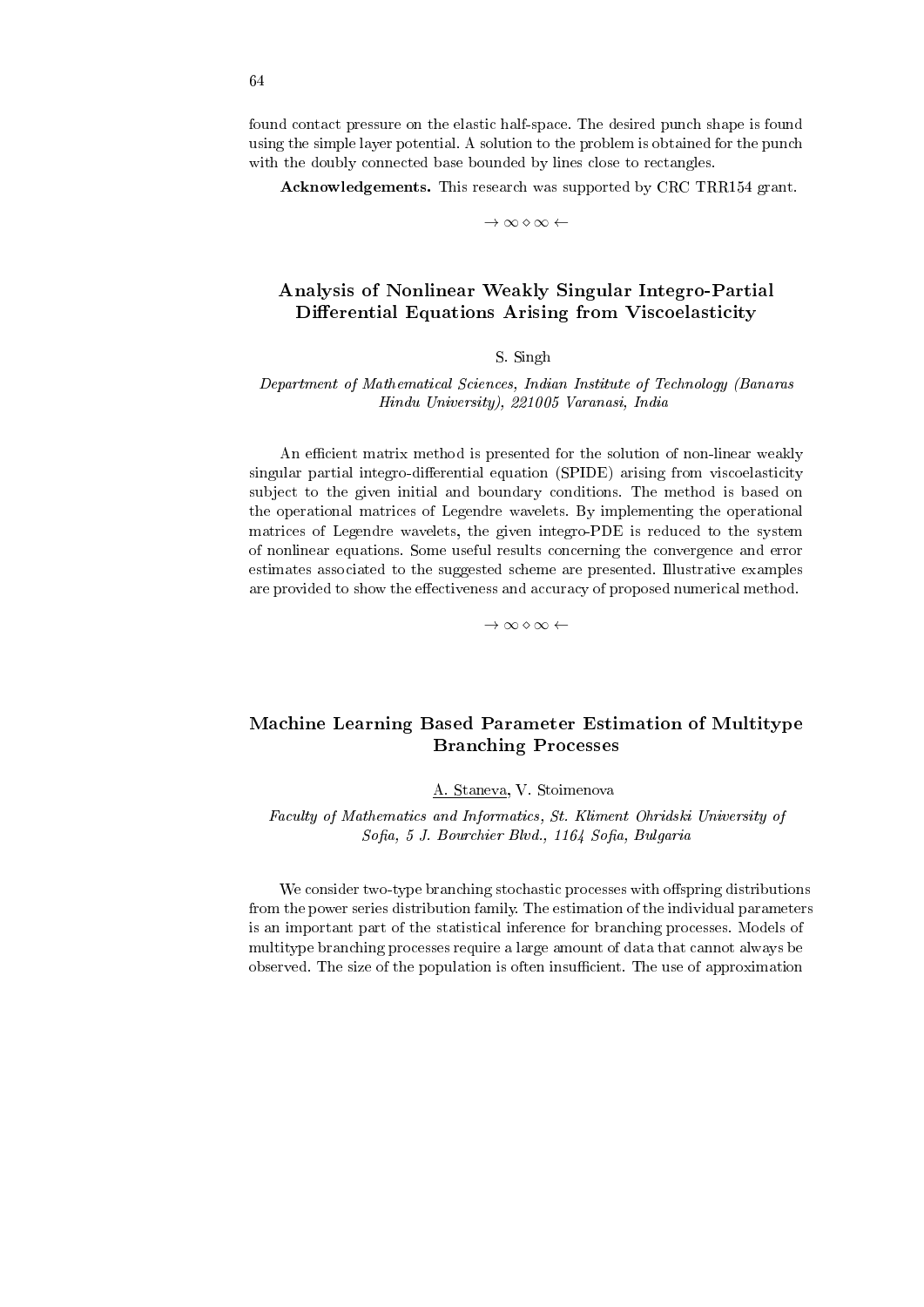methods like the machine learning approach to parameter estimation, allows us to obtain an algorithmic estimation in the presence of hidden data. Examples of two-type branching processes are provided, as well as a software implementation, illustrated by simulations and computational results in Python.

Acknowledgements. The research is partially supported by the Bulgarian National Science Fund, Grant No  $KP-6-H22/3$  and by the financial funds allocated to the St. Kl. Ohridski University of Sofia under grant No 80-10-91/2022.

*→ ∞ ⋄ ∞ ←*

## Data Transformations and Transfer Functions

M. Stehlík

Department of Applied Statistics & Linz Institute of Technology, Johannes Kepler University in Linz, Austria Institute of Statistics, Universidad de Valparaíso, Valparaíso, Chile

During the talk we speak on learning mechanisms of data transformation and aggregation. We will introduce SPOCU transfer function and provide some of its unique properties for processing of complex data [1]. Statistical learning will be also discussed.

### References

[1] J. Kiselak, Y. Lu, J. Svihra, P. Szepe, M. Stehlik, "SPOCU": scaled polynomial constant unit activation function, Neural Computing and Applications (2020), doi: 10.1007/s00521-020-05182-1.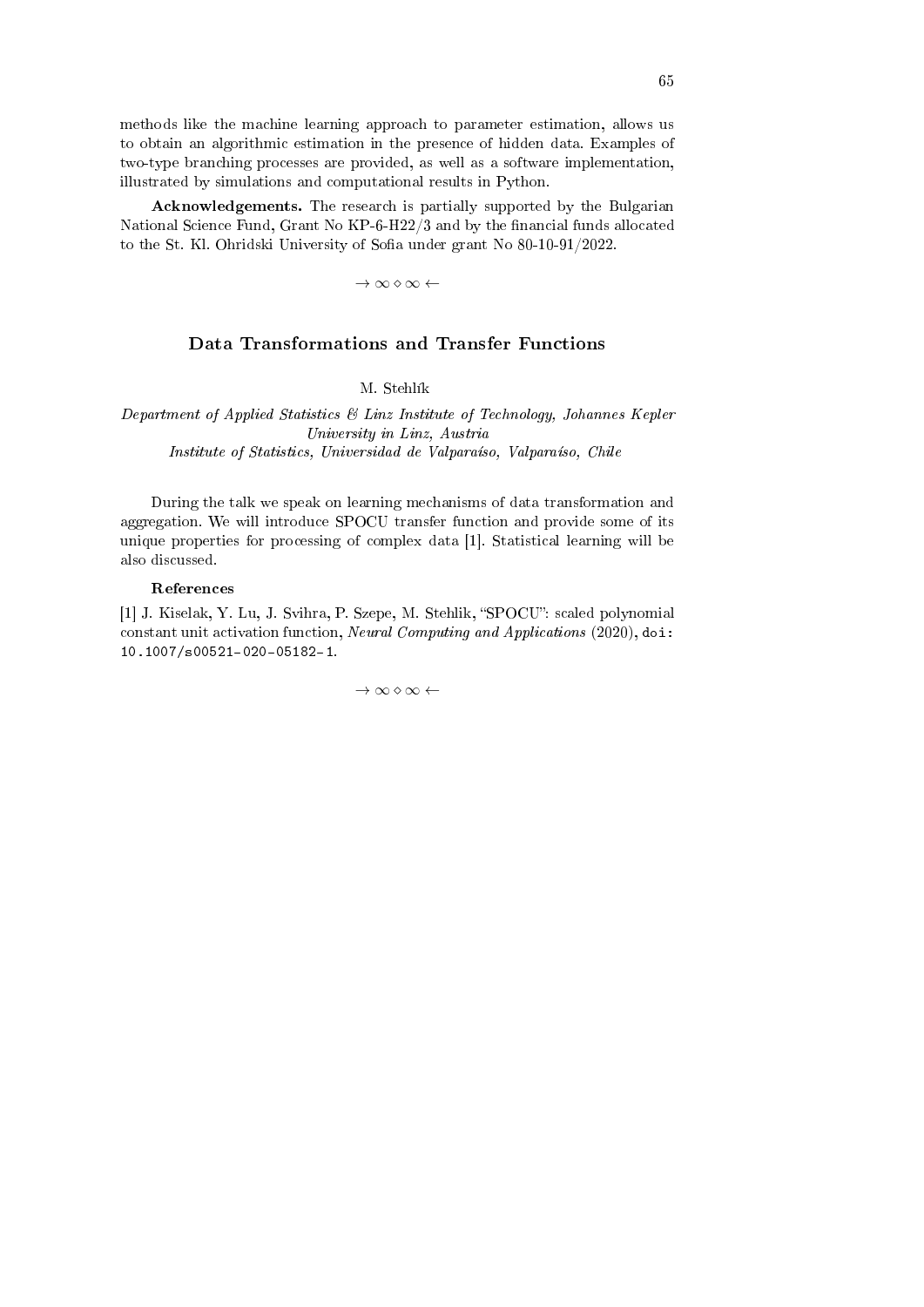## Optimization of a Novel Viscoelastic Dynamic Vibration Absorber with Lever, Inerter and Negative Stiffness

Ting Gao, Jing Li, Shaotao Zhu*<sup>∗</sup>*

Interdisciplinary Research Institute, Faculty of Science, Beijing University of Technology, 100124 Beijing, China *<sup>∗</sup>*Faculty of Information Technology, Beijing University of Technology, 100124 Beijing, China

Vibration under complex working conditions is an important factor affecting the efficiency, reliability and safety of equipment structure. Lever, inerter and negative stiness have good vibration control performance. In this paper, Maxwell model with viscoelastic characteristics is introduced into dynamic vibration absorber, a novel DVA model with lever, inerter and negative stiffness is proposed. There are three fixed points in the amplitude-frequency curve of the system that are independent of damping. Based on the fixed-point theory and optimization criterion, we obtain the optimal frequency ratio and the optimal damping ratio, the optimal negative stiness ratio is selected and the optimal working range of inerter is calculated under the premise of ensuring the stability of the system. In addition, we analysis the effects of lever amplification ratio and inerter coefficient on the amplitude of the primary system. Finally, compared with the classical DVAs, the performance of the novel DVA is better under harmonic excitation and random excitation, which provides a theoretical basis for the design of a novel viscoelastic DVA.

*→ ∞ ⋄ ∞ ←*

# Bifurcation and Number of Subharmonic Solutions of Some 2*n*-Dimensional Systems and Its Application

Tingting Quan

School of Science, Tianjin Chengjian University, 300384 Tianjin, China

Jing Li, Ziyu Guo

Interdisciplinary Research Institute, Faculty of Science, Beijing University of Technology, 100124 Beijing, China

In high dimension, the bifurcation theory of periodic orbits of nonlinear dynamics systems are difficult to establish in general. We consider the existence and bifurcation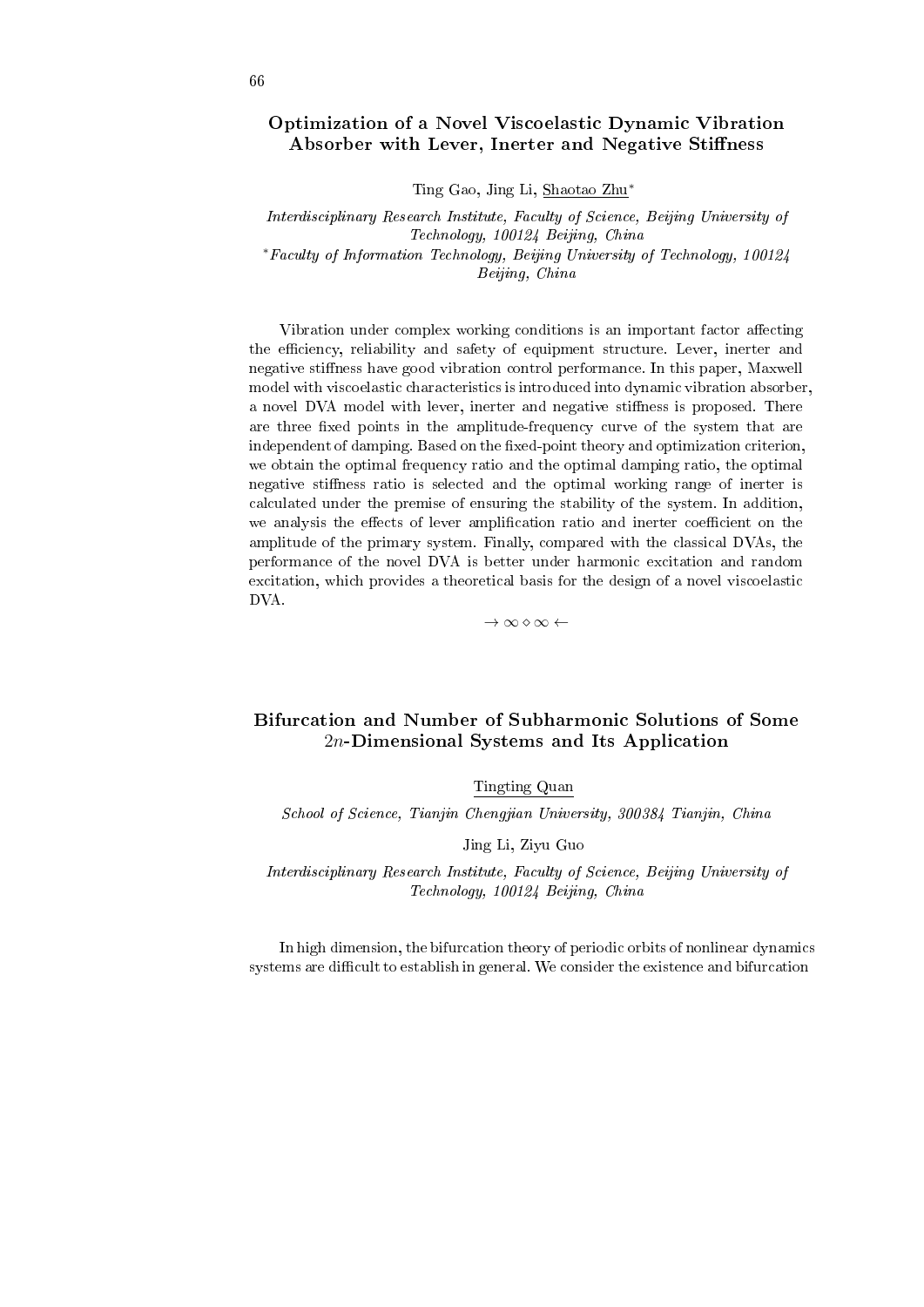of subharmonic solutions of two types of 2n-dimensional nonlinear systems with time-dependent perturbations and time-independent perturbations respectively.

When the unperturbed system is a Hamiltonian system, we study the extended Melnikov function by means of performing the curvilinear coordinate frame and constructing a Poincaré map. According to different disturbance forms, we establish different curvilinear coordinate frames. Then we study the number of subharmonic solutions bifurcate from different invariant torus or different locations of one invariant torus. The results obtained in this paper contain and improve the existing results for  $n = 2, 3$ .

When the unperturbed system contains an isolated invariant torus, we use the same method as above to study the condition for a singular invariant torus to bifurcate subharmonic solutions under different disturbance forms. All of the subharmonic solutions bifurcate from the singular invariant torus. We study the number of subharmonic solutions bifurcate from this singular invariant torus.

We apply the extended Melnikov method to study the bifurcation and number of subharmonic solutions of the ice covered suspension system. The maximum number of subharmonic solutions of this system is 2 and the relative parameter control condition is obtained.

Keywords: 2*n*-dimensional nonlinear system, bifurcation, curvilinear coordinate, subharmonic solutions

*→ ∞ ⋄ ∞ ←*

# Multidimensional Sensitivity Analysis in Air Pollution Modeling by Lattice Rules with Optimal Generating Vectors

### V. Todorov

Institute of Mathematics and Informatics and Institute of Information and Communication Technologies, BAS, 1113 Sofia, Bulgaria

#### S. G. Georgiev

Angel Kanchev University of Ruse, 8 Studentska str., 7017 Ruse, Bulgaria

Recently, there has been an increase in the development and use of machine learning (ML) techniques for the solution of partial differential equations (PDEs). Popular methods are Physics Informed Neural Networks (PINN), Deep Galerkin Method (DGM) and the Deep Ritz Method (DRM) amongst others. The assessment and improvement of the performance of these methods on different types of problems, is an active research topic.

In the current work we investigate the transfer of knowledge in the context of the DGM algorithm. Specifically, we examine how well a DGM network pre-trained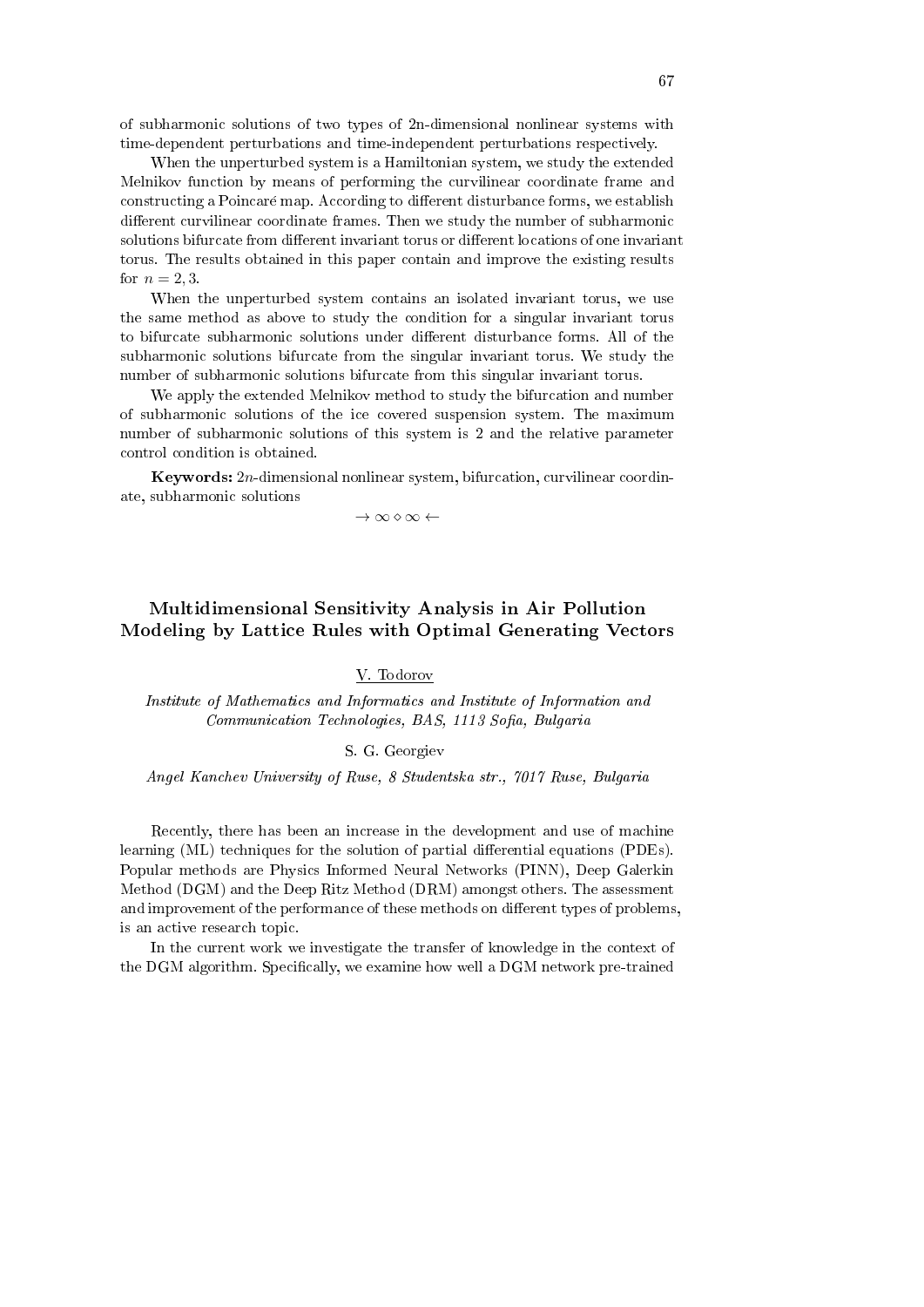on one type of PDE problem, performs on related problems. This has the potential of enhancing the applicability of the method and reducing the training time of the neural networks involved.

An important issue when large-scale mathematical models are used to support decision makers is their reliability. Sensitivity analysis of model outputs to variation or natural uncertainties of model inputs is very signicant for improving the reliability of these models. By definition sensitivity analysis is a procedure for studying how sensitive are the output results of large-scale mathematical models to some uncertainties of the input data. The computational efficiency (in terms of relative error and computational time) of advanced Monte Carlo algorithms for multidimensional numerical integration has been studied to analyze the sensitivity of UNI-DEM model output to variation of input emissions of the anthropogenic pollutants and of rates of several chemical reactions. The algorithms will be applied to compute global Sobol sensitivity measures corresponding to the influence of several input parameters on the concentrations of important air pollutants. The study will be done for the areas of several European cities with different geographical locations.

For the first time different modifications of lattice rules with different optimal generating vectors will be applied for the problem under consideration. At the first step of our algorithm the optimal vectors will be generated by the recently developed component by component fast construction method. The second step of the algorithm is generating the points of lattice rule by formula in the denition of the one ranked lattice rule. And at the third step of the algorithm an approximate value of the multidimensional integral is evaluated by the Monte Carlo approximation formula. The obtained lattice rule with our optimal generating vector has an optimal rate of convergences for the corresponding class of functions which define the sensitivity indices in the multidimensional air pollution model. The developed lattice methods based on optimal generating vectors will be compared with the best available stochastic approaches for measuring the total sensitivity indices.

Acknowledgement. This study is supported by the Bulgarian National Science Fund under Project KP-06-M32/2-17.12.2019 "Advanced Stochastic and Deterministic Approaches for Large-Scale Problems of Computational Mathematics" and Project KP-06-N52/5 "Efficient methods for modeling, optimization and decision making.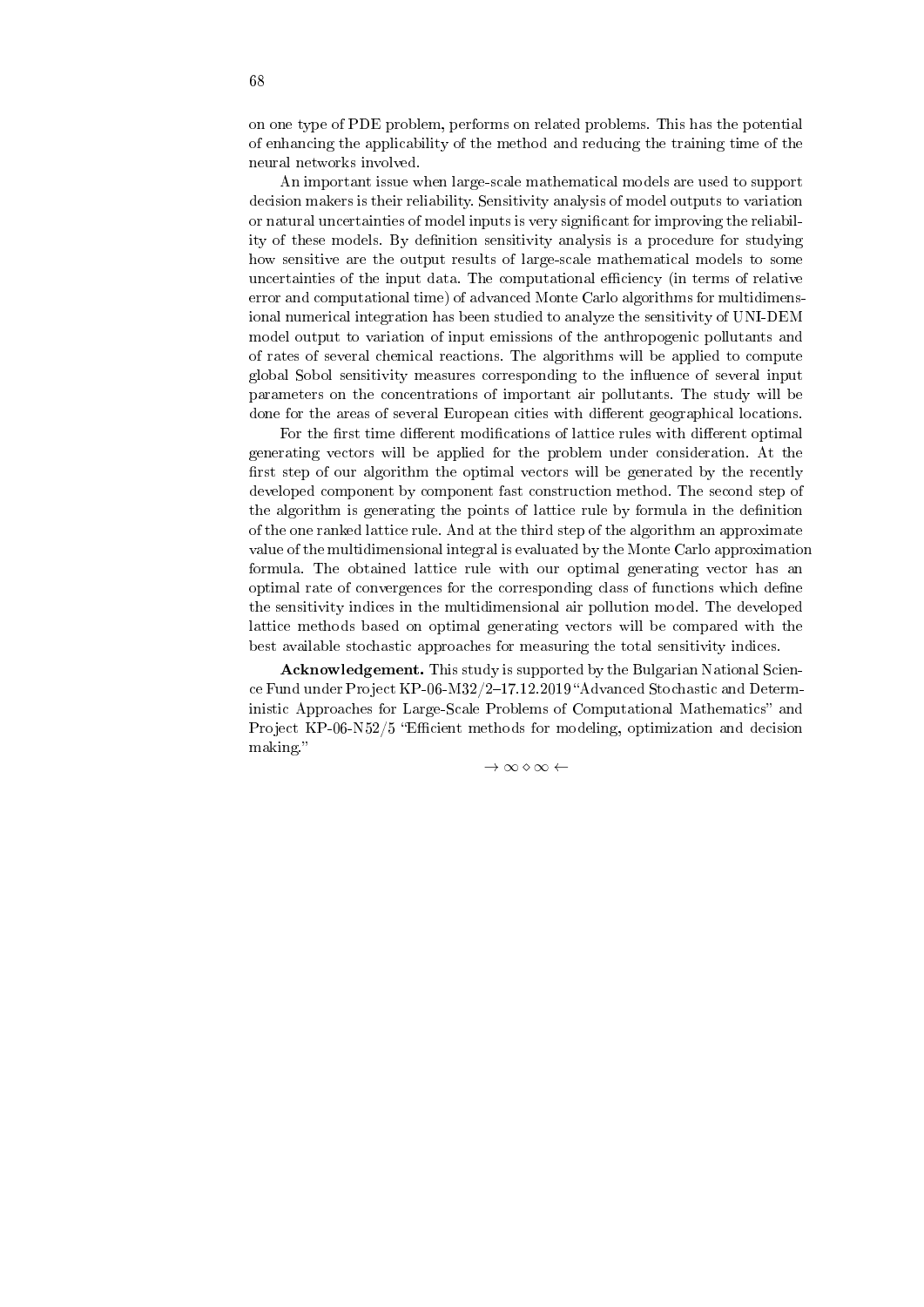### Soliton Interactions for the Boussinesq Equation

V. Vatchev, Zhijun (George) Qiao

University of Texas, Rio Grande Valley, 152 Pizarro Ave, 78575 Rancho Viejo, TX, USA

In this paper, we discuss a general decomposition for solutions obtained through the Hirota substitution method from linear combinations of exponents. In particular, we study the Wronskian solutions for the good Boussinesq  $(gB)$  equation. The asymptotical analysis is carried in terms of multi-linear functions. We show that a multi-soliton solution for the good Boussinesq equation, which involves interaction of two resonant solitons, always develops singularity.

*→ ∞ ⋄ ∞ ←*

# Machine Learning Approach to Study and Predict Air Pollution

E. Veleva

Department of Applied Mathematics and Statistics, Angel Kanchev University of Ruse, 8 Studentska str., 7017 Ruse, Bulgaria

M. Filipova

Department of Thermoengineering, Hydraulics, Ecology, Angel Kanchev University of Ruse, 8 Studentska str., 7017 Ruse, Bulgaria

P. Jordanova

Faculty of Mathematics and Informatics, Konstantin Preslavski University of Shumen, Bulgaria

Air pollution is a modern problem of high importance due to its negative impact on human health. The Organization for Economic Co-operation and Development (OECD) predicts that in 2050, air pollution will be the leading cause of environmental deaths worldwide. In addition, air pollution is classified as a major cause of cancer, related to the environment. In recent years, machine learning techniques have been used extensively to predict future values of time series. They can model nonlinear dependencies, allow the inclusion of a large number of features and have weaker requirements than those of classical statistical methods. Fine particulate matter (PM) is the most common and major air pollutant in the city of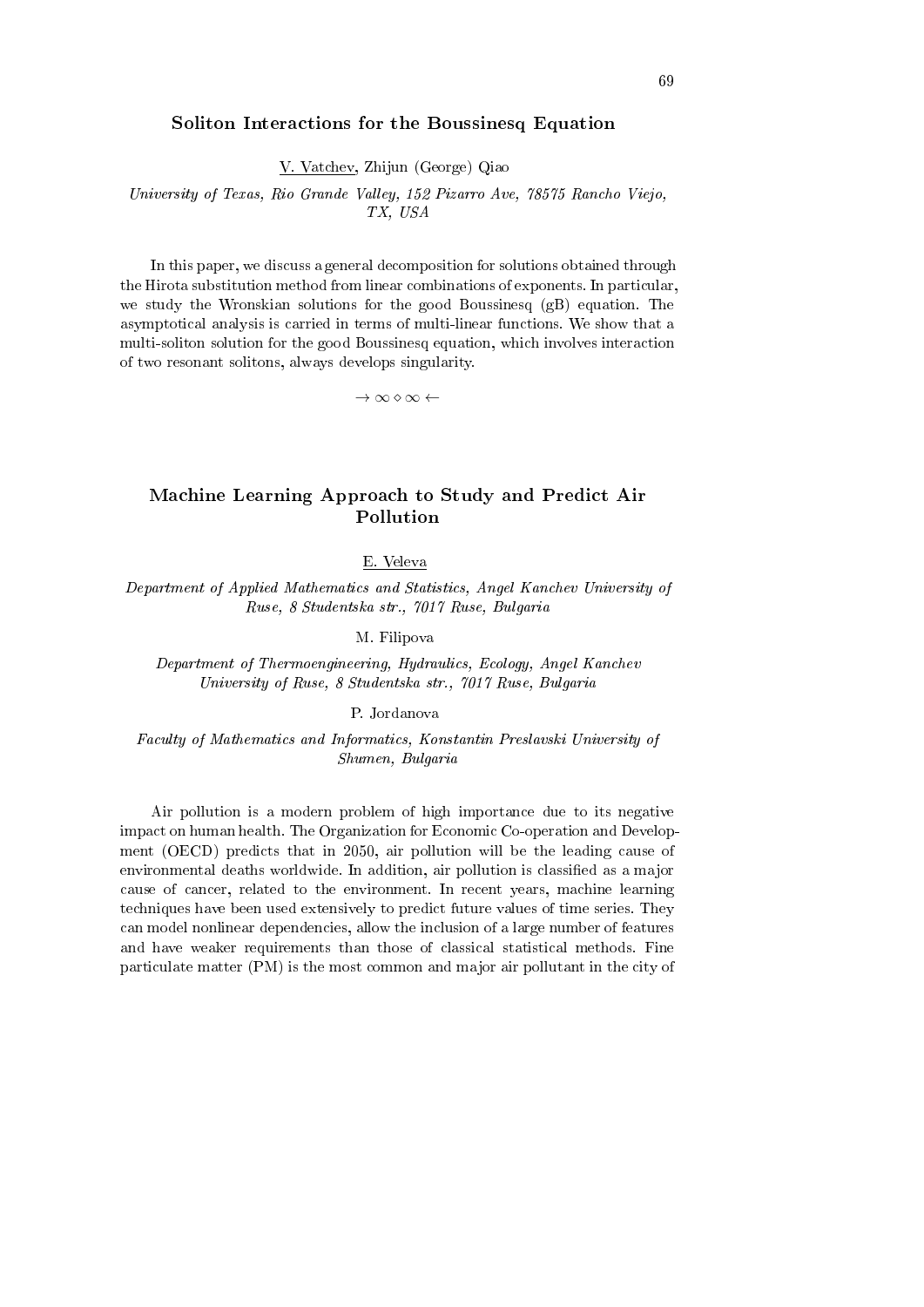Ruse, Bulgaria and is a serious problem for air quality. The paper uses the xgboost method to predict the air pollutant PM10. Data for the city of Ruse for the period 20152021 were used. The model includes meteorological indicators such as: cloud cover, wind strength and direction, temperature, precipitation, air pressure, etc. The calculations were performed with the Python programming language.

*→ ∞ ⋄ ∞ ←*

# A Symplectic High-Order Accurate Numerical Method for the Sixth Order Boussinesq Equation

V.Vucheva, N. Kolkovska

Institute of Mathematics and Informatics, BAS, Acad. G. Bonchev str., Bl. 8,  $1113$  Sofia, Bulgaria

In this talk the one-dimensional Boussinesq equation with a sixth order space derivative is considered. The numerical method used for its solution is constructed after the representation of the equation as a Hamiltonian system. The space derivatives are replaced with fourth order of approximation finite differences, which leads to a semi-discrete finite-dimensional Hamiltonian system. For the time discretization we apply a symplectic partitioned Runge-Kutta method with 3-stage Lobatto IIIA and IIIB coefficients. The numerical solution preserves the symplectic structure on the discrete level. Numerical experiments are provided for two specific problems with quadratic and cubic nonlinearities, i.e., for propagation of a single solitary wave and interaction of two waves traveling toward each other. The numerical results show  $O(h^4 + \tau^4)$  order of convergence of the discrete solution to the exact one.

Acknowledgments. The work of the first author has been partially supported by the Bulgarian Science Fund under grant KΠ-06-H22/2. The work of the second author has been partially supported by Grant No BG05M2OP001-1.001-0003, financed by the Science and Education for Smart Growth Operational Program (2014- 2020) and co-financed by the European Union through the European Structural and Investment funds.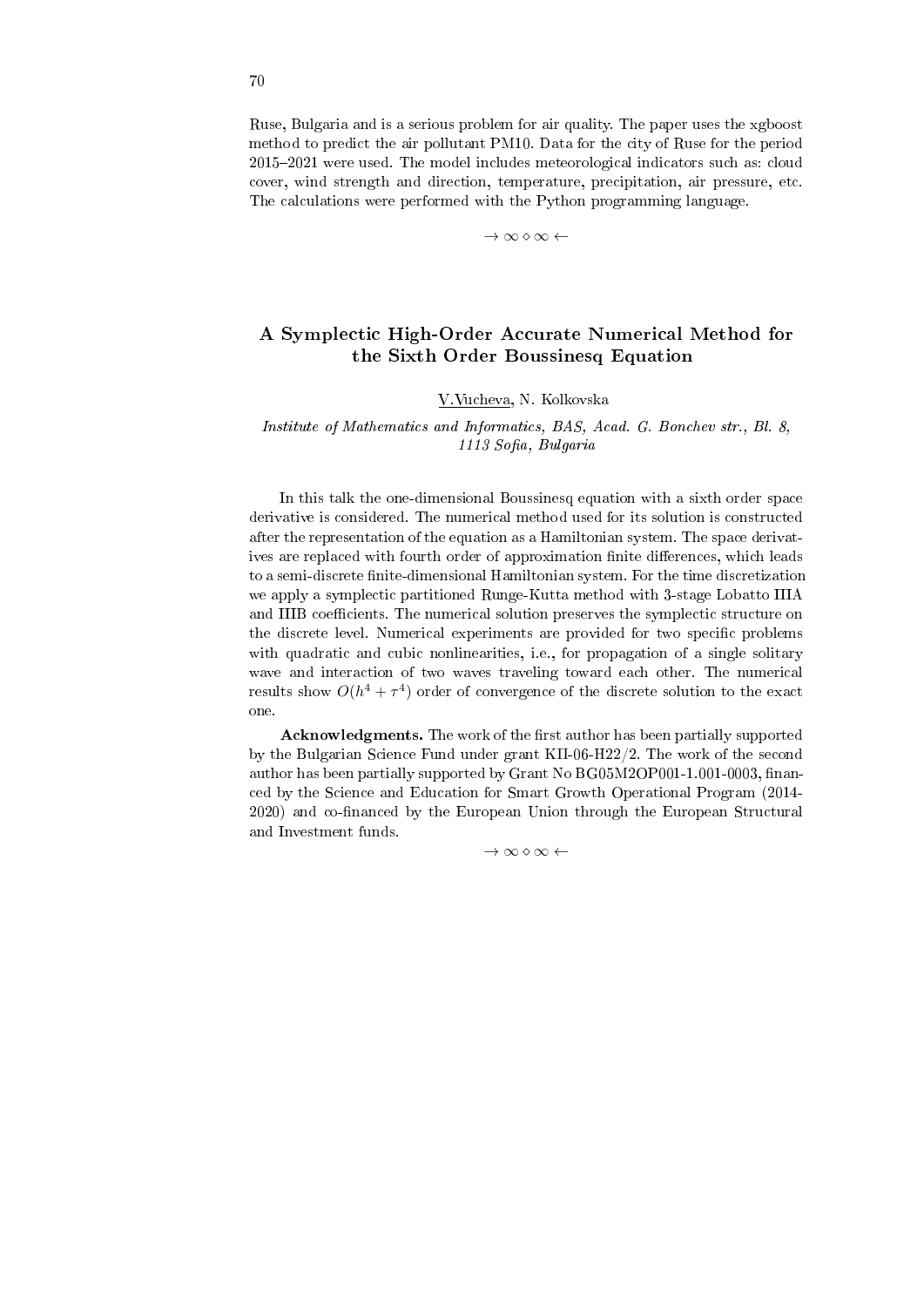## An Algorithm for Melnikov Functions and Application to a Chaotic Rotor

#### Weinian Zhang

### School of Mathematics, Sichuan University, Wuhou District, 610065 Chengdu, China

This talk is concerning a chaotic oscillation of a nonlinear model of turbine rotor. Melnikov's method is one of the most important methods in determining chaos, but the practical model prevents the application of Melnikov's method because its complicated nonlinearity makes difficulties to count the number of equilibria, not mentioning the determination of stability and the computation of heteroclinic orbits. In this work, a numerical algorithm is given to compute Melnikov functions with an idea of avoiding the computation of heteroclinic orbits. The convergence of the algorithm and the estimates of errors help us to give a parameter region for chaotic oscillation of the rotor.

*→ ∞ ⋄ ∞ ←*

# Vibration Suppression of Nonlinear Composite Laminated Plate Using Nonlinear Energy Sink with Internal Nonlinear Oscillator

Weixing Zhang, Xiangying Guo

Faculty of Materials and Manufacturing, Beijing University of Technology, No. 100, Pingleyuan, Chaoyang District, 100124 Beijing, China

Nonlinear energy sink (NES) has great advantages in suppressing harmful vibration of composite structures. However, once the excitation amplitude becomes larger, the vibration suppression performance of NES will be greatly reduced or even ineffective. To solve this problem, a grounded nonlinear energy sink with internal nonlinear oscillator is proposed and studied in this paper. Based on the first-order shear deformation theory and Galerkin method, the dynamic model of nonlinear composite laminated plate with grounded NES with internal nonlinear oscillator is established. First, the vibration reduction superiority of the grounded NES compared with traditional NES under shock excitation is analyzed by numerical method. Then, the slow flow equations of the system are derived by using complexification averaging method, and the validity of the derivation is verified. By comparing the frequency response under different excitation amplitudes, the great advantage of the grounded NES in suppressing the emergence of high branches is analyzed.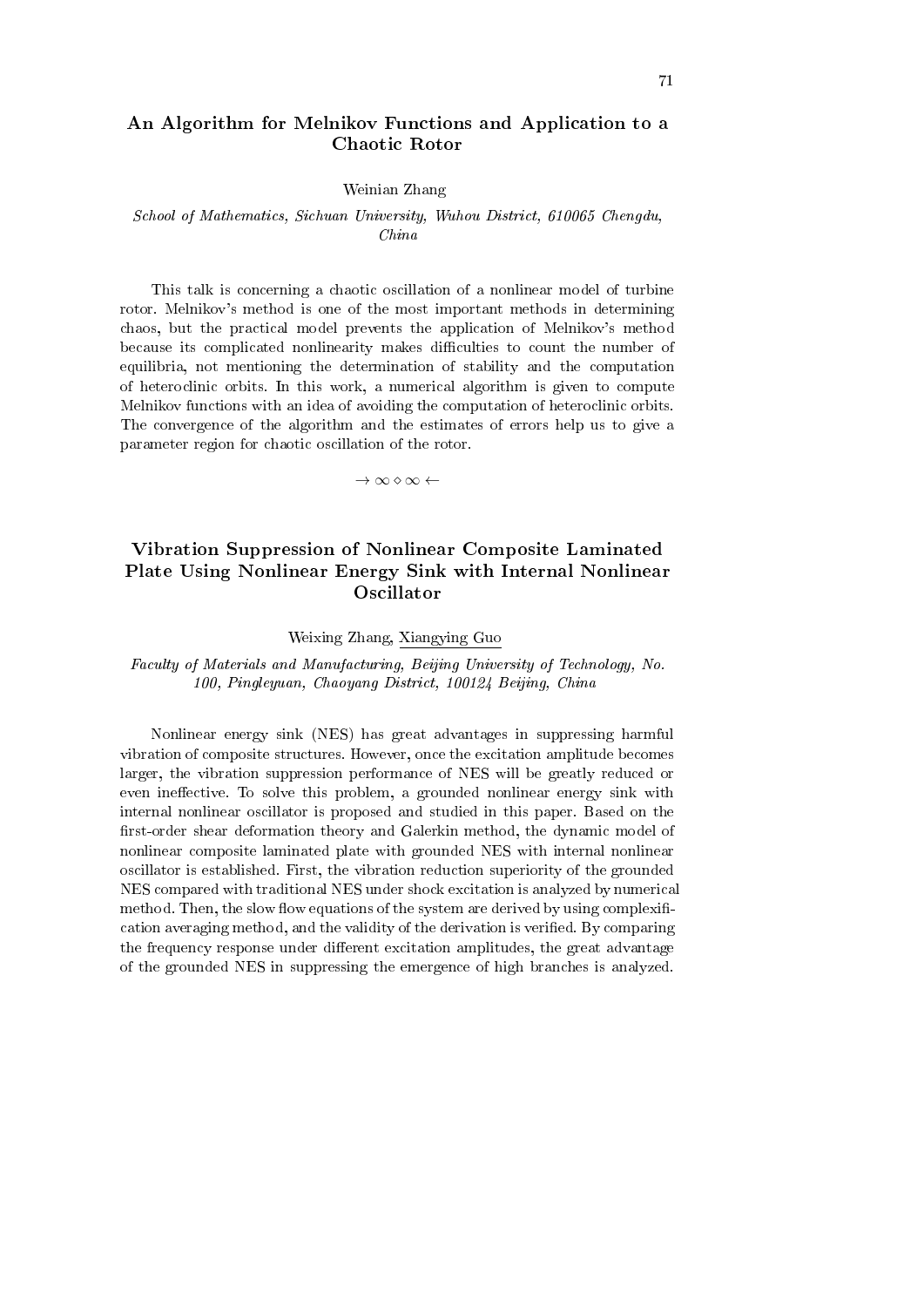Finally, the cooperation of parameters between different oscillators is investigated to further improve the vibration reduction performance of the grounded NES.

*→ ∞ ⋄ ∞ ←*

## Vibration Reduction of Articulated Silicone Gel Column with Varying Geometry

Ji-Hou Yang, Xiao-Dong Yang

: Beijing University of Technology, 100 Pingleyuan, Chaoyang Dist., 100124 Beijing, China, China

To improve vibration reduction effect in low-frequency band of dynamic vibration absorber (DVA), a novel type of articulated silicone gel column (SGC) is introduced in the design of the tuned dynamic vibration absorber. The nonlinear variation of frequency of SGC with varying geometry is obtained by both finite element simulation and experiments. The most sensitive mode is located, which has wider frequency range by varying the geometry. The polynomial fitting is used to describe nonlinear relation between frequency and geometry of the most sensitive mode. By tuning the geometry, the equivalent stiness and then resonance frequencies can be manipulated to behave as an active vibration absorber. The vibration reduction experiment of SGC vibration absorbers is investigated. It is found that SGC has better vibration reduction effect in low-frequency band. The experimental results demonstrate that the vibration reduction effect can reach  $94.03\%$  when tuning SCG to the first order main resonance.

*→ ∞ ⋄ ∞ ←*

## Index Theory and Stability of Elliptic Relative Equilibria in Planar n-Body Problem

### Xijun Hu

School of Mathematics, Shandong University, No. 27 Shandanan Road, 250100 Jinan, China

It is well known that a planar central configuration of the n-body problem gives rise to solutions where each particle moves on a specific Keplerian orbit while the totality of the particles move on a homographic motion. Following Meyer and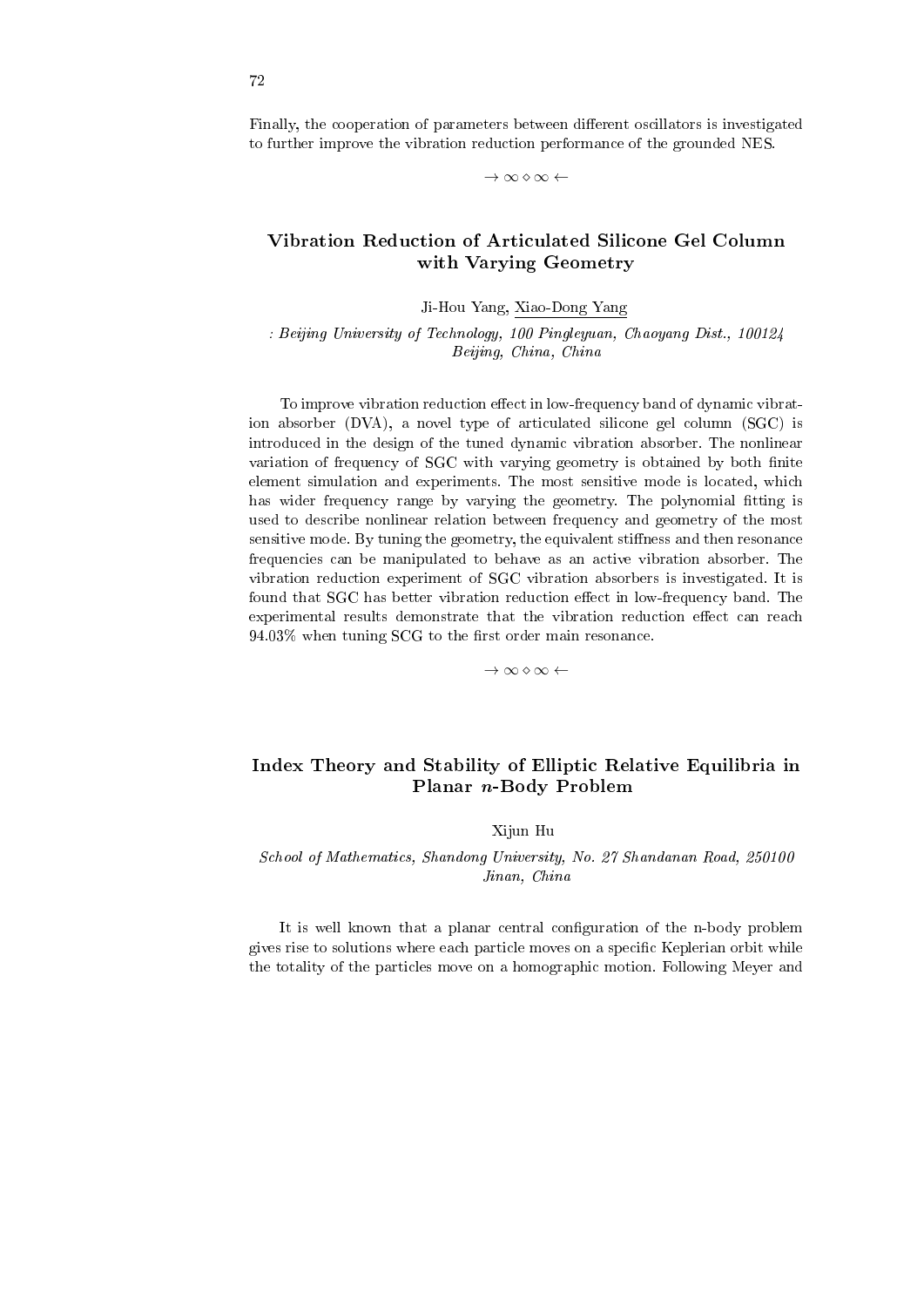Schmidt, we call such solutions elliptic relative equilibria. Some famous examples such as Lagrangian orbits, Euler orbits, etc. have important background in the solar system. In this talk, we will introduce several new methods to study its stability.

*→ ∞ ⋄ ∞ ←*

# Studying the Geometry and Dynamics of Prospective Parkinson-Inhibitor MCoCP4 Variants with Modified Grafting Topologies

Yadi Cheng, Xubiao Peng

Beijing Institute of Technology, South Street *♯*5, ZhongguanCun, Haidian District, 100081 Beijing, China

P. Petkov

Faculty of Physics, St. Kliment Ohridski University of Sofia, 5 J. Bourchier  $Blvd.$ , 1164 Sofia, Bulgaria

N. Ilieva

Institute of Information and Communication Technologies, BAS, Acad. G. Bonchev Bl.25, 1113 Sofia, Bulgaria

Cyclotides are special knotted proteins stabilized by three pairs of disulfide bonds. Onto such a molecule as the scaffolding, small peptides can be grafted, with some specific conformations and new functions emerging as a result of this grafting. Thus, there is experimental evidence that the molecule MCoCP4, obtained by grafting a linear derivative of the CP4 Parkinson inhibitor CLATWAVG onto loop 6 of the cyclotide MCoTI-I, can possibly reduce to a greater extent the cytotoxicity of *α*-synuclein and has therefore better chances as a therapeutic alternative against the Parkinson disease. In this study, we extend this grafting strategy to the cyclotide MCoTI-II, which is highly homologous with MCoTI-I. We analyze the dynamical and geometrical properties of this specific grafted molecule, as well as two variants with differing grafting topologies, using molecular dynamics  $(MD)$  simulations. By visualizing the local geometry in discrete Frenet Frames (DFF) along the trajectory, we analyze the impact of the grafting point on the behavior of the CP4-derived grafts. We quantify the backbone twisting and the sidechain orientation in all three scaffolds by calculating the folding index and the orientation of the  $C\beta$  atoms in the DFF formalism. For each grafting topology, we obtain a representative structure for the CP4-derived graft. We discuss the possibility of the obtained results giving rise to a ranking scheme aiming at optimisation of the desired biological effect of the so-engineered molecule.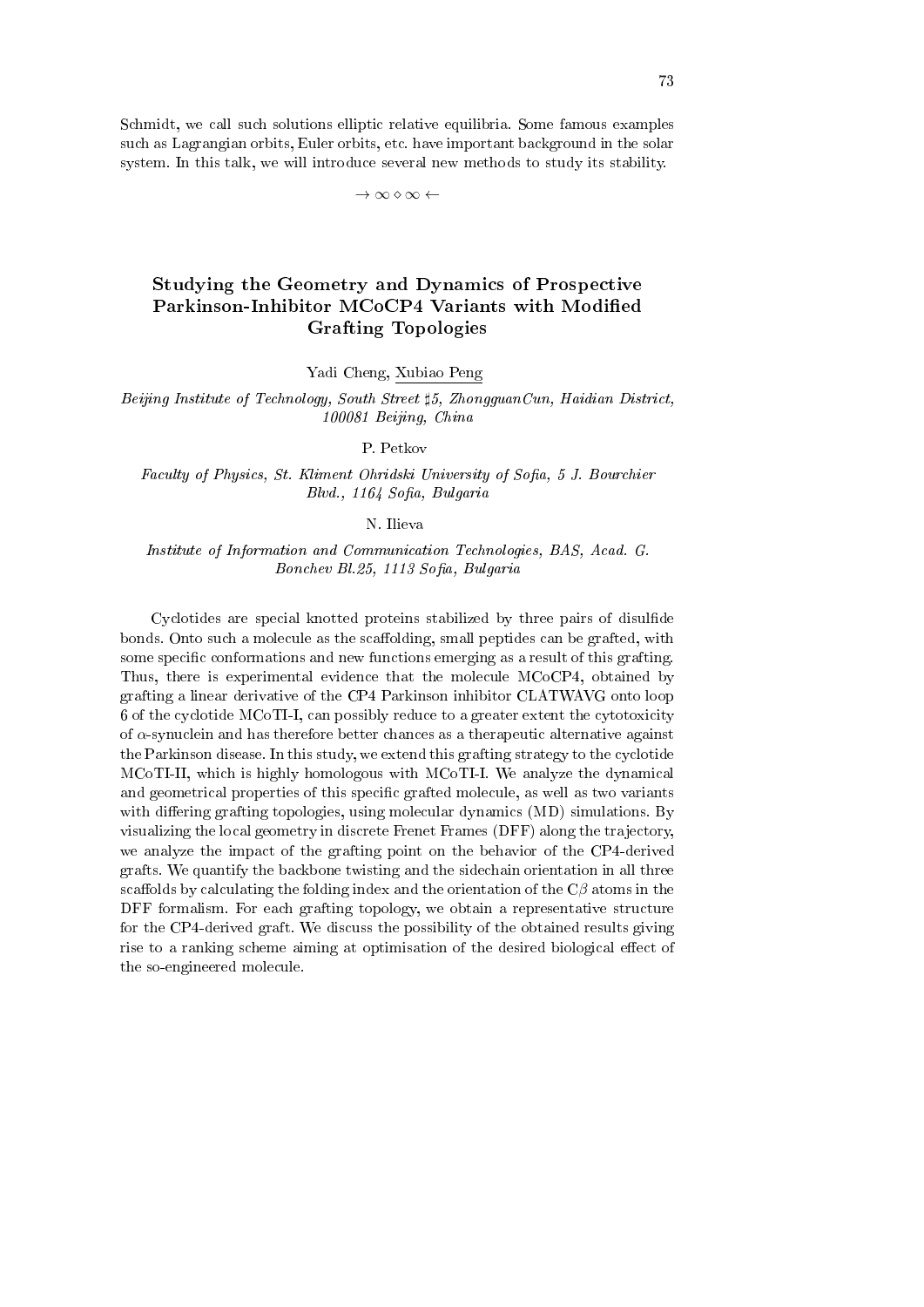This work was supported in part by China-Bulgaria Intergovernmental S&T Cooperation Project at the Ministry of Science and Technology of People's Republic of China (2021.1) and by the Bulgarian Science Fund under Grants KP-06-China-10/2020 and KP-06- COST-9/2019. Computational resources were provided by BioSim HPC cluster at the Faculty of Physics, St. Kliment Ohridski University of Sofia and by the Centre for Advanced Computing and Data Processing, supported under Grant BG05M2OP001-1.001-0003 by the Science and Education for Smart Growth Operational Program (2014-2020) and co-financed by the European Union through the European structural and investment funds.

*→ ∞ ⋄ ∞ ←*

# Parameter Optimization for Novel Dynamic Vibration Absorbers with Negative Stiffness and Amplifying Component

Xueqing Gu, Jing Li

Interdisciplinary Research Institute, Faculty of Science, Beijing University of Technology, 100124 Beijing, China

Shaotao Zhu

### Faculty of Information Technology, Beijing University of Technology, 100124 Beijing, China

Two novel dynamic vibration absorbers $(DVA)$  with negative stiffness and amplifying mechanism are proposed. The dynamic equations are established and it is found that the models designed still have fixed points independent of damping in the amplitude frequency curves of the primary system. The optimum frequency ratio and approximate optimal damping ratio are respectively obtained based on the fixed point theory. To keep the stability of the systems, the optimum negative stiness ratio and the best working range of inerter are deduced. Furthermore, the influence of different magnification ratio and inerter coefficient on the amplitudefrequency response is analyzed. At last, the control performances of the presented DVAs are compared with three existing typical DVAs, which show that the DVAs presented in this paper have better vibration reduction broadband effect. Moreover, the results of this paper can provide theoretical guidance for the installation position of inerter in the design of vibration absorbers of related structures.

Keywords: Dynamic vibration absorber, negative stiffness, fixed point theory, inerter-mass, lever component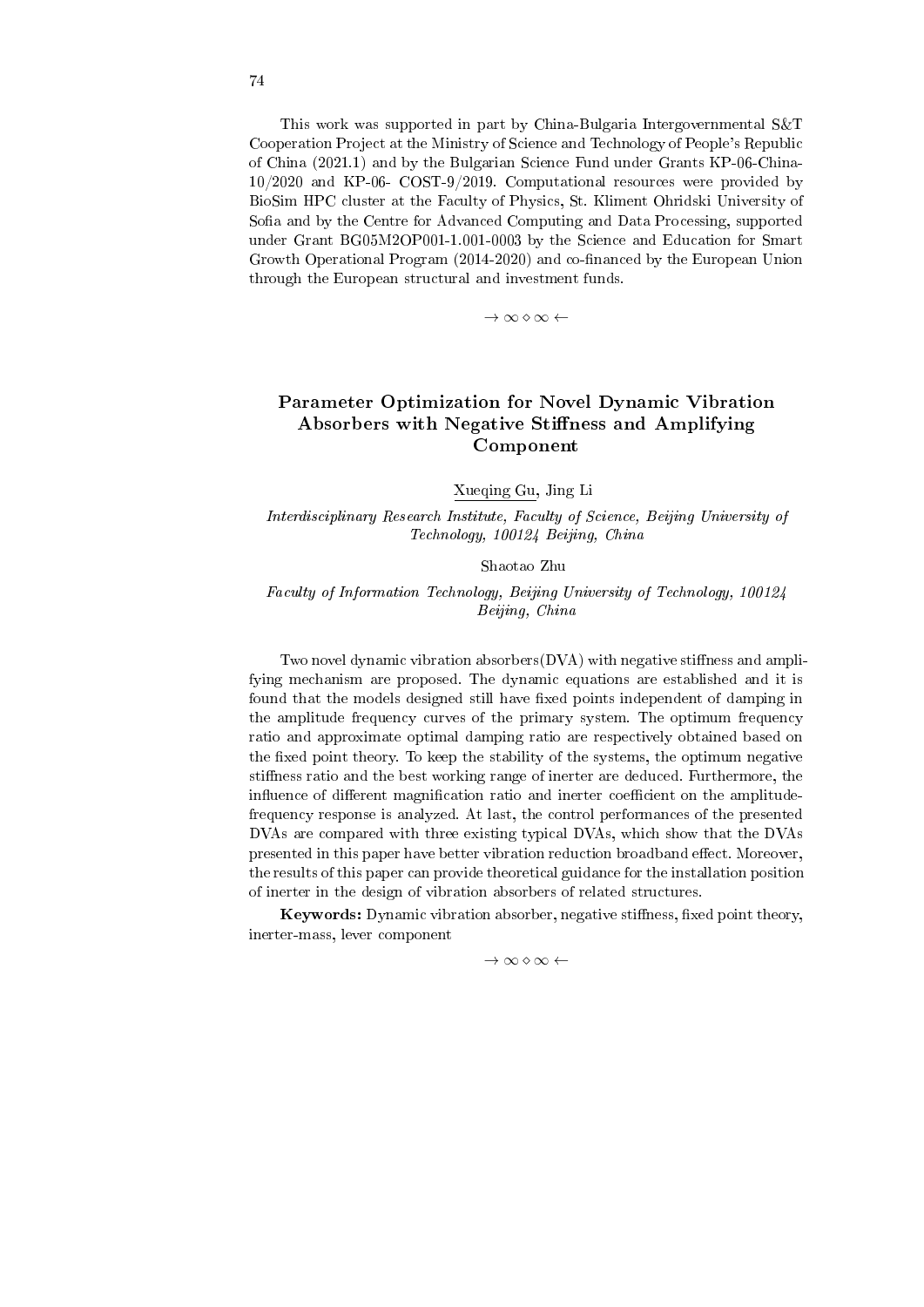### Traveling Waves of the KdV-nKdV Equation

Xueqiong Yi

#### Chengdu University of Information Technology,No. 24, Section 1, Xuefu Road, Shuangliu District, 610225 Chengdu, China

In this paper, the bifurcation theory of dynamical system is applied to study the traveling waves of the KdV-nKdV equation. By transforming the traveling wave system, we derive various parameter conditions, which guarantee the existence of its bounded and unbounded orbits. Furthermore, by calculating complicated elliptic integrals along these orbits, we obtain exact expressions of all possible traveling wave solutions of the KdV-nKdV equation.

*→ ∞ ⋄ ∞ ←*

## Review for Complex Nonlinear Dynamics and Vibration Suppression of Conceptual Airfoil Models

Qi Liu, Yong Xu*<sup>∗</sup>*

School of Mathematics and Statistics, Northwestern Polytechnical University, 127W Youyi Road, 710072 Xi'an, China *<sup>∗</sup>* MIIT Key Laboratory of Dynamics and Control of Complex Systems, Northwestern Polytechnical University, 710072 Xi'an, China

During the past few decades, several significant progresses have been made in exploring complex nonlinear dynamics and vibration suppression of conceptual aeroelastic airfoil models. Additionally, some new challenges have arisen. To the best of the author's knowledge, most studies are concerned with the deterministic case, however, neglect the effects of stochasticity encountered in practical flight environments on the nonlinear dynamical behaviors of the airfoil systems. Crucially, coupling interaction of the structure nonlinearities and uncertainty fluctuations can lead to some difficulties on the airfoil models, including modeling, response solving, and vibration suppression. At the same time, most of the existing studies depend mainly on a mathematical model established by physical mechanisms. Unfortunately, it is challenging and even impossible to obtain an accurate physical model of the complex wing structure in engineering practice. The emergence of data science and machine learning provides new opportunities for understanding the aeroelastic airfoil systems from the data-driven point of view, such as datadriven modeling, prediction, and control from the recorded data. Nevertheless,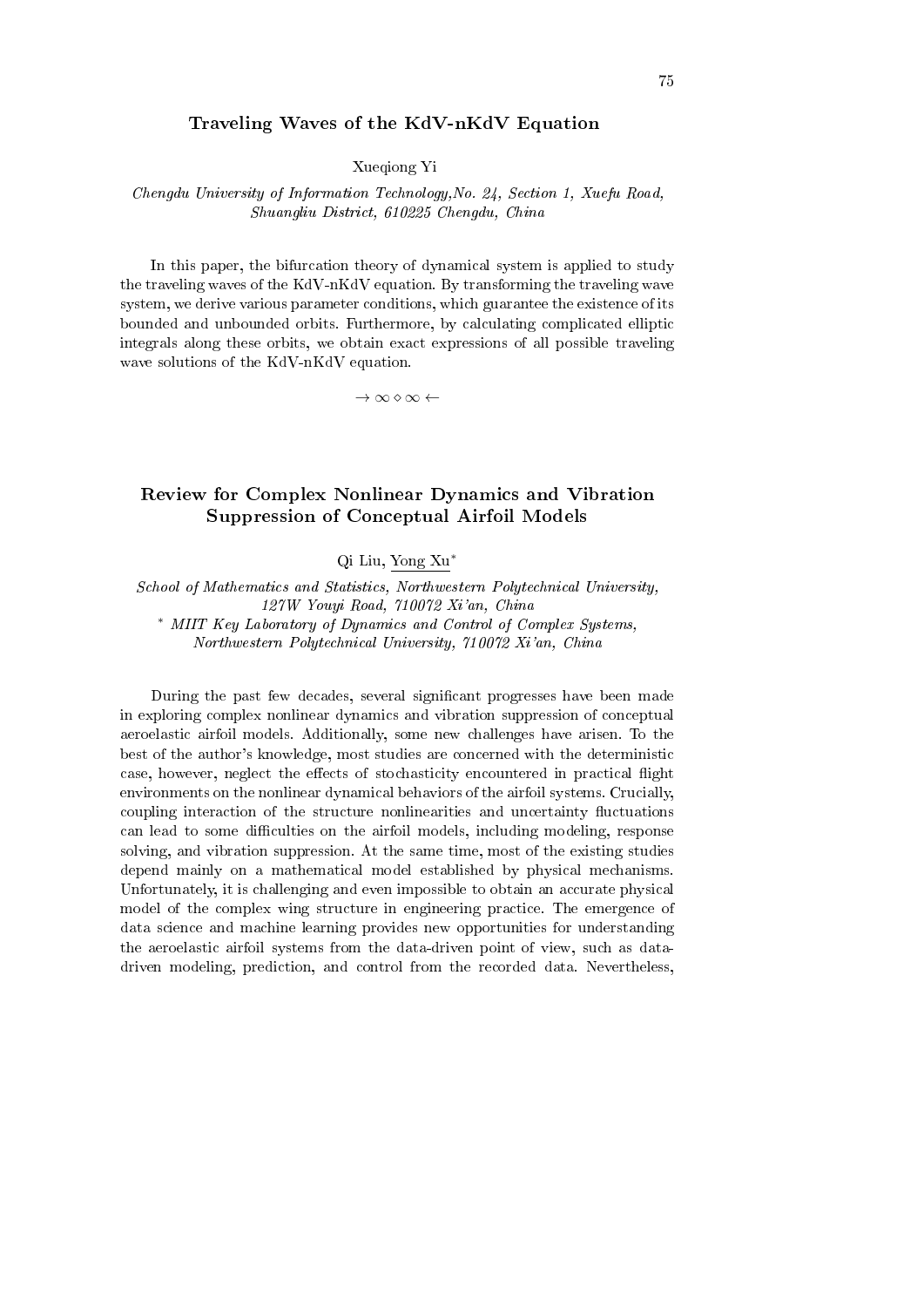relevant data-driven problems of the aeroelastic airfoil systems are not addressed well up to now. This survey contributes to conducting a comprehensive overview of recent developments toward understanding complex dynamical behaviors and vibration suppression, especially for stochastic dynamics, early warning and datadriven problems, of the conceptual two-dimensional airfoil models with different structural nonlinearities. The results on the airfoil models are summarized and discussed. Besides, several potential development directions that are worth further exploring are also highlighted.

*→ ∞ ⋄ ∞ ←*

# Coverings and Nonlocal Symmetries As Well As Fundamental Solutions of Nonlinear Equations Derive from the Nonisospectral AKNS Hierarchy

#### Yufeng Zhang

### College of Mathematics, China University of Mining and Technology, Xuzhou, China

In this talk, we considered the positive-order and negative-order nonisospectral integrable AKNS hierarchies and some reductions, and further discussed a type of nonisospectral expanding integrable model, from which some reductions of equations are presented, including an interest rate model, a generalized bond price equation, etc. Finally, we studied their some properties, such as the Lie presentations and characteristic solutions, self-adjointness and conservation laws by using the Lie group theory.

*→ ∞ ⋄ ∞ ←*

#### Modeling of Wave Propagation in a Viscoelastic Medium

T. Zhelyazov

Technical University of Sofia, 8 Kliment Ohridski Blvd., 1000 Sofia, Bulgaria

S. Pshenichnov

Institute of Mechanics, Lomonosov Moscow State University, Michurinsky Prospect 1, 119192 Moscow, Russia

The propagation of waves provoked by a time dependant load in a hollow cylinder is studied by using various numerical approaches. The proposed semi-analytical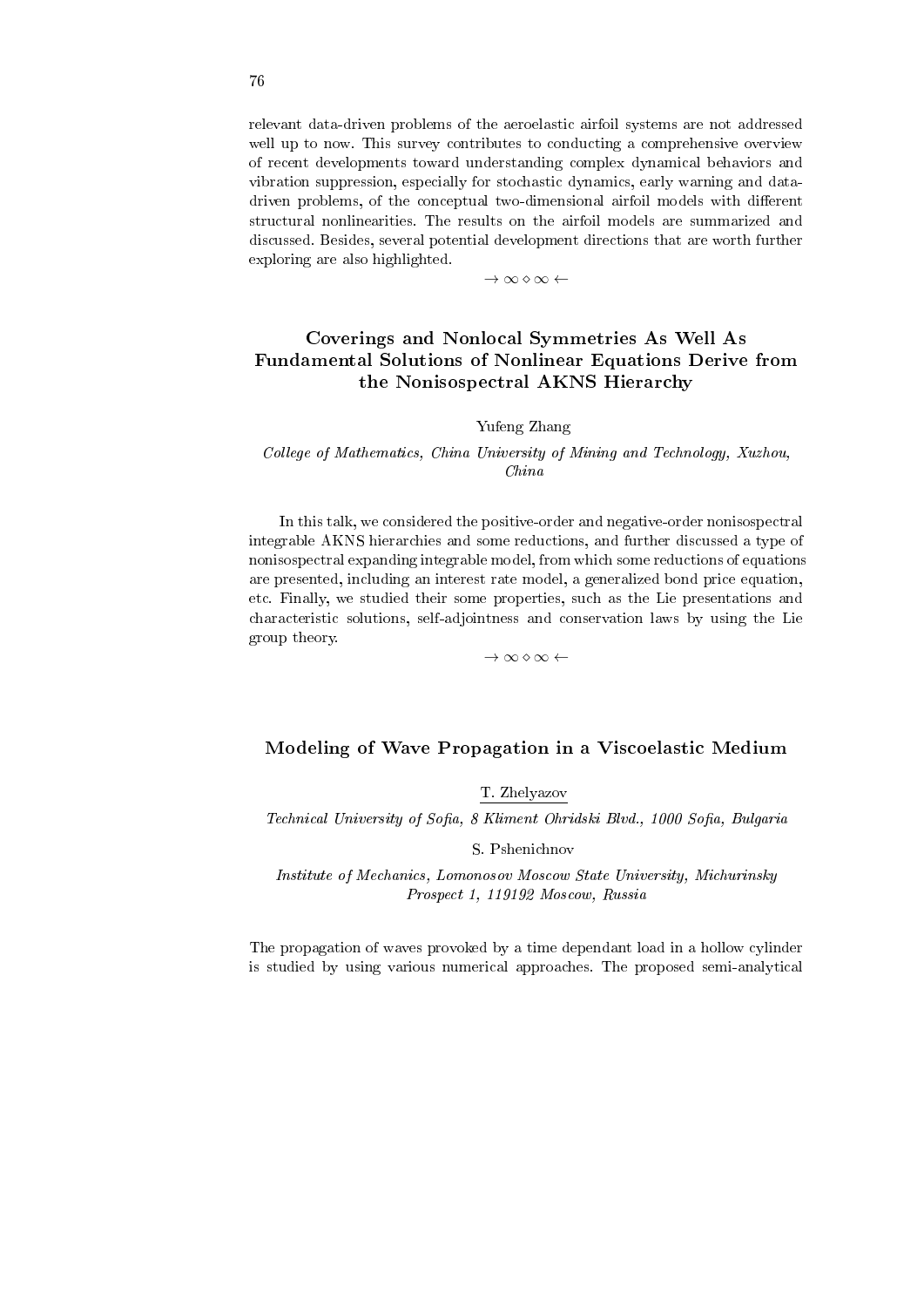solution includes Laplace transform with respect to time applied to the wave equation accounting the specified stress-strain relationship, boundary, and initial conditions. The viscose behavior is superimposed to linear elasticity in terms of the linear Boltzmann-Volterra model. The solution is found in the space of images and is then `projected back' into the space of originals. Alternatively, the wave propagation is investigated by monitoring the stress and the displacement evolution in a specified location within a transient, finite element analysis. Viscoelasticity is modeled by modifying the material parameters according to a predened constitutive relation with the assumptions for isotropic viscoelasticity and constant Poisson's ratio. Both approaches employ the same geometry and define the same boundary conditions. The obtained results are compared and discussed.

Acknowledgements. This study was performed within the bilateral project funded by the Russian Foundation for Basic Research (RFBR), project number 20-58-18002 and by the Bulgarian National Science Fund, project number KP-06- Russia/5 from 11.12.2020.

*→ ∞ ⋄ ∞ ←*

### Averaging Principle for Monotone SPDEs

Zhenxin Liu

Dalian University of Technology, No. 2 Linggong Road, Ganjingzi District, 116024 Dalian, China

The first Bogolyubov theorem on averaging for SDEs has been investigated extensively. In this talk, we will discuss the second Bogolyubov theorem and global averaging principle for monotone SPDEs.

This talk is based on our joint work with Mengyu Cheng.

*→ ∞ ⋄ ∞ ←*